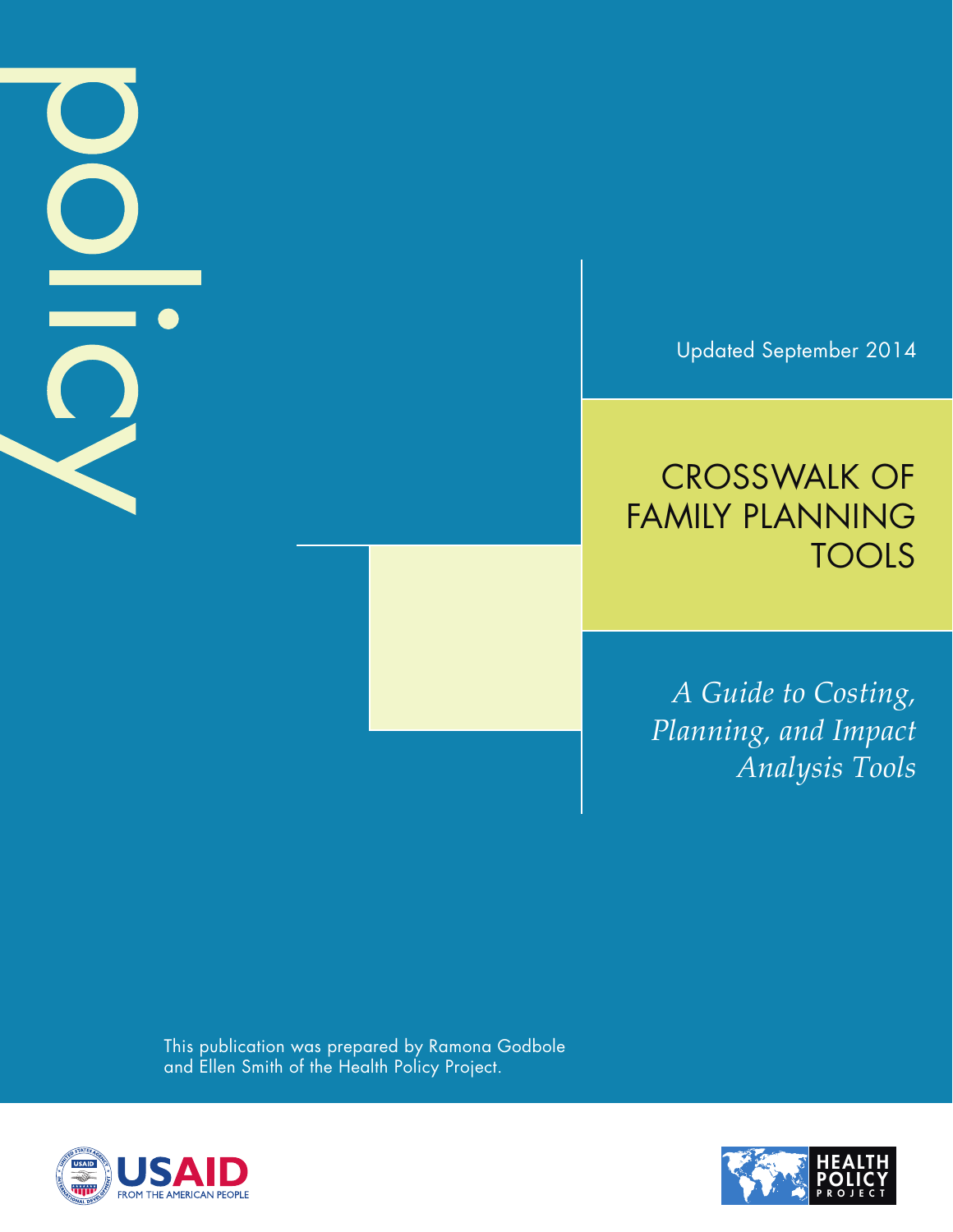Suggested citation: Godbole, R., and E. Smith. 2012 (Updated 2014). *Crosswalk of Family Planning Tools: A Guide to Costing, Planning, and Impact Analysis Tools*. Washington, DC: Futures Group, Health Policy Project.

ISBN: 978-1-59560-005-9

The Health Policy Project is a five-year cooperative agreement funded by the U.S. Agency for International Development under Agreement No. AID-OAA-A-10-00067, beginning September 30, 2010. It is implemented by Futures Group, in collaboration with the Centre for Development and Population Activities (CEDPA), Futures Institute, Partners in Population and Development, Africa Regional Office (PPD ARO), Population Reference Bureau (PRB), RTI International, and White Ribbon Alliance for Safe Motherhood (WRA).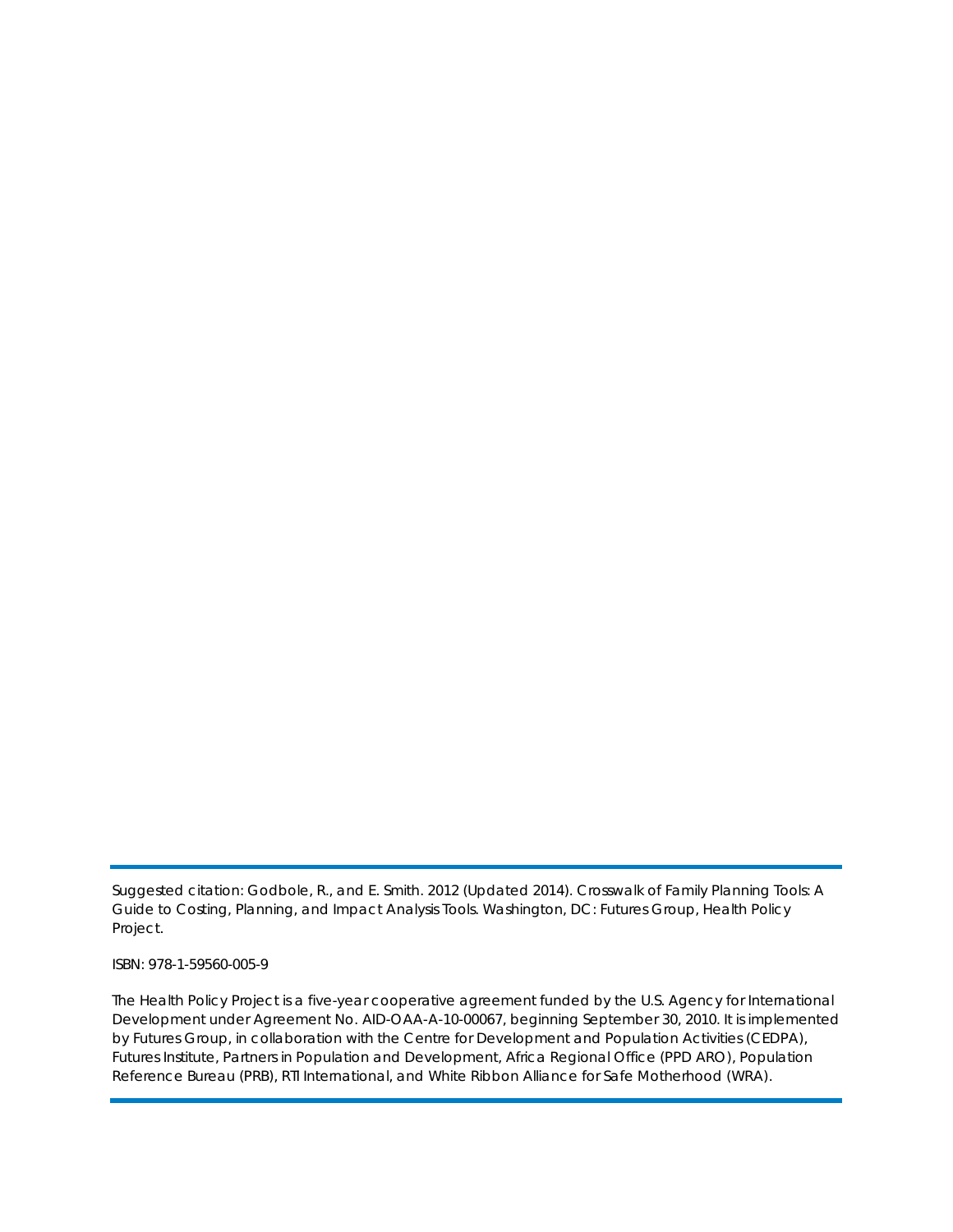# **Crosswalk of Family Planning Tools:**

# **A Guide to Costing, Planning, and Impact Analysis Tools**

#### **SEPTEMBER 2012 (UPDATED SEPTEMBER 2014)**

This publication was prepared by Ramona Godbole<sup>1</sup> and Ellen Smith<sup>1</sup> of the Health Policy Project.

<sup>1</sup> Futures Group

The information provided in this document is not official U.S. Government information and does not necessarily represent the views or positions of the U.S. Agency for International Development.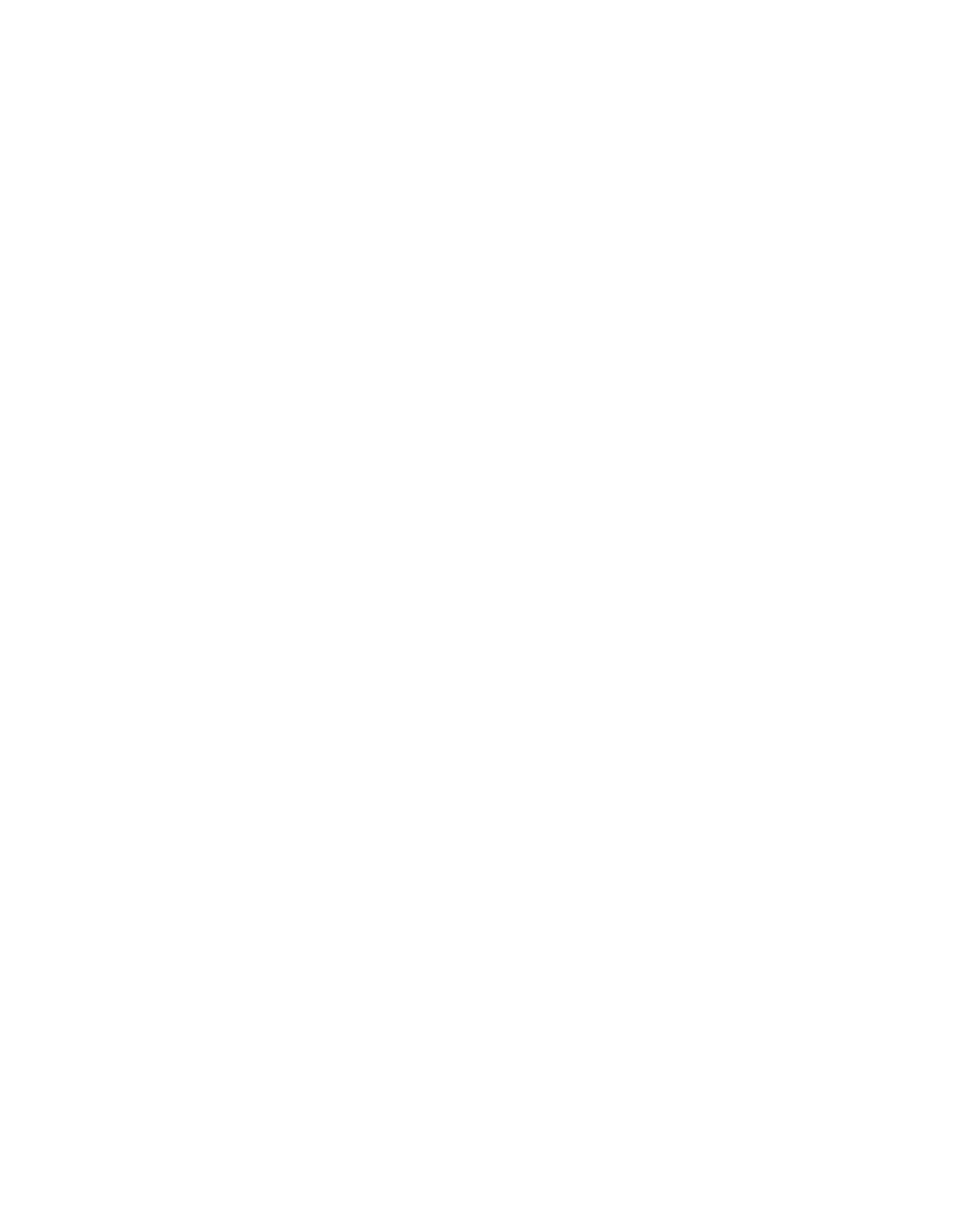# **Contents**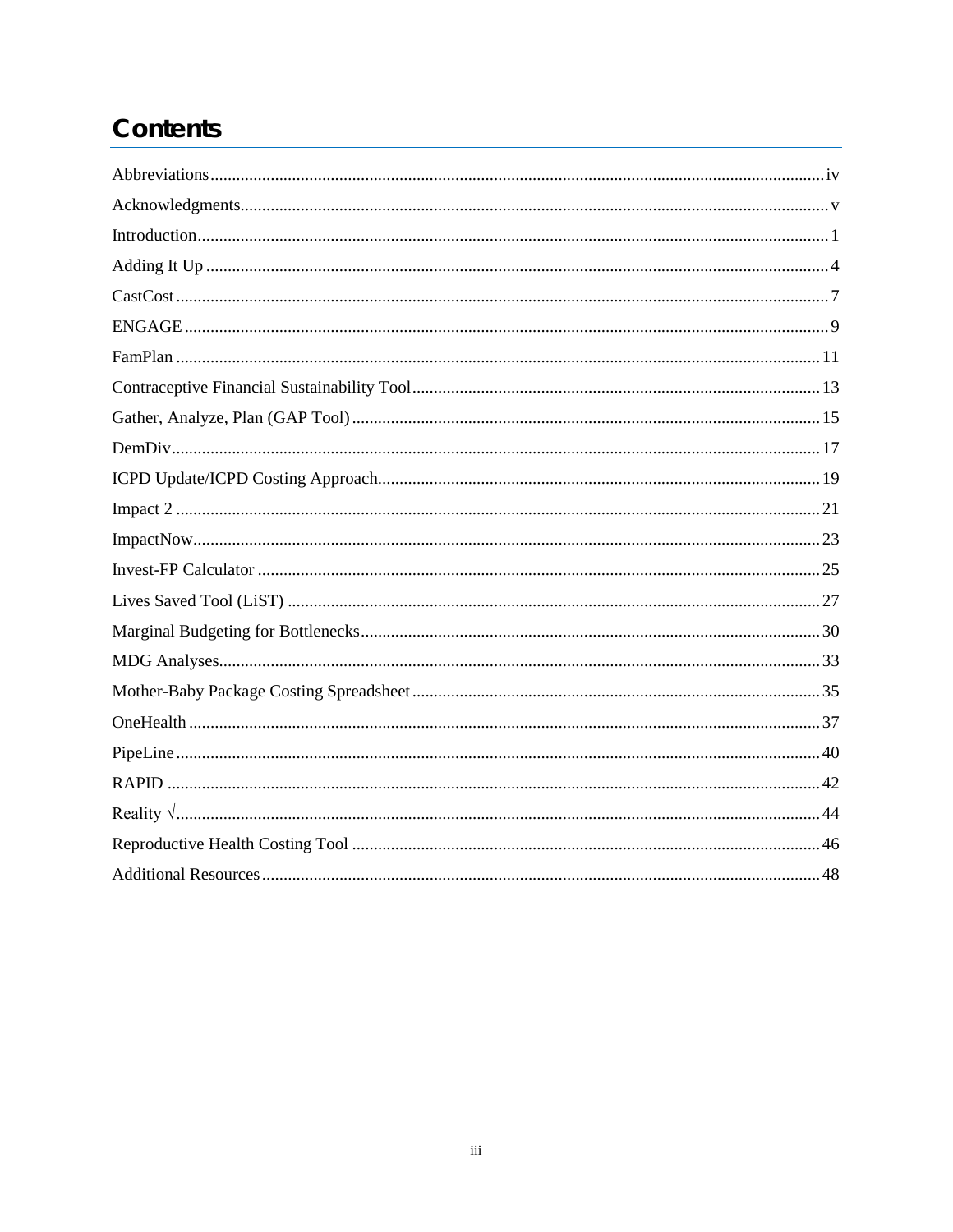# <span id="page-5-0"></span>**Abbreviations**

| AIU           | Adding It Up                                                 |
|---------------|--------------------------------------------------------------|
| <b>DALY</b>   | disability-adjusted life years                               |
| CastCost      | <b>Contraceptive Forecast and Cost Estimate</b>              |
| <b>CDC</b>    | U.S. Centers for Disease Control and Prevention              |
| <b>CPR</b>    | contraceptive prevalence rate                                |
| GAP           | Gather, Analyze, Plan                                        |
| <b>ENGAGE</b> | Eliminating National Gaps-Advancing Global Equity            |
| FP            | family planning                                              |
| <b>HPP</b>    | <b>Health Policy Project</b>                                 |
| <b>ICPD</b>   | International Conference on Population and Development       |
| JSI           | John Snow, Inc.                                              |
| LiST          | Lives Saved Tool                                             |
| <b>MSI</b>    | Marie Stopes International                                   |
| <b>MCH</b>    | maternal and child health                                    |
| <b>MBB</b>    | <b>Marginal Budgeting for Bottlenecks</b>                    |
| <b>MDG</b>    | Millennium Development Goals                                 |
| MH            | maternal health                                              |
| <b>MNCH</b>   | maternal, newborn, and child health                          |
| <b>NGO</b>    | nongovernmental organization                                 |
| <b>PRB</b>    | Population Reference Bureau                                  |
| <b>RAPID</b>  | Resource for the Awareness Population Impacts on Development |
| RH.           | reproductive health                                          |
| <b>RHCT</b>   | Reproductive Health Costing Tool                             |
| <b>UN</b>     | <b>United Nations</b>                                        |
| <b>UNFPA</b>  | United Nations Population Fund                               |
| <b>UNICEF</b> | United Nations Children's Fund                               |
| <b>USAID</b>  | United States Agency for International Development           |
| TB            | tuberculosis                                                 |
| WHO           | World Health Organization                                    |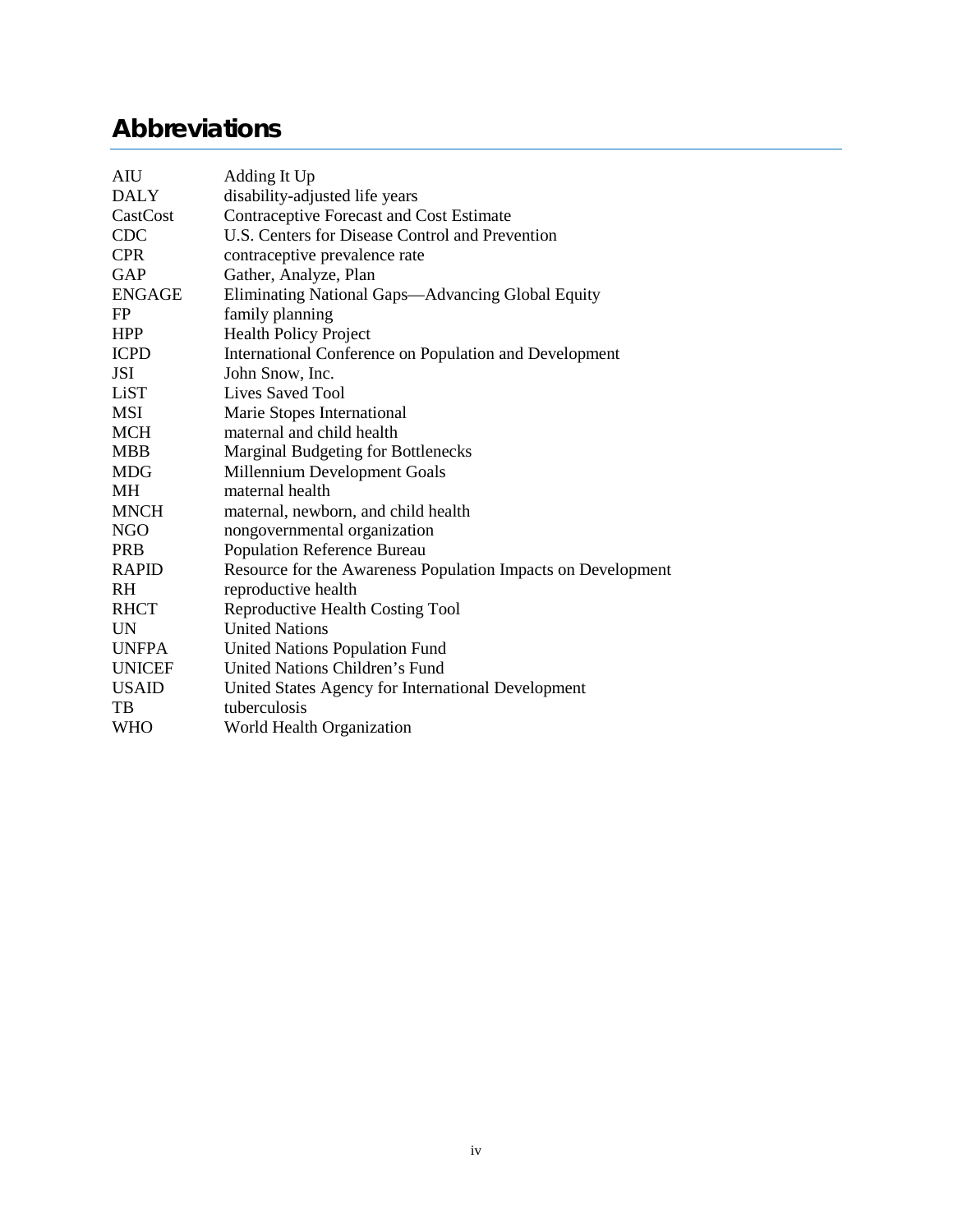# <span id="page-6-0"></span>**Acknowledgments**

The authors gratefully acknowledge the support of those who made this guide possible, especially members of the Technical Advisory Group of the Health Policy Project Near-Term Advocacy Activity; they were instrumental in identifying the need to provide potential users with guidance on the many family planning analytic tools available. Furthermore, numerous dedicated professionals provided invaluable feedback on the information presented for each tool. Finally, many thanks go to USAID/Washington staff, particularly Linda Cahaelen for her leadership in this endeavor.

Specifically, the authors thank the following individuals for their significant contributions to this guide:

- Stan Bernstein (Re:Generation Consulting)
- Suzanna Binzen (CDC)
- Lisa Blankenship (JSI)
- Linda Cahaelen (USAID)
- Howard Friedman (UNFPA)
- Karen Hardee (Futures Group)
- Pol Klein (Futures Group)
- Trisha Long (JSI)
- Elizabeth Leahy Madsen (Futures Group)
- Morrisa Malkin (FHI 360)
- Scott Moreland (Futures Group)
- Rhonda Smith (Population Reference Bureau)
- Emily Sonneveldt (Futures Institute)
- John Stover (Futures Institute)
- Marie Tien (JSI)
- Susie L. Villeneuve (UNICEF)
- Michelle Weinberger (Marie Stopes International)
- Bill Winfrey (Futures Institute)
- Melanie Yahner (EngenderHealth)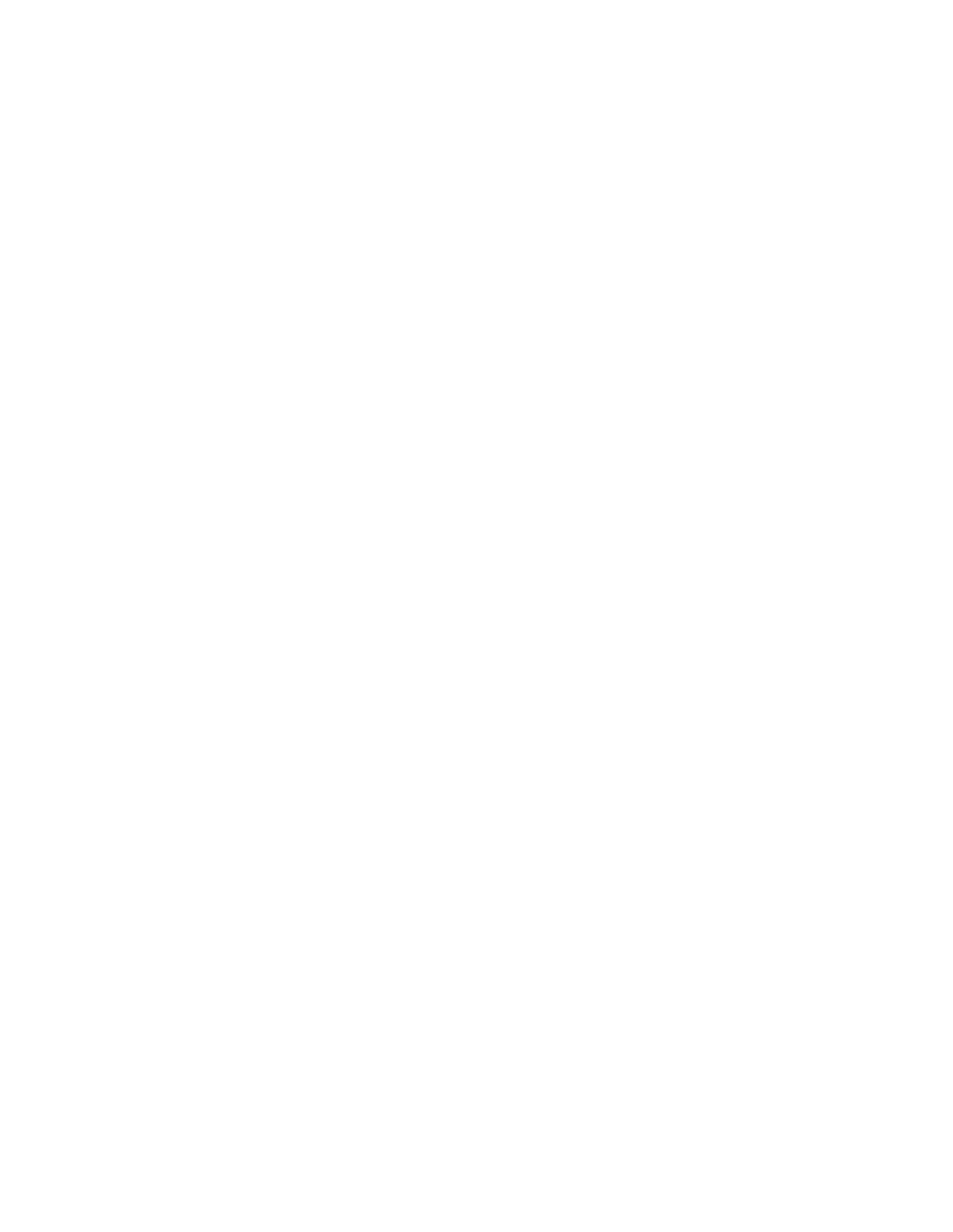# <span id="page-8-0"></span>**Introduction**

Development agencies and research institutions have designed a variety of tools to help advocates, policymakers, donors, and program staff determine the costs and impacts of investing in family planning. These tools differ greatly in their intended uses and scope, timeframe, methodologies, outputs, level of precision and flexibility, and ease of use. Further, given the sheer number of tools available, potential users sometimes find it difficult to (1) determine which tools are appropriate to address their specific questions and goals or (2) interpret the results produced by different tools.

To address these challenges, the Health Policy Project developed this guide to provide a comparison of 18 commonly used family planning costing and impact analysis tools:

- Adding It Up
- CastCost
- ENGAGE
- FamPlan
- Family Planning Sustainability Tool
- Gather, Analyze, Plan (GAP) Tool
- ICPD Update
- Impact 2
- Invest-FP Calculator
- Lives Saved Tool (LiST)
- Marginal Budgeting for Bottlenecks
- MDG Analyses
- Mother-Baby Package
- OneHealth
- PipeLine
- RAPID
- Reality Check
- Reproductive Health Costing Tool

The project used a participatory approach to identify which tools to include in the guide. An initial list of tools was shared widely with other development organizations, as well as an external advisory committee reviewing modeling approaches, and was then revised to incorporate their suggestions. While *Adding it Up* and the ICPD Update are not dynamic "tools" in the strictest sense, both provide widely cited estimates of the costs and/or impacts of family planning. Although ENGAGE is not a predictive model, these multimedia presentations highlight data on the costs and impact of family planning. Some tools focus exclusively on family planning, while others include it as one of many reproductive or child health interventions. Some costing tools and approaches are designed to estimate unit costs, while others use unit cost inputs to estimate programmatic costs.

Development of the guide included three steps:

- **1. Information gathering on each tool from websites, manuals, and associated publications.**
	- Overall goal of the tool
	- Intended uses and primary target audiences
	- Interventions included in the analysis
	- Unit costing approach (if applicable)
	- Health, cost, economic, or demographic outputs produced by the tool
	- Data requirements, training/skills needed to use the tool, and other usability concerns
	- Information on use to date and related publications
- **2. Drafting of summary tool descriptions for review.** The description of each tool, encompassing the above information, was either sent to the tool's primary contact or an extensive user of the tool to ensure the description's accuracy.
- **3. Comparison of the tools.** Each tool was compared for overall usability in terms of data needs, ease of use, and availability of continued tool support for users. While this can be subjective,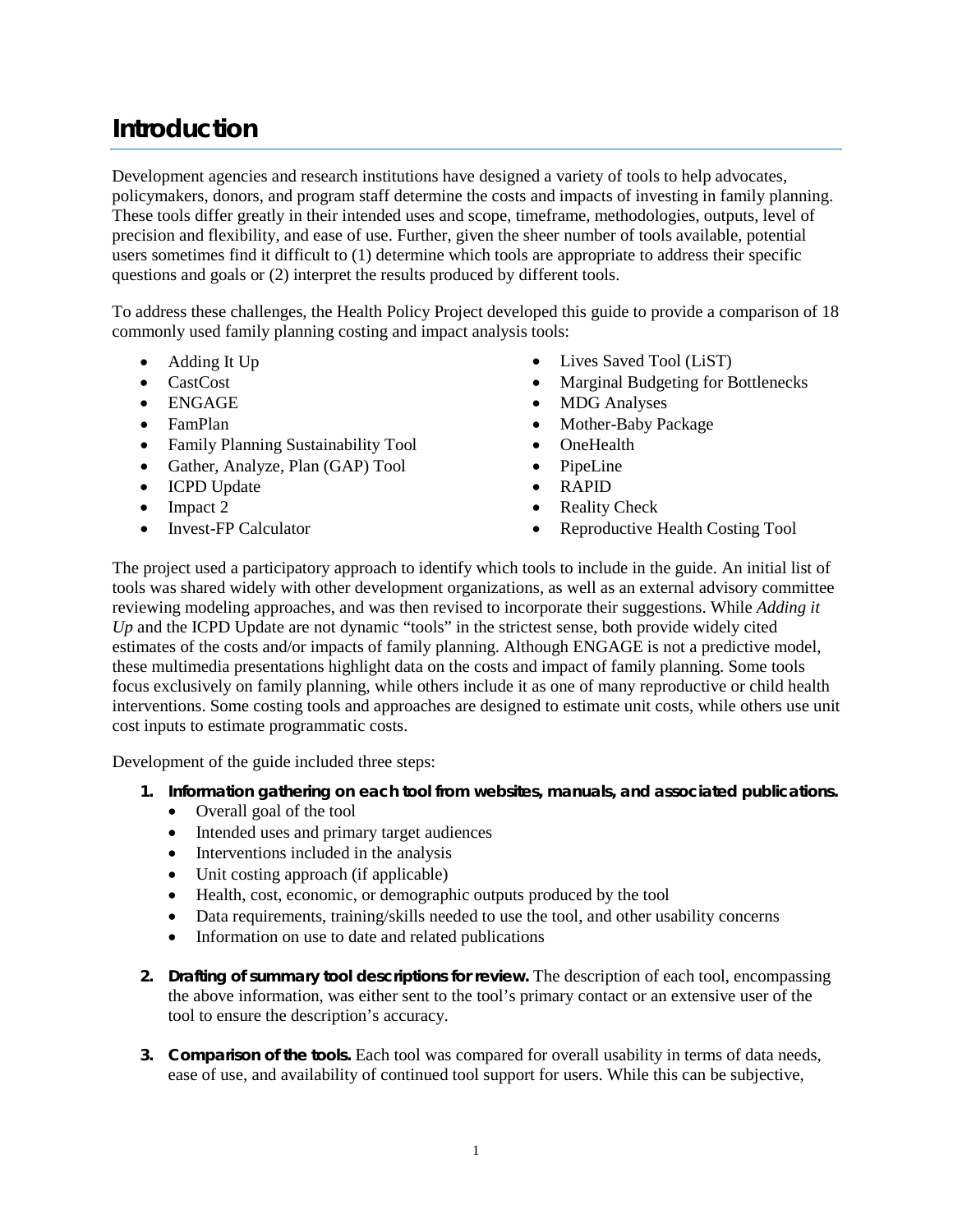attempts were made to standardize the definitions of data needs (low, medium, or high) and ease of use (easy, medium, and difficult). Each rating category is defined in Table 1.

**Table 1. Ease-of-Use Categories and Definitions**

| <b>Data Needs</b>  |                                                                                                                                                                                                                                                                                                                                                                                                                                                           |
|--------------------|-----------------------------------------------------------------------------------------------------------------------------------------------------------------------------------------------------------------------------------------------------------------------------------------------------------------------------------------------------------------------------------------------------------------------------------------------------------|
| Low                | Low volume of inputs are required<br>$\bullet$<br>Default data are included for most or all of the inputs<br>$\bullet$<br>Default data are up-to-date and country-specific, with few or no regional or<br>$\bullet$<br>global estimates<br>User-entered data are easily and quickly obtained from publicly available<br>$\bullet$<br>sources                                                                                                              |
| Medium             | Greater volume of inputs/data are required<br>$\bullet$<br>Default data are included for some of the inputs<br>$\bullet$<br>Default data are somewhat up-to-date and may include a mix of country-<br>$\bullet$<br>specific estimates and regional/global estimates<br>Some user-entered data are more difficult to find and not publicly available;<br>$\bullet$<br>user may need to generate or collect data to produce more robust output<br>estimates |
| High               | Large volume of inputs are required<br>$\bullet$<br>Few or no default data are included; default data are outdated and/or not<br>country-specific<br>Some or most of user-entered data are very difficult to find, not publically<br>$\bullet$<br>available, or must be collected by user                                                                                                                                                                 |
| <b>Ease of Use</b> |                                                                                                                                                                                                                                                                                                                                                                                                                                                           |
| Easy               | Easy to use for non-technical users<br>$\bullet$<br>Requires only basic understanding of public health and/or economic<br>$\bullet$<br>concepts<br>Requires minimal or basic Excel or computer skills<br>$\bullet$<br>Is self-explanatory with manual or requires limited introductory training of a<br>$\bullet$<br>few hours for most users                                                                                                             |
| Medium             | More difficult to use<br>$\bullet$<br>Requires some understanding of public health and/or economic concepts<br>and terms<br>Requires intermediate Excel or computer skills<br>$\bullet$<br>Requires introductory training of 1-2 days for most users<br>$\bullet$                                                                                                                                                                                         |
| <b>Difficult</b>   | Highly complex and would not be appropriate for non-technical users<br>$\bullet$<br>Requires advanced understanding of public health and/or economic<br>$\bullet$<br>concepts and terms<br>Requires advanced education and technical skills<br>$\bullet$<br>Requires advanced Excel or computer skills<br>Requires extensive training of more than two days for new users<br>$\bullet$<br>Requires a team of experts to apply the tool<br>$\bullet$       |

The guide comprises two parts: (1) a chart that serves as a quick reference for general information on each tool, its purpose and uses, methodology, and usability (see Figure 1); and (2) this longer narrative report that provides more detailed information on each tool, including contact information and websites. This guide is intended to help advocates, program planners, decisionmakers, and others select which tool might best address their goals or questions, as well as provide insight into how to interpret the outputs of each tool.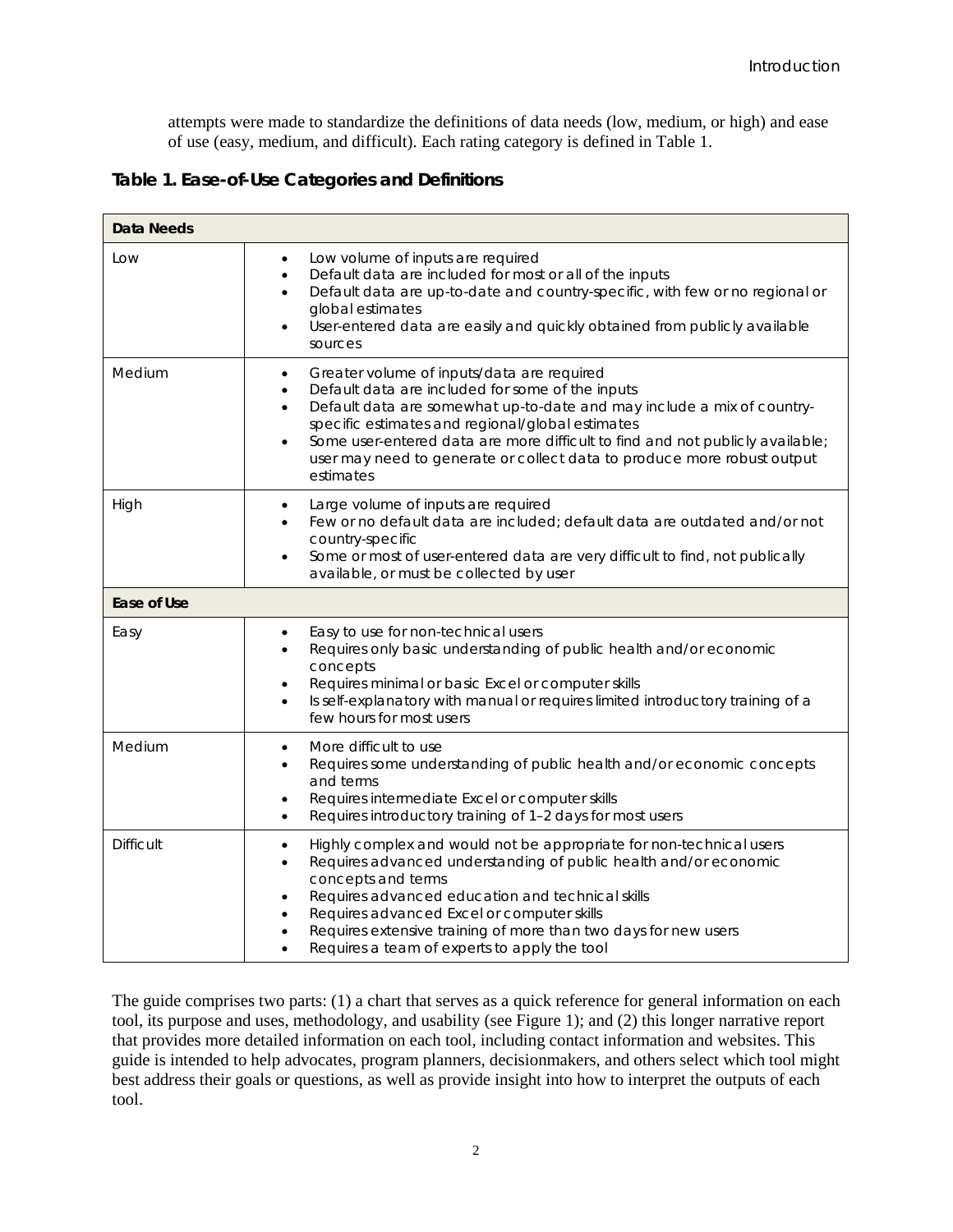3

#### **Figure 1. Crosswalk of Family Planning Tools: Comparison Chart**

This chart can also be found and downloaded at www.healthpolicyproject.com.

# Crosswalk of Family<br>Planning<br>Tools

A Guide to Costing, Planning, and Impact Analysis Tools

The Crosswalk of Family Planning Tools compares Finally planning costing and impact analysis tools.<br>
Some tools focus exclusively on family planning,<br>
while others include it as one of many reproductive or child health interventions. Further, some costing tools are designed to estimate unit costs, while others use unit cost inputs to estimate programmatic costs.

\*\*\*\*\*\*\*\*\*\*\*\*\*\*\*\*\*\*\*\*\*\*\*\*\*\*\*\*\*\*\*\*\*\*

This chart is a quick reference for general information on each tool's purpose, uses, methodology, and overall usability. More detailed information on each tool can be found in the accompanying narrative report at www. healthpolicyproject.com. For more information on the Crosswalk of Family Planning Tools, please contact policyinfo@futuresgroup.com.

|             | Abbreviations                           |            |                                       |
|-------------|-----------------------------------------|------------|---------------------------------------|
| Agr         | Agriculture                             | Gen        | Gender                                |
| CPR         | Contraceptive<br>Prevalence Rate        | <b>MCH</b> | Maternal and Child<br>Health          |
| <b>DAIY</b> | Disability-Adjusted<br><b>Life Year</b> | <b>MDG</b> | Millenium<br><b>Development Goals</b> |
| Econ        | Economy                                 | Nut        | Nutrition                             |
| Ed          | Education                               | <b>RH</b>  | Reproductive Health                   |
| Env         | Environment                             | Urb        | Urbanization                          |

#### Updated September 2014

The Health Policy Project is a live-year cooperative agreement funded by the United States Agency<br>for International Development (USAID) under Cooperative Agreement No. AID-OAA-A-10-00067,<br>fooginning September 30, 2010. It

**WARRANTE** 



|                                                       | General Information                                                                                                                              |                              |              |                           |              |              |                                       |              |                         |              |                   |                               |                        |                        |                           |              |              |              |              |                  | <b>Models and Methods</b>  |                                            |                       |              |              |                |              |              | Ease of Use  |           |  |                      |                |                              |
|-------------------------------------------------------|--------------------------------------------------------------------------------------------------------------------------------------------------|------------------------------|--------------|---------------------------|--------------|--------------|---------------------------------------|--------------|-------------------------|--------------|-------------------|-------------------------------|------------------------|------------------------|---------------------------|--------------|--------------|--------------|--------------|------------------|----------------------------|--------------------------------------------|-----------------------|--------------|--------------|----------------|--------------|--------------|--------------|-----------|--|----------------------|----------------|------------------------------|
|                                                       |                                                                                                                                                  |                              |              | <b>Intended Use</b>       |              |              |                                       |              | Interventions Included  |              |                   |                               |                        | Outputs<br>Perspective |                           |              |              |              |              |                  |                            | Economic<br><b>Cost Outputs</b><br>Outputs |                       |              |              |                |              |              |              |           |  |                      |                |                              |
| Tool                                                  | Description                                                                                                                                      | <b>Strategic</b><br>Planning |              |                           |              |              | Timefrar<br>(years)                   |              |                         | Child        | Newborn<br>Health |                               |                        |                        | Secto<br>ublic            | Sec          |              |              | Health<br>고  | lewbor<br>lealth |                            | DAIY <sub>s</sub><br>Averted               | <b>Jemograp</b>       | Jnit Cost    | P Costs      | <b>WCH Cos</b> |              | tal Cos      |              | Cost-Ben  |  | Data<br><b>Needs</b> | Ease of<br>Use | Tool<br>Support              |
| Adding it Up                                          | Outlines the costs and health and<br>economic benefits of FP                                                                                     |                              |              | $\checkmark$              |              |              | 2003, 2008,<br>2012                   | $\checkmark$ | $\checkmark$            |              | $\checkmark$      |                               |                        | $\checkmark$           |                           |              |              |              |              | $\checkmark$     |                            |                                            |                       |              | $\checkmark$ |                | $\checkmark$ | $\checkmark$ | $\checkmark$ |           |  |                      |                |                              |
| CastCost                                              | Estimates the quantity and cost of<br>contraceptives                                                                                             | $\checkmark$ $\checkmark$    |              |                           |              |              | 5                                     |              |                         |              |                   |                               |                        |                        | $\checkmark$              | $\checkmark$ | $\checkmark$ |              |              |                  |                            |                                            |                       |              |              |                | $\checkmark$ | $\checkmark$ | $\checkmark$ |           |  | $low-$<br>Medium     | Easy           | Limited                      |
| DemDiv                                                | Projects the economic benefits of<br>investments in FP, education, and<br>economic policies                                                      | $\checkmark$                 | $\checkmark$ |                           |              |              | Variable,<br>generally<br>30-40 years | $\checkmark$ |                         | $\checkmark$ |                   |                               | Ed,<br>Econ,<br>Policy |                        | ✓                         | $\checkmark$ |              |              |              | ✓                | $\checkmark$               |                                            | $\checkmark$          |              |              |                |              |              |              |           |  | $Low-$<br>Medium     | Medium         | Available<br>upon<br>request |
| ENGAGE                                                | Shows the costs and consequences<br>of high fertilty and unmet need                                                                              |                              |              | $\checkmark$              |              |              | $10+$                                 | $\checkmark$ |                         | $\checkmark$ |                   | Nut                           | Ed,<br>Gen<br>Env      |                        | $\checkmark$ $\checkmark$ |              |              |              |              |                  |                            |                                            |                       |              |              |                |              |              |              |           |  | Low                  | Easy           | Yes                          |
| FamPlan                                               | Projects the FP requirements or<br>fertility rates needed                                                                                        | $\checkmark$                 |              |                           |              |              | Variable                              |              |                         |              |                   |                               |                        |                        | $\checkmark$              |              |              |              |              |                  |                            |                                            |                       |              |              |                |              |              |              |           |  | Low                  | Easy           | Yes                          |
| Financial<br>Sustainability Tool                      | Identifies funding gaps under<br>different scenarios based on<br>changes in CPR, financing, and<br>commitments                                   | $\checkmark$ $\checkmark$    |              | $\checkmark$              | $\checkmark$ | $\checkmark$ | Variable                              |              |                         |              |                   |                               |                        |                        |                           | $\checkmark$ | $\checkmark$ |              |              |                  |                            |                                            |                       | $\checkmark$ |              |                |              |              |              |           |  | Medium-<br>High      | Medium         | Yes                          |
| Gather, Analyze,<br>Plan (GAP) Tool                   | Helps understand and plan for the<br>costs of expanding FP                                                                                       |                              |              |                           |              |              | End year<br>2015-2020                 |              |                         |              |                   |                               |                        | $\checkmark$           |                           |              |              |              |              |                  |                            |                                            |                       |              | ✓            |                | $\checkmark$ | $\checkmark$ |              |           |  | Low                  | Easy           | Yes                          |
| <b>ICPD Costing</b>                                   | Estimates the minimum resources<br>to achieve the ICPD Programme of<br>Action and MDG 5                                                          |                              |              |                           |              |              | 2009-2015                             |              | $\overline{\mathbf{v}}$ |              |                   | RH                            |                        |                        |                           | $\checkmark$ | $\checkmark$ |              |              |                  | <b>HIV</b>                 |                                            | $\checkmark$          |              | $\checkmark$ |                | $\checkmark$ | $\checkmark$ |              |           |  |                      |                |                              |
| Impact 2                                              | Estimates past, current, and future<br>contributions to FP use                                                                                   | $\checkmark$                 | $\checkmark$ | $\checkmark$              |              |              | Variable<br>through<br>2020           | $\checkmark$ |                         |              |                   |                               |                        |                        |                           |              |              | $\sqrt{}$    |              |                  | $\checkmark$               |                                            | $\checkmark$          |              |              |                |              | ✓            |              |           |  | Low                  | Easy           | Yes                          |
| <b>ImpactNow</b>                                      | Estimates health and economic<br>impacts of FP                                                                                                   |                              |              | $\checkmark$              | $\checkmark$ |              | $2-5$ years                           |              |                         |              |                   |                               |                        | $\checkmark$           |                           |              |              |              | $\sqrt{}$    |                  | $\checkmark$               | $\checkmark$                               |                       |              |              |                |              |              |              |           |  | Low                  | Easy           | Yes                          |
| Invest-FP<br>Calculator                               | Explores different strategies for<br>expanding rural family planning                                                                             | $\checkmark$                 |              | $\checkmark$              |              |              | Through<br>2015                       |              |                         |              |                   |                               |                        |                        | v                         |              |              |              |              |                  |                            |                                            |                       |              |              |                | ✓            | $\checkmark$ | $\checkmark$ |           |  | Low                  | Easy           | Yes                          |
| Lives Saved Tool<br>(LiST)                            | Projects lives saved by different<br>health interventions                                                                                        | $\checkmark$                 |              | $\checkmark$ $\checkmark$ |              |              | Variable                              | $\checkmark$ | $\checkmark$            | $\checkmark$ | $\checkmark$      | HIV,<br>Malaria,<br><b>TB</b> |                        |                        | $\checkmark$              |              | $\checkmark$ | $\checkmark$ |              | $\checkmark$     |                            |                                            | $\checkmark$          |              |              |                |              |              |              |           |  | $low-$<br>Medium     | Medium         | Yes                          |
| Marginal<br><b>Budgeting for</b><br>Bottlenecks (MBB) | Estimates the impact, needs, and<br>costs of implementation constraints                                                                          | $\checkmark$                 | $\checkmark$ | $\checkmark$              | $\checkmark$ | $\checkmark$ | $1 - 10$                              | $\checkmark$ | $\checkmark$            | $\checkmark$ |                   | $\checkmark$                  |                        |                        | $\checkmark$              |              |              | $\checkmark$ | $\checkmark$ |                  | $\checkmark$               | $\checkmark$                               |                       |              | $\checkmark$ | $\checkmark$   | $\checkmark$ |              | $\checkmark$ |           |  | High                 | Difficult      | Yes                          |
| <b>MDG Analyses</b>                                   | Focuses on the impact of FP on<br><b>MDG</b> targets                                                                                             |                              |              | $\checkmark$              |              |              | Fixed<br>through<br>2020              | $\checkmark$ | $\sqrt{}$               |              |                   |                               | Water                  |                        | $\checkmark$              |              | $\checkmark$ | $\checkmark$ | $\sqrt{}$    | $\checkmark$     | HIV, Malaria               |                                            | Env, Ed               |              | ✓            |                | ✓            |              |              |           |  |                      | Medium Medium  | Available<br>upon<br>request |
| Mother-Baby<br>Package                                | Estimates the cost of implementing<br>MNH interventions                                                                                          | ✓                            | $\checkmark$ | $\checkmark$              | $\checkmark$ | $\checkmark$ | Variable                              | $\checkmark$ | $\checkmark$            |              | $\checkmark$      |                               |                        |                        | $\checkmark$              |              |              |              |              |                  |                            |                                            |                       | $\checkmark$ | $\checkmark$ |                |              | ✓            |              |           |  | High                 | Medium         | Limited                      |
| OneHealth                                             | Provides a single framework for<br>planning, costing, impact analysis,<br>and budgeting                                                          | $\checkmark$                 | $\checkmark$ | $\checkmark$              |              | $\checkmark$ | $3 - 10$                              | $\sqrt{}$    | $\checkmark$            | $\checkmark$ |                   | $\checkmark$                  |                        | $\checkmark$           | $\checkmark$              | $\checkmark$ | $\checkmark$ |              |              | $\checkmark$     | $\checkmark$               |                                            | $\checkmark$          | $\checkmark$ | $\checkmark$ | $\checkmark$   |              | $\checkmark$ | $\checkmark$ |           |  | Medium-<br>High      | Difficult      | Yes                          |
| Pipeline                                              | Helps to plan optimal procurement<br>and delivery schedules for health<br>commodities and to monitor stock<br>levels throughout the supply chain |                              | $\checkmark$ |                           | $\checkmark$ | $\checkmark$ | Flexible,<br>1 month<br>minimum       | $\checkmark$ | $\checkmark$            | $\checkmark$ |                   |                               | $\checkmark$           | $\checkmark$           | $\checkmark$              | $\checkmark$ | $\checkmark$ | $\checkmark$ |              |                  | $\checkmark$               |                                            |                       |              | $\sqrt{}$    | $\checkmark$   |              | $\checkmark$ |              |           |  | Medium               | Easy           | Yes                          |
| RAPID                                                 | Projects the impacts of high fertility<br>and rapid population growth                                                                            |                              |              | $\checkmark$              |              |              | Variable                              |              |                         |              |                   |                               |                        |                        | ✓                         |              | $\checkmark$ | $\checkmark$ | $\checkmark$ | $\checkmark$     | Health Infra-<br>structure |                                            | Agr, Urb,<br>Ed, Econ |              |              |                |              |              |              |           |  | Medium               | Medium         | Yes                          |
| Reality $\sqrt{}$                                     | Assesses past CPR trends and tests<br>future scenarios                                                                                           | $\checkmark$ $\checkmark$    |              |                           | $\checkmark$ | $\checkmark$ | Up to 25<br>years                     |              |                         |              |                   |                               |                        | $\checkmark$           |                           | $\checkmark$ | $\checkmark$ |              |              |                  |                            |                                            |                       |              | ✓            |                |              |              | $\checkmark$ |           |  | $Low-$<br>Medium     | Easy           | Yes                          |
| Reproductive<br><b>Health Costing</b><br>Tool (RHCT)  | Estimates the resource requirements<br>of RH/MH interventions                                                                                    |                              |              | $\checkmark$              | $\checkmark$ | $\checkmark$ | Variable                              | $\checkmark$ | $\checkmark$            |              | $\checkmark$      | $\checkmark$                  |                        |                        | $\checkmark$              |              | $\sqrt{}$    | $\checkmark$ | $\sqrt{ }$   | $\checkmark$     | $\checkmark$               |                                            |                       | $\checkmark$ | $\sqrt{}$    | $\checkmark$   |              | ✓            |              | $\sqrt{}$ |  | $Low-$<br>Medium     | Medium         | Limited                      |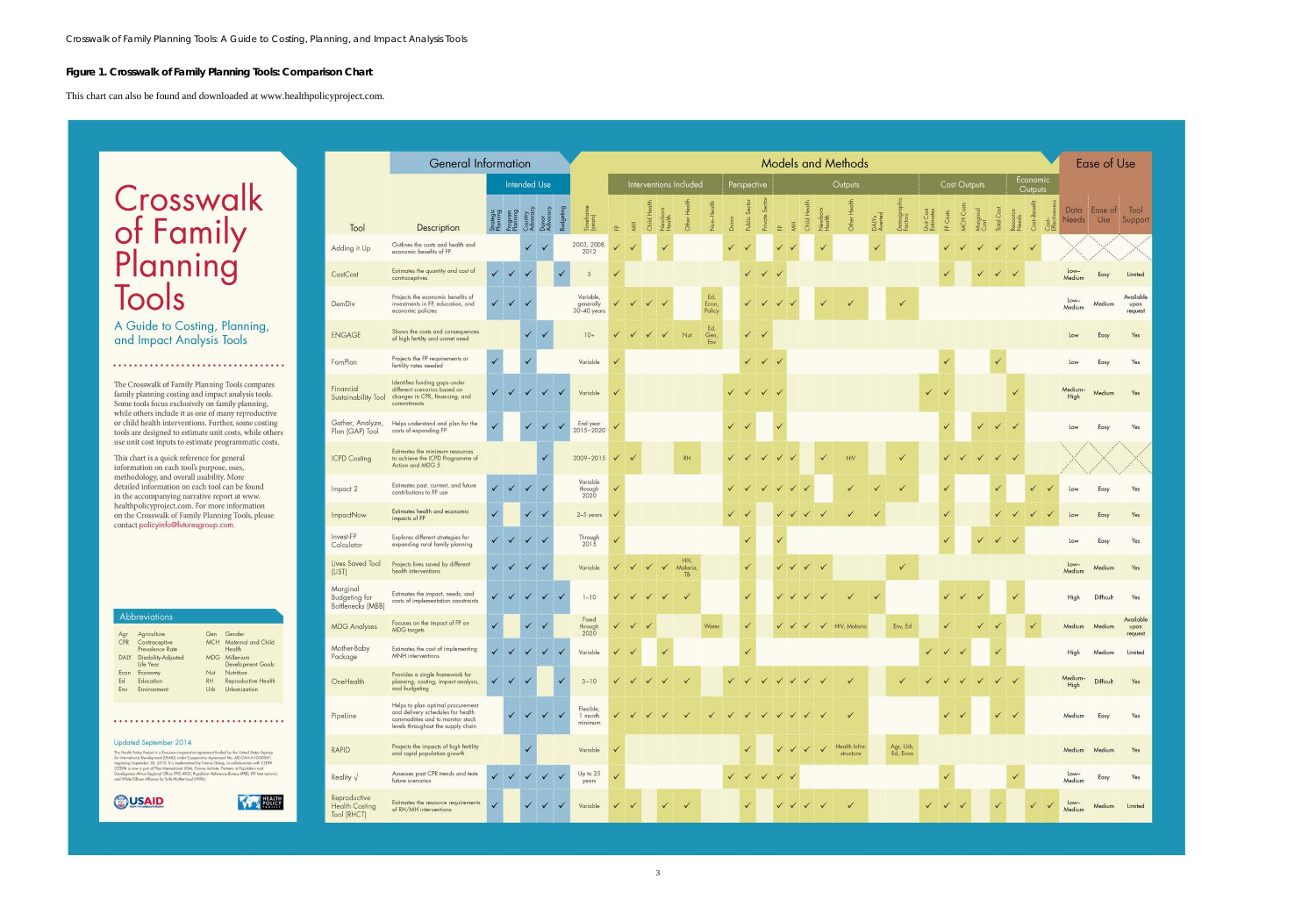# <span id="page-11-0"></span>**Adding It Up**

#### **Developer**

Guttmacher Institute and United Nations Population Fund (UNFPA)

# **Contact**

info@guttmacher.org

# **Website**

<http://www.guttmacher.org/pubs/AIU-2012-estimates.pdf>

# **Description**

First published in 2003 and updated in 2009 and 2012, *Adding It Up*: *The Costs and Benefits of Investing in Family Planning and Maternal and Newborn Health* (AIU) estimates the costs of providing family planning, maternal, and newborn healthcare to current users of these services and the costs to meet unmet need in developing countries in a single year. Estimates for 2012 include only family planning costs and benefits. Full 2013 estimates will be published in early 2014. The report includes useful information for family planning advocates:

- Provides an overview of reproductive health in the developing world, including on the levels of unintended pregnancies, abortions, maternal and newborn deaths, contraceptive use, and use of maternal healthcare
- Estimates the costs and direct health benefits of providing modern family planning methods to prevent unintended pregnancies
- Estimates the costs and direct health benefits of providing adequate maternal and newborn healthcare to reduce maternal and infant morbidity and mortality
- Examines the additional health benefits and financial savings that result from investing simultaneously in family planning and maternal and newborn services
- Discusses the implications of the findings and the need for renewed commitment to sexual and reproductive healthcare for all

**Primary Uses:** Country-level and donor advocacy

#### **Key Messages**

Family planning can provide significant health and economic benefits. The number of women who have an unmet need for modern contraception in 2012 is 222 million. This number declined slightly between 2008 and 2012 in the developing world overall but increased in some subregions, as well as in the 69 poorest countries. In the developing world, contraceptive care in 2012 will cost \$4.0 billion, and an estimated \$8.1 billion per year will be needed to fully meet the existing need for modern contraceptive methods of all women. However, spending \$8.1 billion to meet the needs of all women would save a total of \$11.3 billion in maternal and newborn health services alone.

# **Model and Methodology**

In AIU-2012, estimates of costs and benefits are made for three scenarios. The report first presents the costs of providing services to women in developing countries currently using modern contraceptive methods in 2012 and then discusses one alternative scenario in which all women currently using modern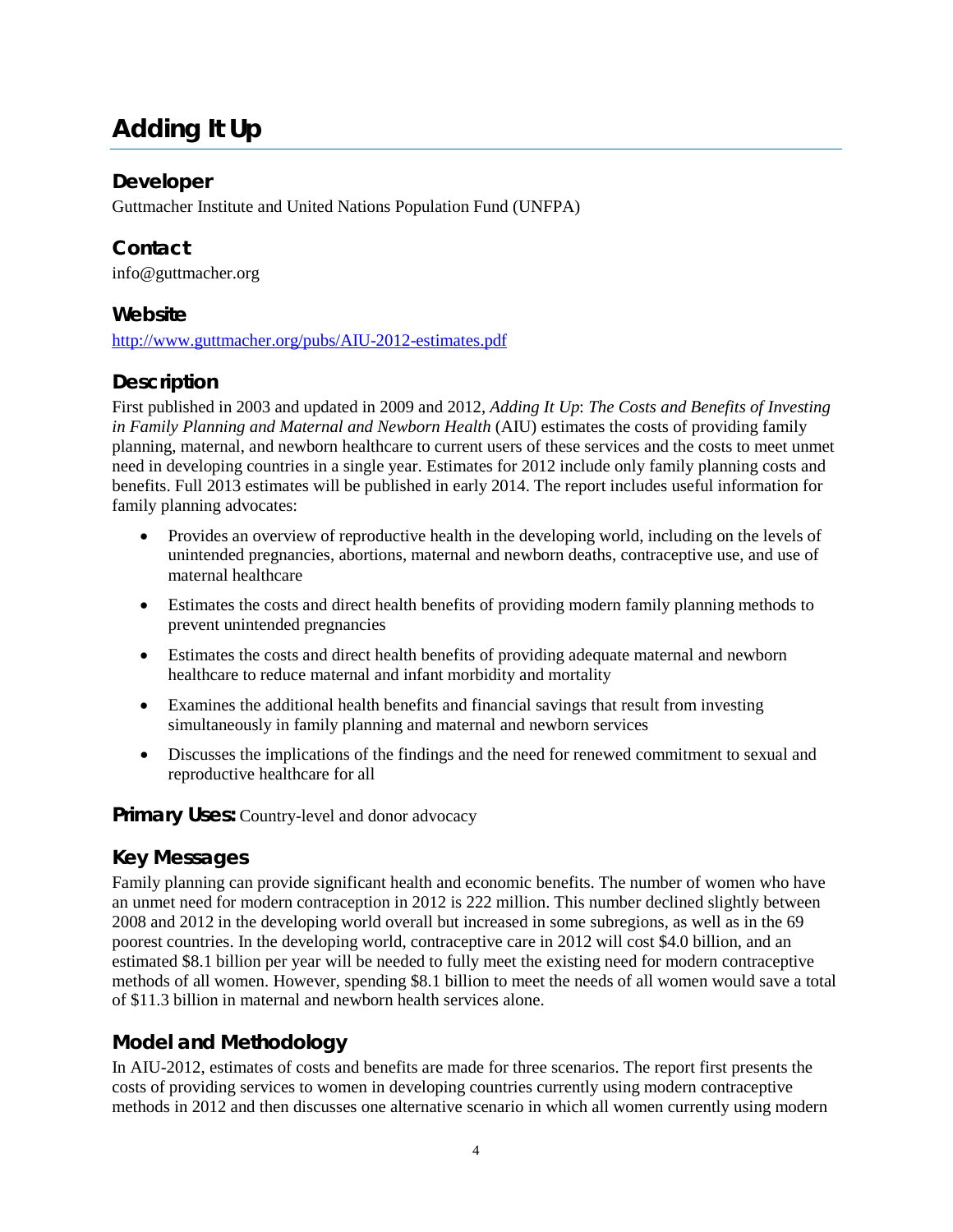methods would use no contraceptive and another in which those women who currently have unmet need would use modern methods. The report applies the most recent available data on the proportions of women ages 15–49 in developing countries who are in need of and are using contraceptives to the population of women ages 15–49 in 2012 to estimate levels of method use and unmet need. In the scenario in which all demand for family planning is met, the types of modern methods adopted and the distribution of these methods was assumed to reflect the method mix of current modern method users in their country, with the same childbearing intentions and marital status.

Direct costs were estimated for contraceptive commodities, supplies, and labor needed for counseling, method provision and supply, follow-up, and method removal. Program and systems costs were calculated as a proportion of direct costs, based on estimates published by the UNFPA.

# **Usability and Flexibility**

The Adding It Up methodology is not a "tool" in the sense that individuals cannot create their own estimates and the data cannot be manipulated under different assumptions. Calculations in the report regarding meeting all unmet need for modern methods are based on a hypothetical assumption of fulfilling unmet need in one year.

#### **Country Applications**

The report includes all developing countries.

#### **Tool Citations**

Darroch, J., and S. Singh. 2012. *Adding It Up: Costs and Benefits of Contraceptive Services—Estimates for 2012*. New York: Guttmacher Institute and United Nations Population Fund. Available at: [http://www.guttmacher.org/pubs/AIU-2012-estimates.pdf.](http://www.guttmacher.org/pubs/AIU-2012-estimates.pdf)

Darroch, J., and S. Singh. 2011. *Adding It Up: The Costs and Benefits of Investing in Family Planning and Maternal and Newborn Health—Estimation Methodology*. New York: Guttmacher Institute. Available at: [http://www.guttmacher.org/pubs/AIU-methodology.pdf.](http://www.guttmacher.org/pubs/AIU-methodology.pdf)

Singh, S., J. Darroch, L. Ashford, and M. Valssoff. 2009. *Adding It Up: The Costs and Benefits of Investing in Family Planning and Maternal and Newborn Health*. New York: Guttmacher Institute and United Nations Population Fund. Available at: [http://www.guttmacher.org/pubs/AddingItUp2009.pdf.](http://www.guttmacher.org/pubs/AddingItUp2009.pdf)

# **Related Products and Publications**

- Facts on Investing in Family Planning and Maternal and Newborn Health *In Brief* Series Available at:
	- o Summary (2012 data)[: http://www.guttmacher.org/pubs/FB-Costs-Benefits-](http://www.guttmacher.org/pubs/FB-Costs-Benefits-Contraceptives.pdf)[Contraceptives.pdf](http://www.guttmacher.org/pubs/FB-Costs-Benefits-Contraceptives.pdf)
	- o Summary (2008 data): <http://www.guttmacher.org/pubs/FB-AIU-summary.pdf>
	- o Sub-Saharan Africa: http://www.guttmacher.org/pubs/FB-AIU-Africa.pdf
	- o Arab Countries: [http://www.unfpa.org/webdav/site/global/shared/additup/factsheet\\_aiu\\_arab\\_en.pdf](http://www.unfpa.org/webdav/site/global/shared/additup/factsheet_aiu_arab_en.pdf)
	- o Latin America and Caribbean: [http://www.unfpa.org/webdav/site/global/shared/additup/factsheet\\_aiu\\_lac\\_en.pdf](http://www.unfpa.org/webdav/site/global/shared/additup/factsheet_aiu_lac_en.pdf)
	- o South Central and South East Asia: [http://www.unfpa.org/webdav/site/global/shared/additup/factsheet\\_aiu\\_asia.pdf](http://www.unfpa.org/webdav/site/global/shared/additup/factsheet_aiu_asia.pdf)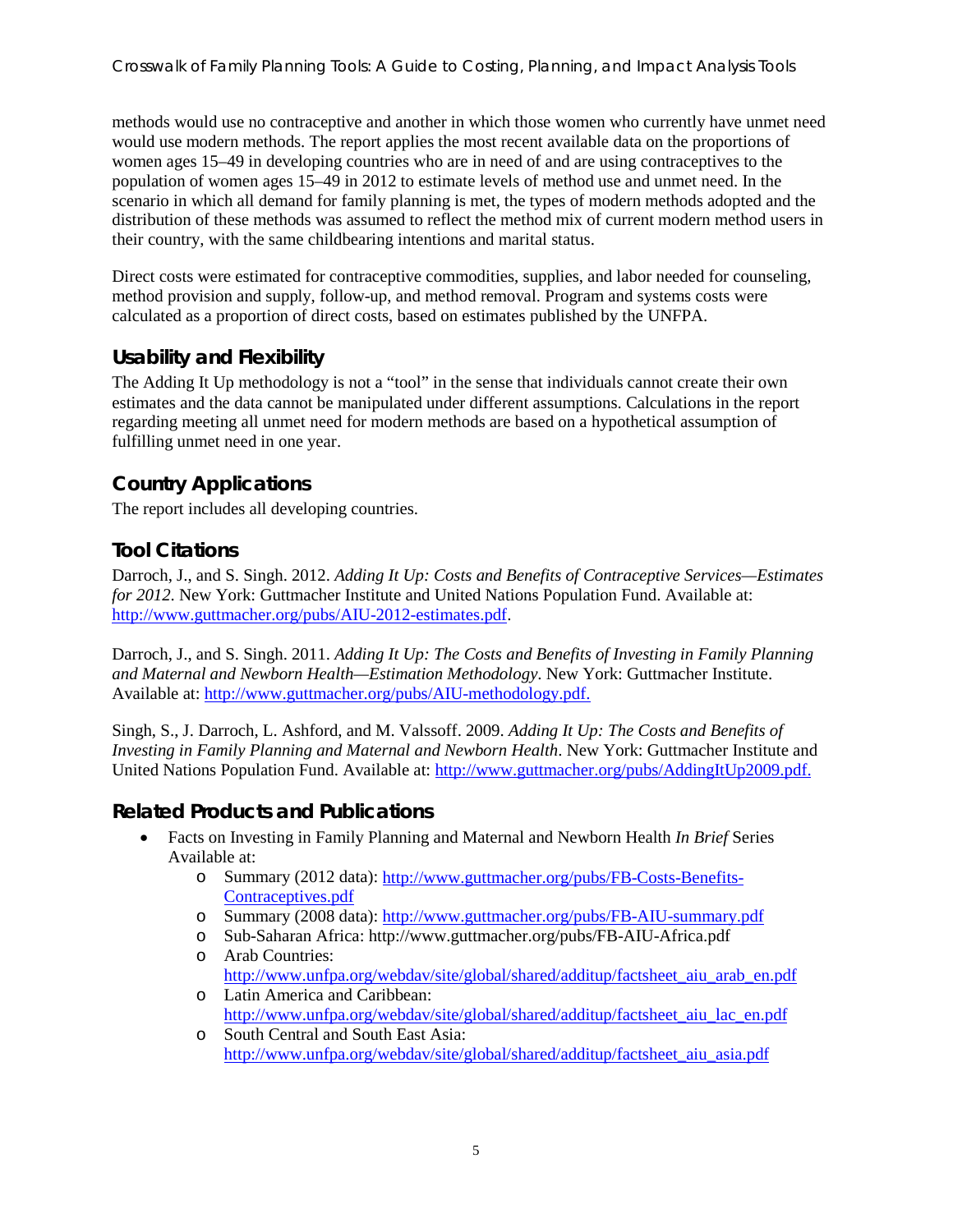- Benefits of Meeting Women's Contraceptive Needs *In Brief* Series. Available at:
	- o Philippines: [http://www.guttmacher.org/pubs/2009/04/15/IB\\_MWCNP.pdf](http://www.guttmacher.org/pubs/2009/04/15/IB_MWCNP.pdf)
	- o Ethiopia:<http://www.guttmacher.org/pubs/IB-Contraceptive-Needs-Ethiopia.pdf>
	- o Uganda: [http://www.guttmacher.org/pubs/IB\\_Contraceptive-Needs-Uganda.pdf](http://www.guttmacher.org/pubs/IB_Contraceptive-Needs-Uganda.pdf)
	- o Burkina Faso:<http://www.guttmacher.org/pubs/contraception-Burkina-Faso.pdf>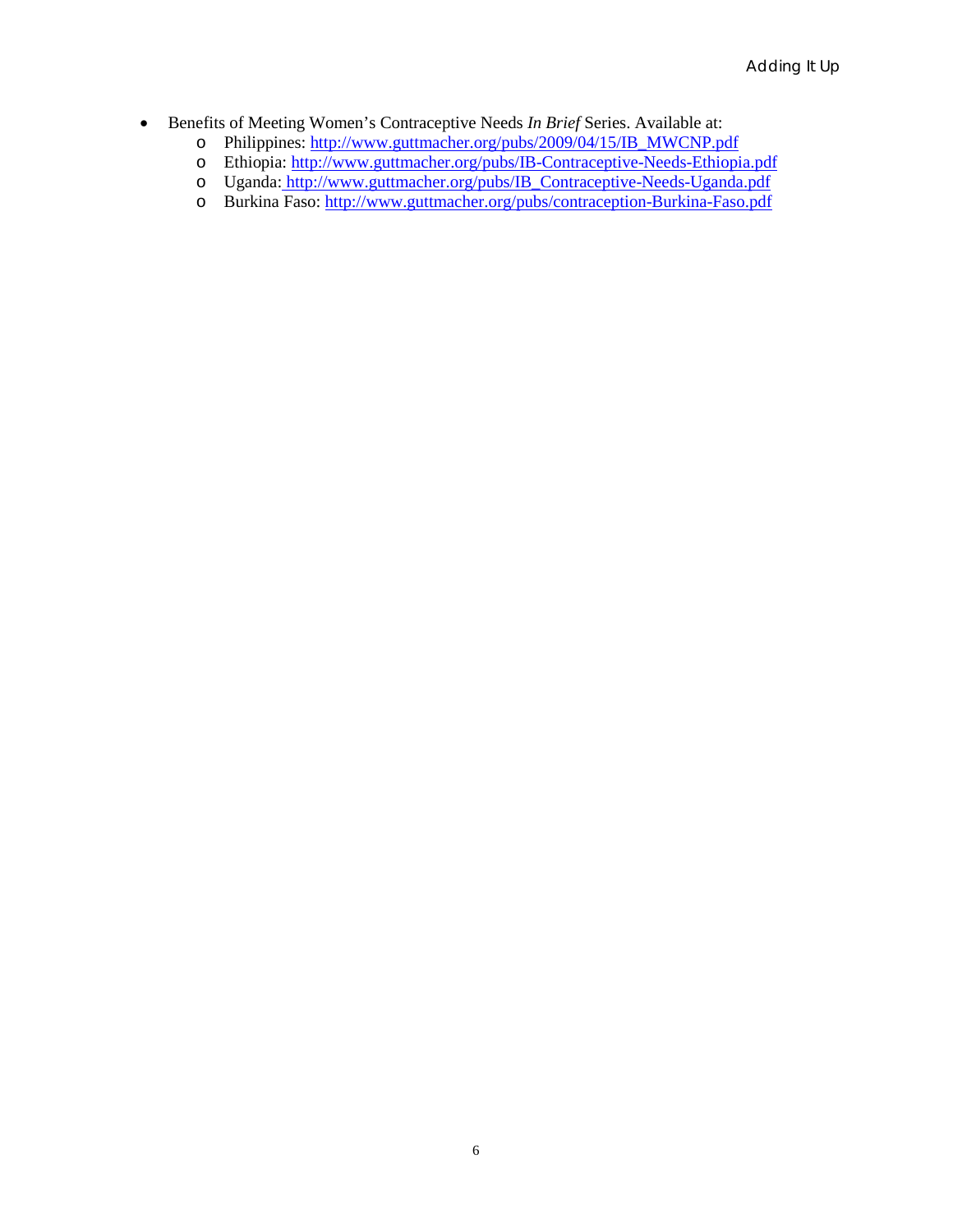# <span id="page-14-0"></span>**CastCost**

#### **Developer**

Centers for Disease Control and Prevention (CDC), Division of Reproductive Health

#### **Contact Information**

[drhinfo@cdc.gov](mailto:drhinfo@cdc.gov)

#### **Website**

[www.cdc.gov/reproductivehealth/Global/CastCostEnglish.html#download](http://www.cdc.gov/reproductivehealth/Global/CastCostEnglish.html#download)

#### **Description**

The Contraceptive Forecast and Cost Estimate (CastCost) Excel spreadsheet is used to estimate the quantity and cost of contraceptives needed in a country for five years. These estimates are based on data from the country's Reproductive Health Survey or Demographic and Health Survey. CastCost can provide estimates of contraceptive needs for the country as a whole, for the public or private sector alone, or for individual service provider organizations. Although CastCost provides an estimate of the quantity of contraceptives needed and their cost, the decision of exactly what quantities of contraceptives to procure should be based primarily on logistics (usage) data; CastCost estimates can be helpful in validating the quantities that have been suggested by a logistics-based forecast. CastCost can also be used to test different scenarios, such as projecting the cost if injectable contraceptives were to increase substantially in the next five years or the differences in cost of a particular contraceptive if it is procured from different sources or to see the financial implications of different method mixes. While it is most useful for policymakers and program planners in strategic and program planning and budgeting, the tool can also be useful for contraceptive security teams and contraceptive logistics managers in planning and advocating for contraceptive funding at the country level.

**Primary Uses:** Strategic planning, program planning, budgeting, country-level advocacy

#### **Key Messages**

Cost and quantity estimates of family planning can help plan for the future and be useful in advocacy.

#### **Model and Methodology**

CastCost helps estimate the quantity and cost of contraceptives in a country for five years based on the following:

- Number of women of reproductive age
- Percent of women of reproductive age who are married or in a union (for futures years, this is multiplied by the annual rate of population increase)
- Contraceptive prevalence by method (current or projected)
- Couple-year-of-protection (CYP) factor
- Unit cost of contraceptive commodities by method and source

CastCost provides unit costs for contraceptives purchased from the United Nations Population Fund (the high and low ends of the price range for each method) and donated by USAID; however, the user may enter unit costs from other sources. For future years, the projected year-specific prevalence is used. Reports can be produced by source (e.g., public sector facilities or pharmacies) by multiplying the number of units per method by the percent from that source. Historical prevalence data can also be entered to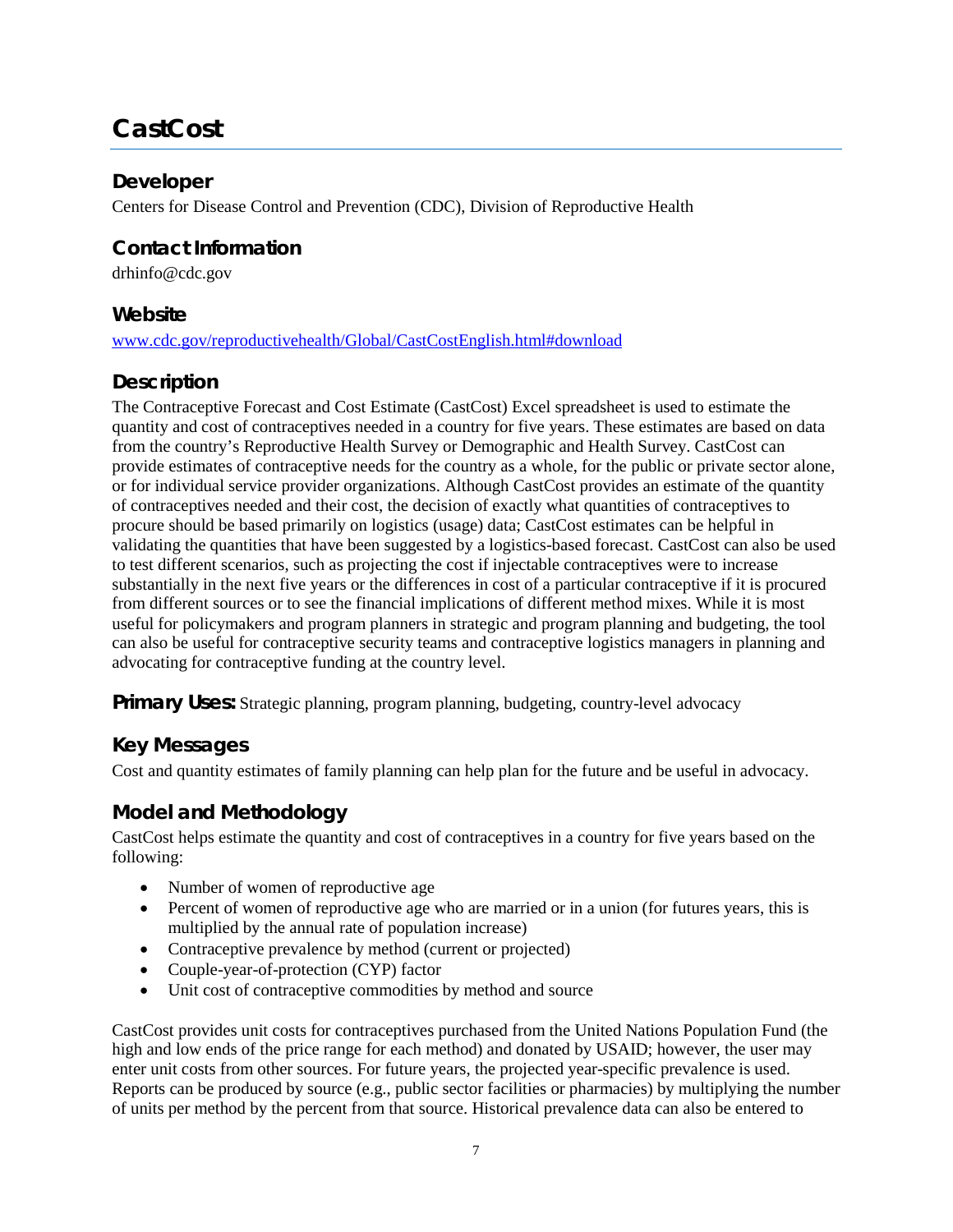produce trend charts to help guide projections. The main outputs projected are annual quantities and both marginal and total costs of contraceptives required to achieve projected prevalence levels. CastCost produces graphs of contraceptive prevalence trends by method and projection tables of the number of users and contraceptive units.

#### **Usability and Flexibility**

Data requirements are low to medium—the data are all readily available via the Census Bureau and StatCompiler websites. If past data are used, defaults are available for the five-year projection and unit costs; however, the user must enter demographic, prevalence, and source data. Minimal training is required (1–2 hours) and basic Excel skills are needed. Although CastCost provides suggested future prevalence trends by method based on the historical data entered, the user will also want to factor in any additional knowledge of the family planning program plans and limitations, in making a best guess about future prevalence. Multiple prevalence and cost scenarios can be analyzed. The tool can analyze cost data for a country, region, public or private sector, and a provider if the input data are available.

The tool has instructions embedded within the Excel workbook, and a user's guide is also available. There is limited continuing support for the tool; however, the CDC can answer questions and troubleshoot.

#### **Country Applications**

Ecuador, El Salvador, Guatemala, Honduras, Nicaragua, Nigeria, Paraguay, Yemen

#### **Tool Citation**

Binzen, S., T. Johnson, and A. Ruiz. 2010. *Contraceptive Forecast and Cost Estimate Spreadsheet User's Guide*. Atlanta: MEASURE CDC Project. Available at: [http://www.cdc.gov/reproductivehealth/Global/CastCost/PDF/CastCostManualTag508.pdf.](http://www.cdc.gov/reproductivehealth/Global/CastCost/PDF/CastCostManualTag508.pdf)

# **Related Products and Publications**

No published products or publications to date.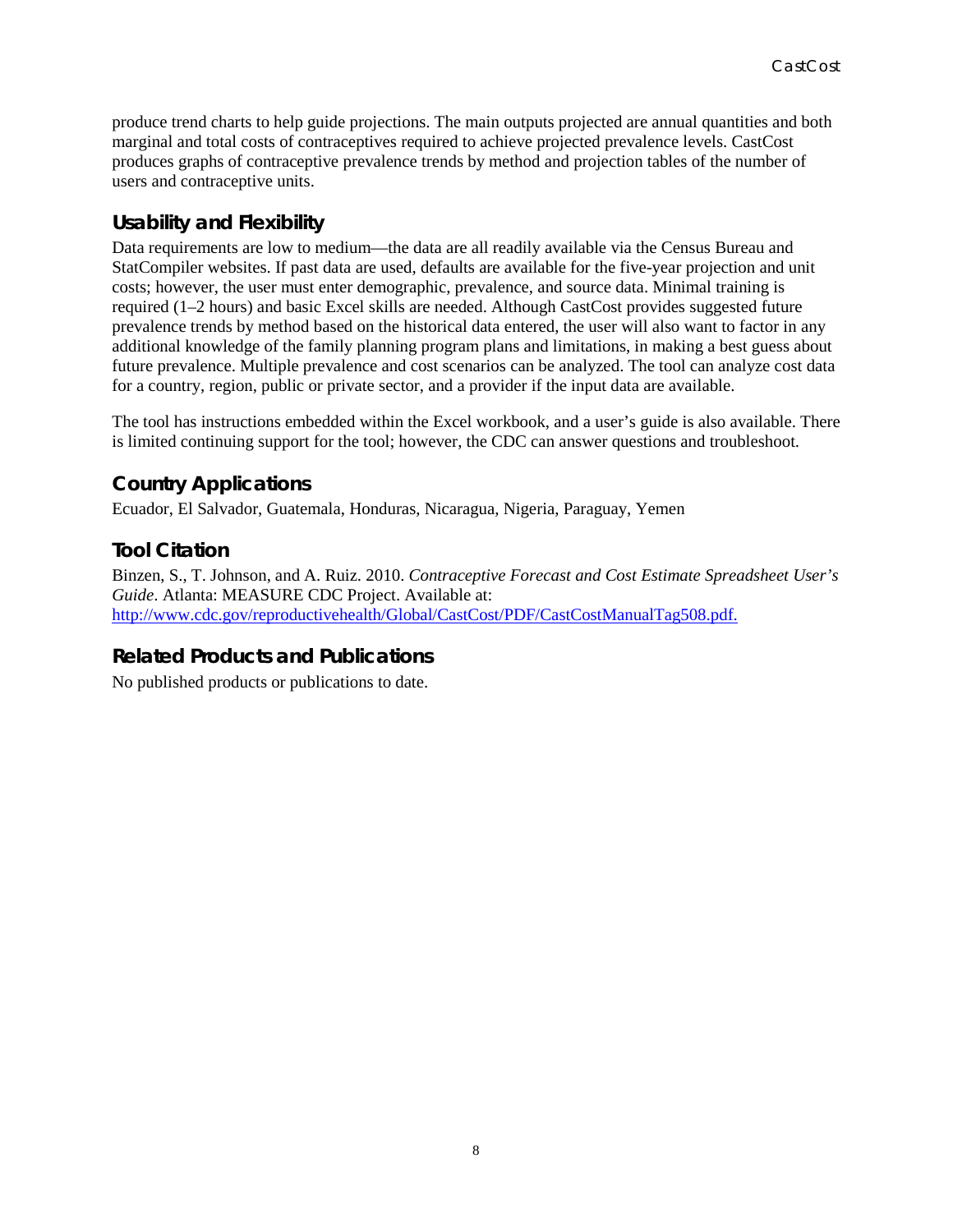# <span id="page-16-0"></span>**ENGAGE**

#### **Developer**

Population Reference Bureau (PRB)

#### **Contact**

Rhonda Smith [\(rhondas@prb.org\)](mailto:rhondas@prb.org)

#### **Website**

<http://www.prb.org/Journalists/ENGAGEPresentations.aspx>

# **Description**

ENGAGE multimedia presentations show the impact of high fertility, unplanned pregnancies, and high unmet need and their costs, consequences, and solutions. ENGAGE is designed to create an enabling policy environment for strengthening family planning/reproductive health and other health services by stimulating debate and fostering policy dialogue. A central feature is the innovative use of state-of-the-art software technologies such as Google Earth, flash animations, and the pioneering *Trendalyzer* bubble graphs created by Hans Rosling (www.gapminder.org). *Trendalyzer* explores relationships among fertility, gender, health, and economic indicators across time and in a visually stimulating way that brings new perspectives to traditional messages. Advocacy using ENGAGE has mobilized high-level commitment and contributed to increased resources for family planning and reproductive health services.

To strengthen local coalitions, ENGAGE uses a three-phased participatory approach to develop presentations:

- 1. Setting the stage by engaging a multisectoral advocacy task force to guide all project activities, develop a "policy and data profile" for the topic, and collect data from multiple sources.
- 2. Developing multimedia presentations. Task force members identify priority issues and key audiences, as well as shape messages that guide the development of the presentations.
- 3. Implementing a sustained national roll-out of policy advocacy events to maintain the issues high on the national agenda.

**Primary Uses:** Country-level and donor advocacy

# **Key Messages**

Family planning accelerates the achievement of health, social, and economic goals for individuals, families, and nations.

# **Model and Methodology**

ENGAGE is not a predictive model but rather an advocacy tool that presents data and analyses, such as the health and economic benefits of family planning, in innovative formats. Targeted analyses are frequently conducted to better illustrate key messages. The timeframe is variable. *Trendalyzer* is usually used for historic comparisons but can also be used for projections.

# **Usability and Flexibility**

ENGAGE has no pre-set template. The presentations can be adapted to fit any theme or combination of messages depending on local needs. ENGAGE presentations are custom-designed and flash-based.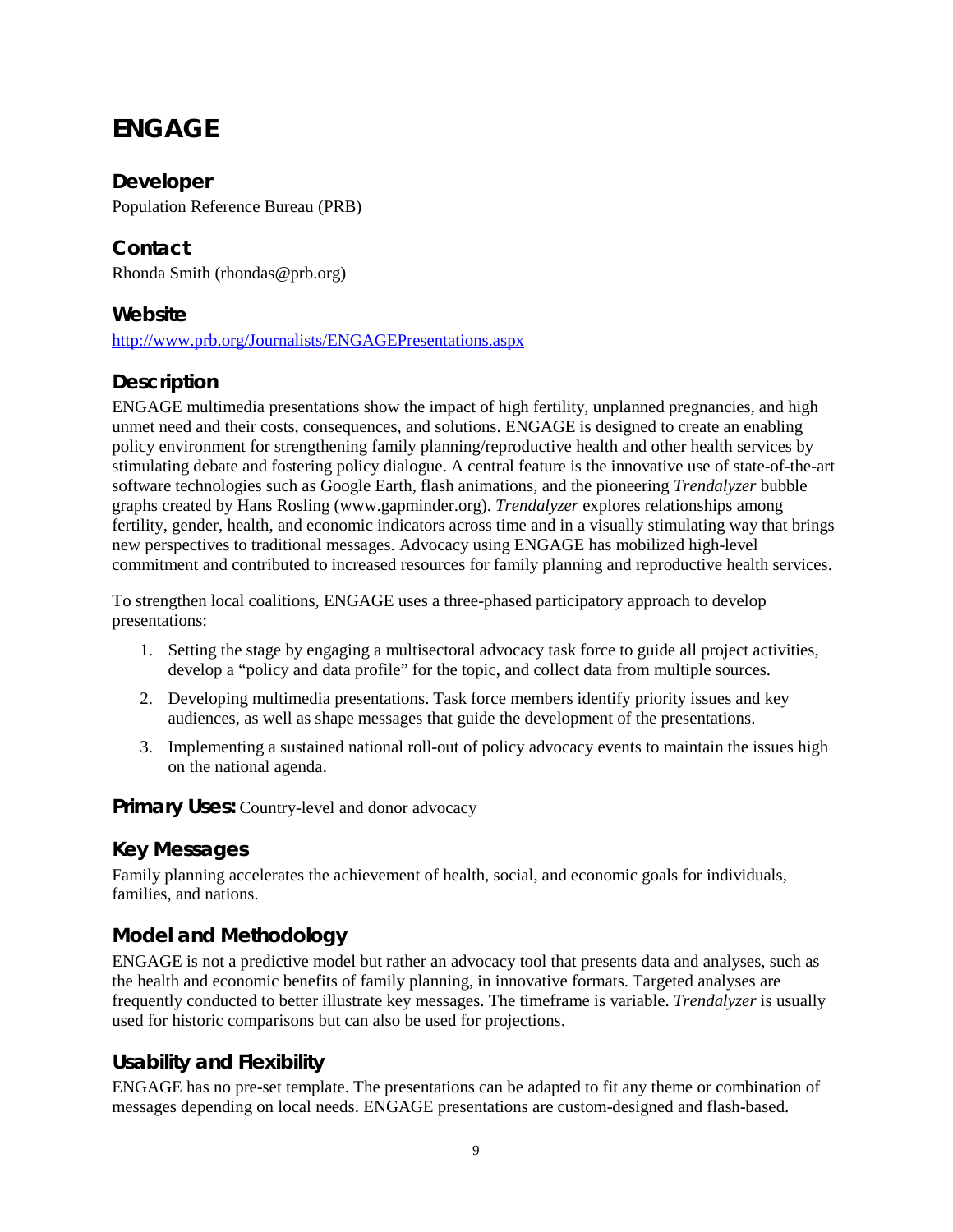Individual users cannot adapt or change the visuals but are encouraged to adapt the narration. Each presentation can be modified to create presentations of varying lengths for varying forums. In addition, narrated voiceovers of the presentations, frequently using local celebrities or "professional" voices, are produced in local languages and made available on CD-ROMs for easy viewing and distribution.

The *Trendalyzer* software is not yet available commercially. The *Trendalyzer* database contains an estimated 15 indicators for more than 160 countries to show country comparisons (e.g., gross national income per capita, life expectancy, total fertility rate, contraceptive prevalence rate, infant and child mortality rates, maternal mortality rates, etc.). Country subnational data can be added to the *Trendalyzer*  database to show regional trends and differences.

#### **Country Applications**

ENGAGE presentations have been shown to more than 12,000 parliamentarians, high-level government decisionmakers, and private sector officials in seven countries (Burkina Faso, Ethiopia, Kenya, Pakistan, Senegal, Uganda, and Malawi). An ENGAGE presentation is being developed in Bangladesh (2012).

#### **Tool Citation**

.

No manual or guide is available for this tool. See the website for more information.

#### **Related Products and Publications**

Related materials include multimedia presentations, scripts, accompanying fact sheets and policy briefs, frequently asked questions, and user guides for presentations. All ENGAGE presentations can be watched via PRB's YouTube playlist and are available at:

[http://www.prb.org/Journalists/ENGAGEPresentations.aspx.](http://www.prb.org/Journalists/ENGAGEPresentations.aspx)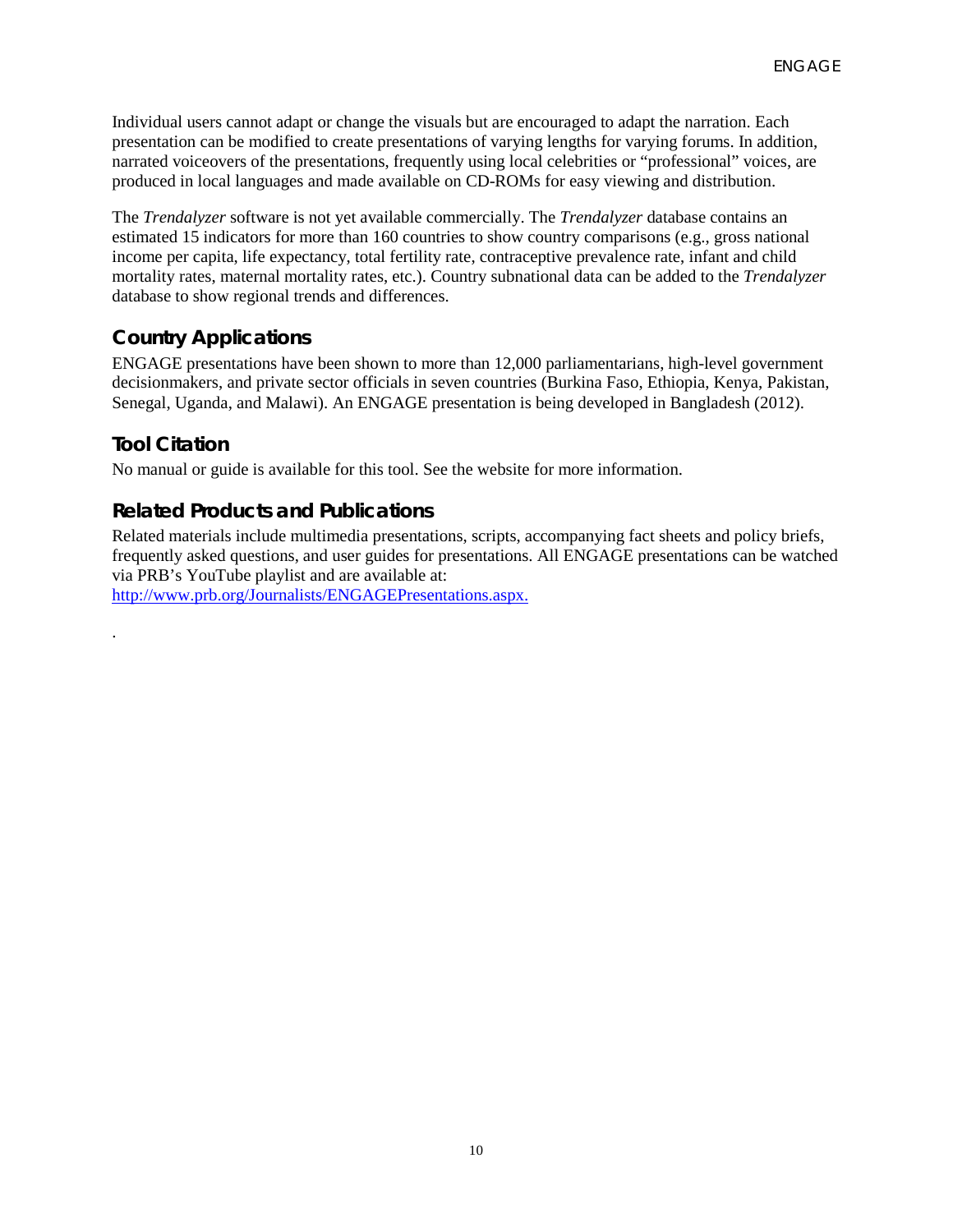# <span id="page-18-0"></span>**FamPlan**

#### **Developer**

Developed by the USAID POLICY Project and maintained by the Health Policy Project

#### **Contact**

John Stover [\(jstover@futuresinstitute.org\)](mailto:jstover@futuresinstitute.org)

#### **Website**

[www.healthpolicyproject.com/index.cfm?id=software&get=Spectrum](http://www.healthpolicyproject.com/index.cfm?id=software&get=Spectrum)

#### **Description**

FamPlan is a model (part of the Spectrum System of Policy Models) that projects the family planning requirements needed to reach national goals for increasing contraceptive use, addressing unmet need, or achieving desired fertility. It can be used to set realistic goals, plan for the service expansion required to meet program objectives, and evaluate alternative methods of achieving goals. The program uses assumptions about the proximate determinants of fertility and the characteristics of the family planning program (e.g., method mix, source mix, etc.) to calculate the cost and the number of users and acceptors of different methods by source.

# **Key Messages**

Projections for family planning requirements can help set realistic goals, plan for the service expansion required to meet program objectives, and evaluate alternative methods of achieving goals.

# **Model and Methodology**

FamPlan uses the proximate determinants of the fertility framework to determine the level of contraceptive prevalence needed to achieve national goals or the effects of achieving a national goal of increasing contraceptive prevalence or decreasing unmet need for family planning. The relationship between contraceptive prevalence and the total fertility rate is influenced by other proximate determinants: proportion of women married, duration of postpartum insusceptibility, abortion, sterility, and effectiveness of family planning methods. The model calculates the number of users and acceptors of different methods and the costs of achieving the goal. As part of Spectrum, it interacts with the population projection generated by the DemProj Model.

# **Usability and Flexibility**

FamPlan is relatively easy to use after one day of training. If already familiar with the concepts used, individuals can teach themselves how to use the model by reading the manual. Default data are provided for all countries with available Demographic and Health Survey data. FamPlan cannot be adapted (it is hard-coded) and does not help the user to build up unit costs. While the model itself cannot be changed, the outputs can be easily copied to Excel for further analysis. The model allows for multiple scenarios (up to 10 at once) and can be used to analyze multiple goals (meeting unmet need, meeting desired fertility, or achieving a future goal for fertility or contraceptive prevalence).

# **Country Applications**

More than 100 countries globally.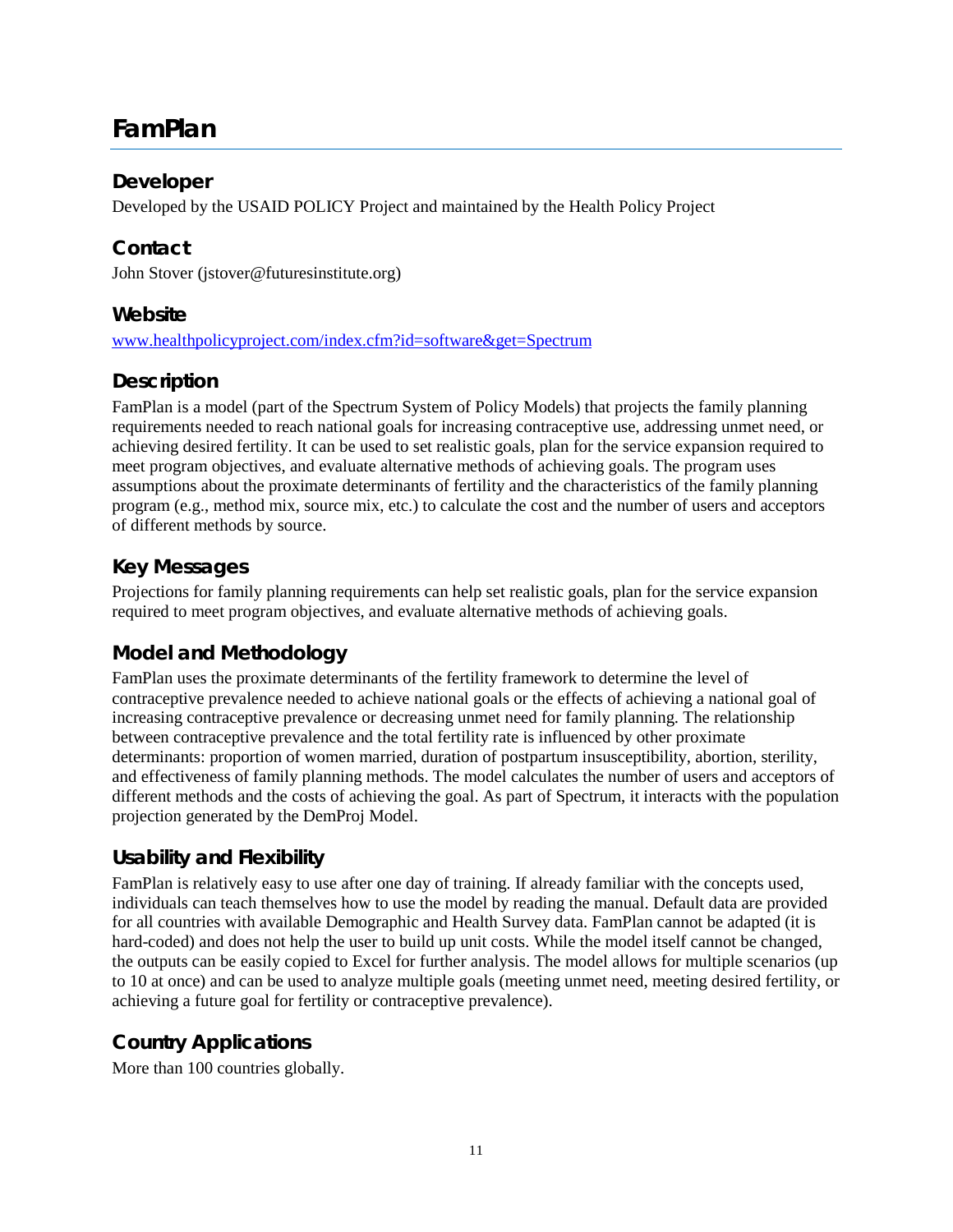#### **Tool Citation**

Stover, J., L. Heaton, and J. Ross. *FamPlan User's Guide*. Washington, DC: USAID POLICY Project. Available at [http://www.healthpolicyinitiative.com/Publications/Documents/1256\\_1\\_FampmanE.pdf.](http://www.healthpolicyinitiative.com/Publications/Documents/1256_1_FampmanE.pdf)

#### **Related Products and Publications**

FamPlan has been taught in universities; peer reviewed; and used for many analyses, papers, and articles in peer-reviewed journals, including the following:

- Moreland, S., E. Smith, and S. Sharma. 2010. World Population Prospects and Unmet Need for Family Planning. Washington, DC: Futures Group. Available at: [http://www.futuresgroup.com/resources/publications/world\\_population\\_prospects\\_and\\_unmet\\_ne](http://www.futuresgroup.com/resources/publications/world_population_prospects_and_unmet_need_for_family_planning) ed for family planning.
- Halperin, D., J. Stover, and H. Reynolds. 2009. "Benefits and Costs of Expanding Access to Family Planning Programs to Women Living with HIV." *AIDS* (suppl 1): S123–S130.
- Hladik, W., J. Stover, G. Esiru, M. Harper, and J. Tappero. 2009. "The Contribution of Family Planning towards the Prevention of Vertical HIV Transmission in Uganda." *PLoS ONE* 4(11): e7691. doi:10.1371/journal.pone.0007691.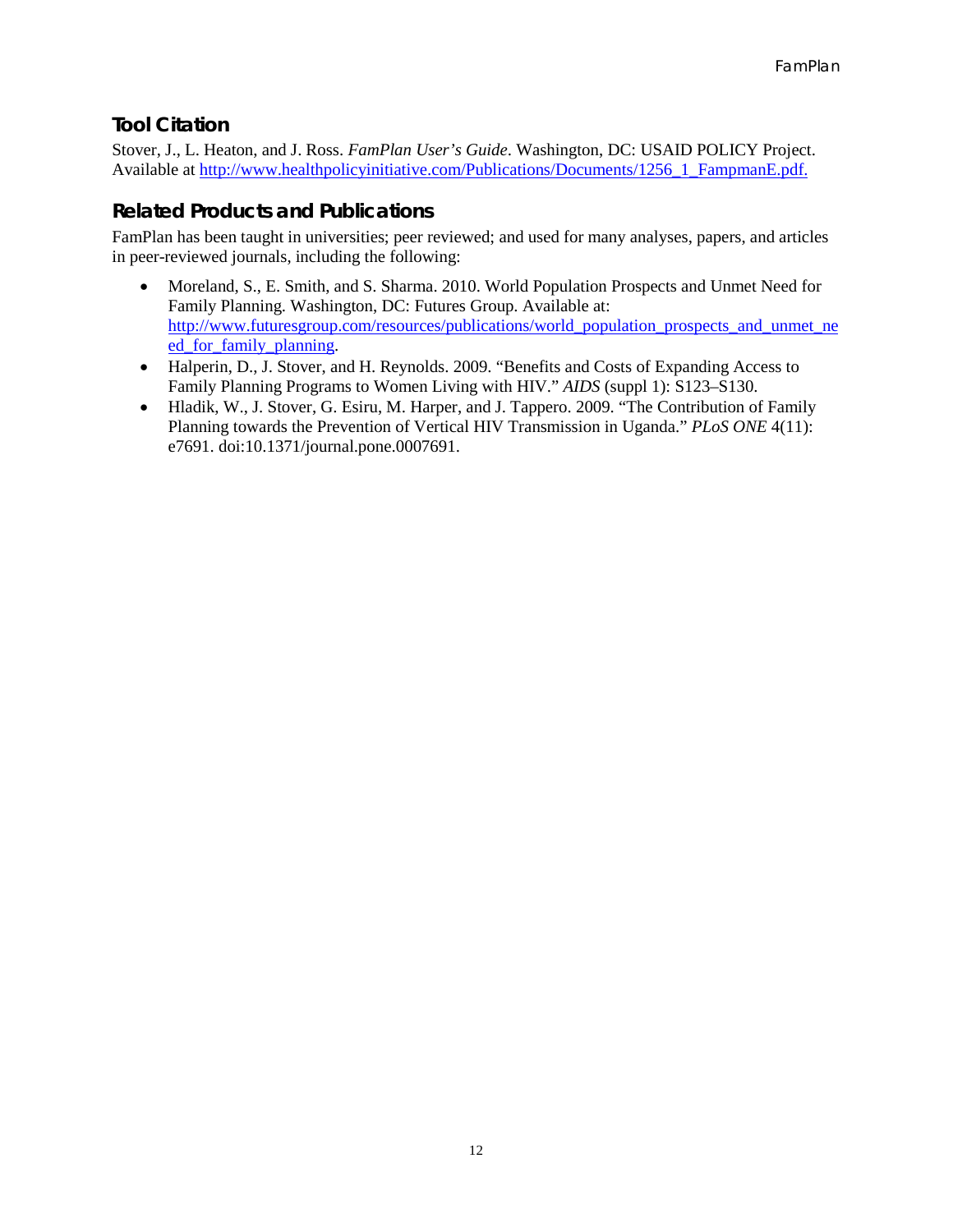#### <span id="page-20-0"></span>**Developer**

John Snow, Inc.

#### **Contact**

Marie Tien [\(marietien@jsi.org\)](mailto:marietien@jsi.org)

#### **Websites**

[www.deliver.jsi.com](http://www.deliver.jsi.com/)

#### **Description**

This Excel-based tool is designed to help identify funding gaps by developing contraceptive scenarios and projecting the related financial requirements and commitments. The tool can make projections for a variety of modern methods and enables the user to adjust the projected increase in the contraceptive prevalence rate (CPR) for each method, annually. The scenarios can reflect (1) potential changes in CPR, based on historical trends from demographic and consumption data, to meet national CPR targets or (2) information from stakeholder interviews. The tool can help countries estimate the financing resources needed and plan ahead for their needs. Specifically, the tool can help

- Determine different contraceptive growth rates, by method;
- Project contraceptive commodity unit and financing requirements;
- Determine the financing gap; and
- Understand potential supply market options and the financial impact.

The tool is ideal for program managers, financial planners or managers, and technical assistance providers.

**Primary Uses:** Strategic planning, program planning, budgeting, country-level and donor advocacy

#### **Key Messages**

Developing various contraceptive scenarios can help identify strategies to fill the gap between need and availability and potentially improve the country's financial ability to sustain a sufficient supply of family planning commodities.

# **Model and Methodology**

A user must first assess the overall contraceptive context in the country, gather existing data and information on the current sources of contraceptive financing, and assess the total market for contraceptive commodities.

After the general assessment and data collection are complete, users can begin entering data into the tool. The tool generates commodity projections, cost projections, prevalence, and market share outputs in separate Excel worksheets. The financing tool uses two types of worksheets: *Input* and *Results*. Users enter specific data into five different input worksheets: (1) Background Information, Scenarios, & Projections; (2) Contraceptive Forecast; (3) Unit Price; and (4) Funding. The user enters the unit price for commodities, although the user manual provides resources to obtain this data. The user can also enter the timeframe.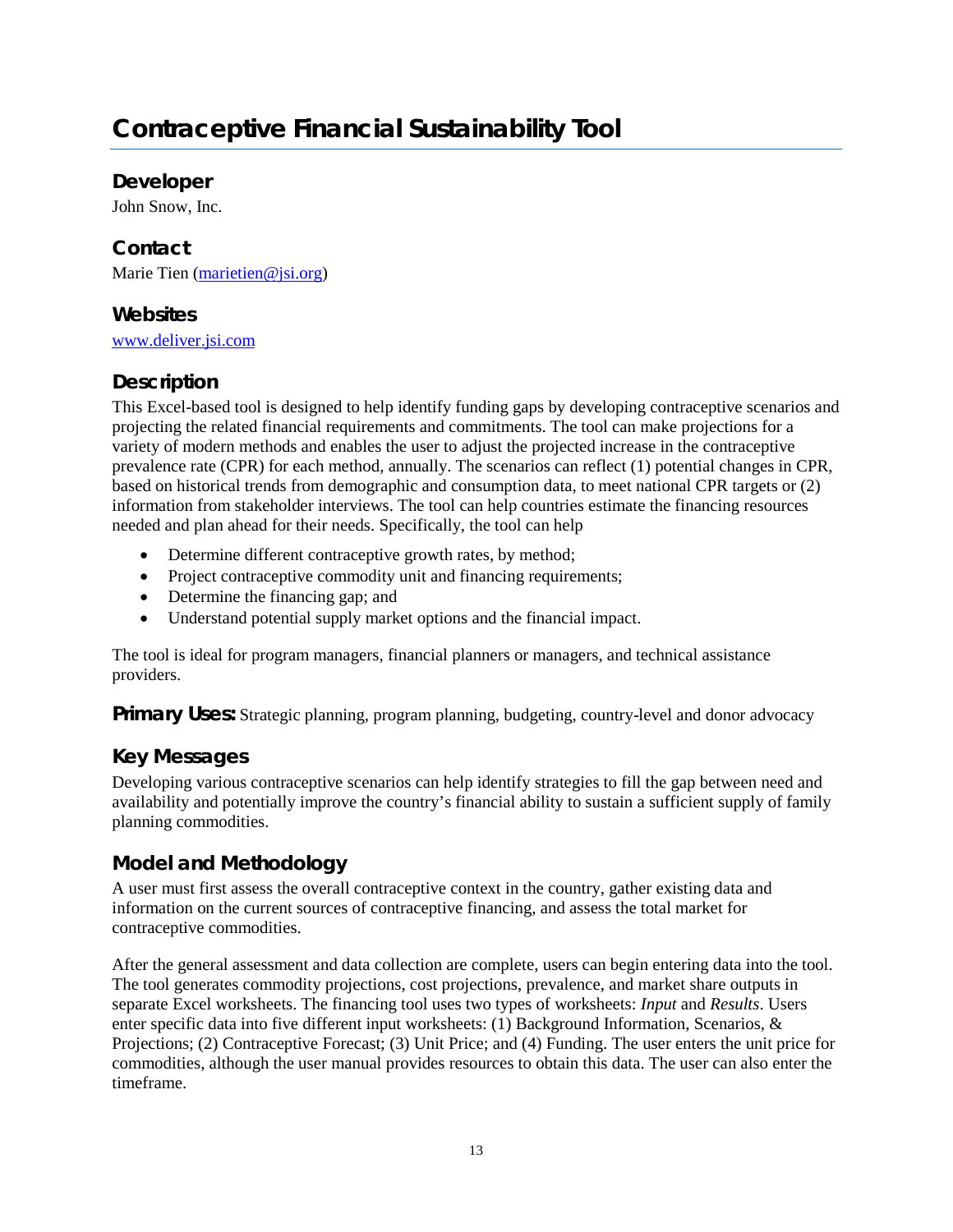The inputs generate a number of results or outputs in the four *Results* worksheets: (1) Commodity (2) Projections, (3) Summary Tables, and (4) Market Share. The results include the following:

- Aggregated total commodities by year and scenario
- Projected costs by scenario and year and total costs required by scenario and method each year
- Total financing costs and financing costs by year and scenario
- Funding commitments by source and year
- Funding gap/surplus

The Market Share worksheet includes background information on different market share possibilities and can be used to calculate different scenarios. The markets are grouped into three categories: (1) Public, (2) Private Non-Profit, and (3) Commercial Sector.

#### **Usability and Flexibility**

The tool is relatively easy to use. Users need to have basic Excel skills and should receive approximately one hour of training. A manual is available as a reference.

Data needs are medium to high—there are no default data. Users need information on the increase in use of contraceptives by method and by year, as well as the number of women of reproductive age (either as an absolute number or a percentage increase from year to year). The user will also need to have past consumption or issues data, the funding source of contraceptives, future funding commitments, and contraceptive unit cost data. Users should note that the level of effort involved in each step will vary depending on how much work has been done recently using an existing contraceptive security assessment or contraceptive forecast.

Up to three scenarios can be created at one time. The Excel file is locked to prevent accidental deletion or modification of the formulas, rows, columns, and links.

#### **Country Applications**

None to date.

#### **Tool Citation**

USAID | DELIVER PROJECT, Task Order 1. 2011. *Contraceptive Financial Sustainability Tool User's Manual.* Arlington: USAID | DELIVER PROJECT, Task Order 1.

#### **Products and Related Publications**

The "Contraceptive Financial Sustainability: A Primer" provides background information on different options for increasing the financing of contraceptives. The primer also describes the strengths and limitations of those options, including country experiences in implementing them. In addition, it includes a section on developing and implementing a strategic plan. This document, as well as the manual and tool, are available on the JSI website at http://deliver.jsi.com/dhome/resources/publications/guidelines.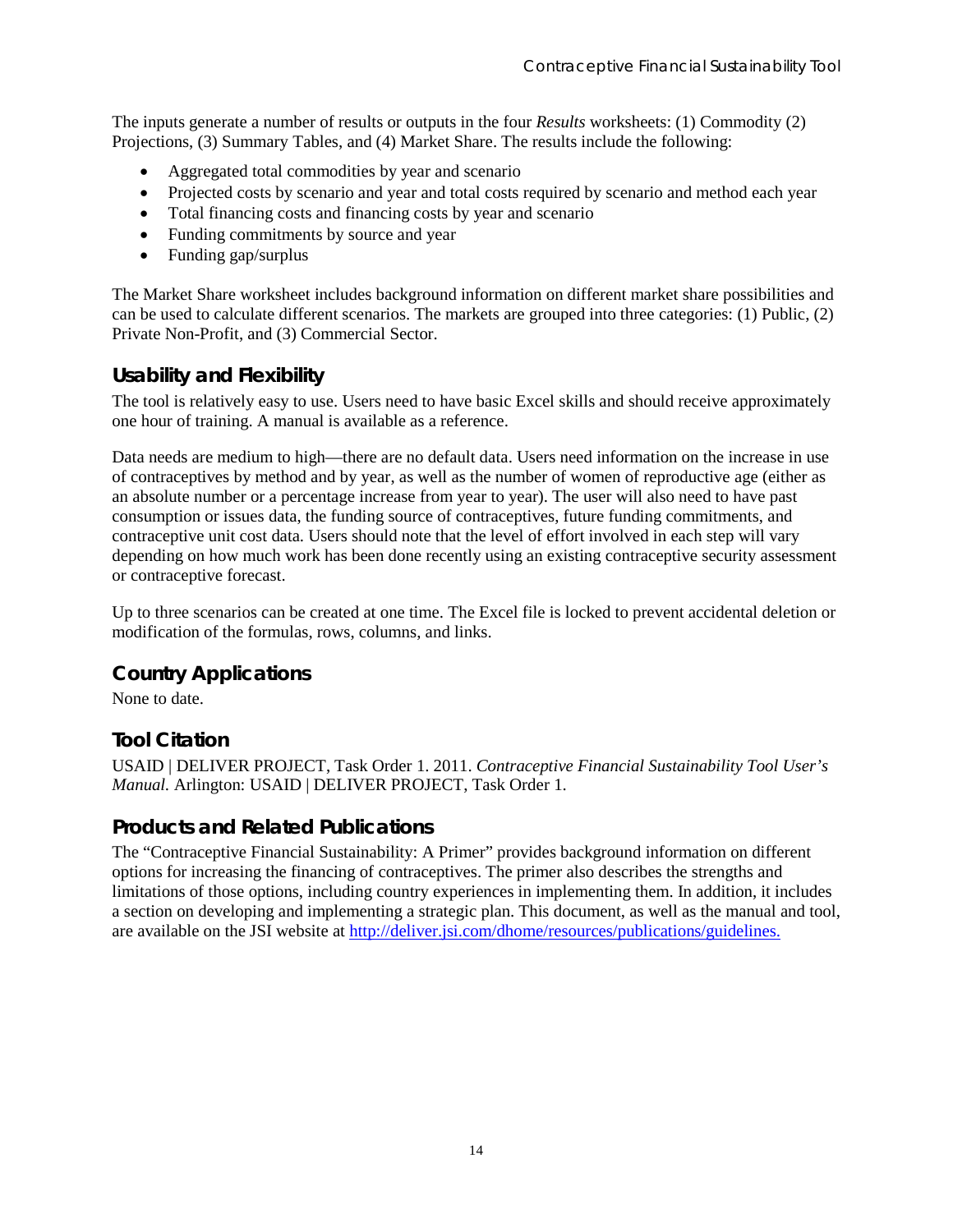# <span id="page-22-0"></span>**Gather, Analyze, Plan (GAP Tool)**

#### **Developer**

Developed and maintained by the USAID-funded Health Policy Project

# **Contact**

John Stover [\(jstover@fututesinsitute.org\)](mailto:jstover@fututesinsitute.org)

#### **Website**

[www.healthpolicyproject.com/index.cfm?id=software&groupID=33](http://www.healthpolicyproject.com/index.cfm?id=software&groupID=33)

# **Description**

GAP (Gather, Analyze, and Plan) is a simple Excel-based tool developed to help policymakers, ministry officials, and health officials understand the costs associated with expanding family planning to achieve their country's contraceptive prevalence or fertility goals.

This strategic planning tool helps to determine the required funding level to achieve national goals by linking a country's family planning goals with what it will cost to reach those goals. The two main outputs produced by the tool are the country's funding gaps for a national family planning program and for family planning commodities. By making direct and indirect costs explicit and tying strategic goals to budgets, the GAP Tool offers further opportunity to keep countries and donors on track. The tool provides decisionmakers with information about the distribution of costs by type of cost (labor, overhead, program support, and commodities), as well by sector (NGO, private, and public). This level of disaggregation allows for discussion and planning on how new initiatives—such as increased community-based distribution of family planning or provision of free commodities in the public sector—may impact future financing gaps for governments at the country level.

**Primary Uses:** Strategic planning, budgeting, country-level advocacy, donor advocacy

#### **Key Messages**

Information on the direct and indirect costs of delivering family planning services in-country can help users understand what is needed to fully fund a national family planning program.

#### **Model and Methodology**

A national goal is stated as an increase in contraceptive prevalence or a decline in the total fertility rate. If the goal is a decline in total fertility, then the required contraceptive prevalence is estimated using the proximate determinants of the fertility framework. Total use is divided into users and acceptors by method and source according to current patterns (from the Demographic and Health Survey) and future expectations. Commodities and costs are calculated from the number of users and acceptors by method and source; unit costs include commodities, human resources, facilities/infrastructure, program management, and indirect costs. The requirements to achieve the goal can be compared against existing resources. The final year of the projection can be any year between 2015 and 2020. The GAP Tool produces two key results: the funding gap for the entire family planning program and for commodities. The tool provides charts on method mix and source mix.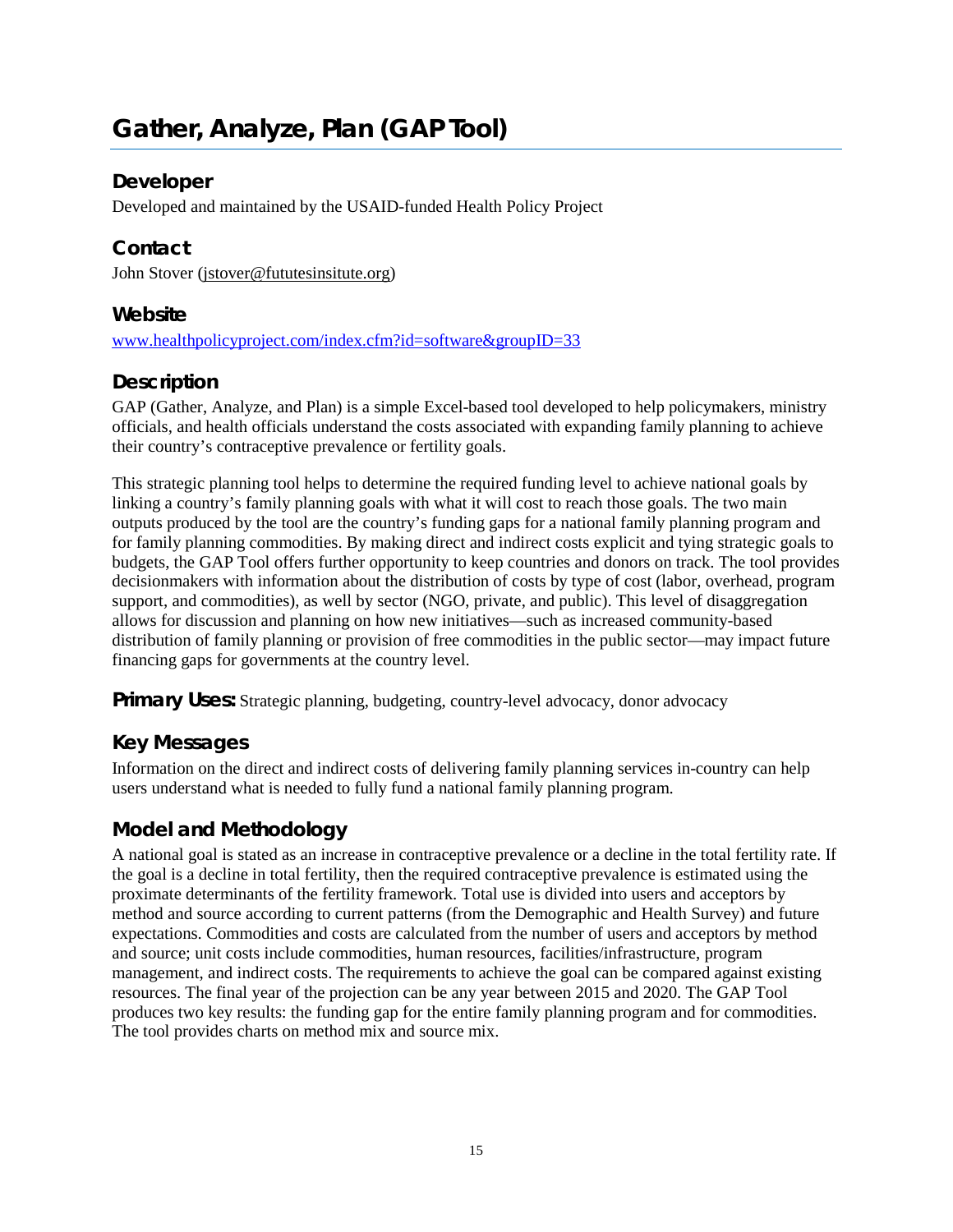#### **Usability and Flexibility**

The Excel-based tool is easy to use and includes many preloaded default data. Basic Excel skills are required to run the model, and some familiarity with family planning programs is helpful. The tool is flexible—it is an unlocked Excel file that can be customized by the user if desired. The basic tool is set up to explore funding needs and gaps. Users should note that it is often difficult to obtain disaggregated country-level data, as family planning is increasingly delivered as a package of services. The tool does not capture capital investments and pre-service training costs.

#### **Country Applications**

Ethiopia, Nigeria, and an upcoming application in Ghana (2012)

#### **Tool Citation**

Health Policy Project. 2011. *The GAP Tool: A Guide to Assessing the Funding Needed to Achieve Family Planning Goals*. Washington, DC: Health Policy Project, Futures Group. Available at: [http://www.healthpolicyinitiative.com/Publications/Groups/group\\_33/33\\_GAP\\_Tool\\_Manual\\_FINAL\\_8\\_](http://www.healthpolicyinitiative.com/Publications/Groups/group_33/33_GAP_Tool_Manual_FINAL_8_3_11_acc.pdf) [3\\_11\\_acc.pdf.](http://www.healthpolicyinitiative.com/Publications/Groups/group_33/33_GAP_Tool_Manual_FINAL_8_3_11_acc.pdf)

#### **Related Products and Publications**

Health Policy Project. 2011. The GAP Tool. PowerPoint presentation. Washington, DC: Health Policy Project, Futures Group. Available at: [http://www.healthpolicyproject.com/index.cfm?ID=publications&get=pubID&pubID=3.](http://www.healthpolicyproject.com/index.cfm?ID=publications&get=pubID&pubID=3)

Health Policy Project. 2011. The GAP Tool. Brief. Washington, DC: Health Policy Project, Futures Group. Available at:

[http://www.healthpolicyproject.com/index.cfm?ID=publications&get=pubID&pubID=6.](http://www.healthpolicyproject.com/index.cfm?ID=publications&get=pubID&pubID=6)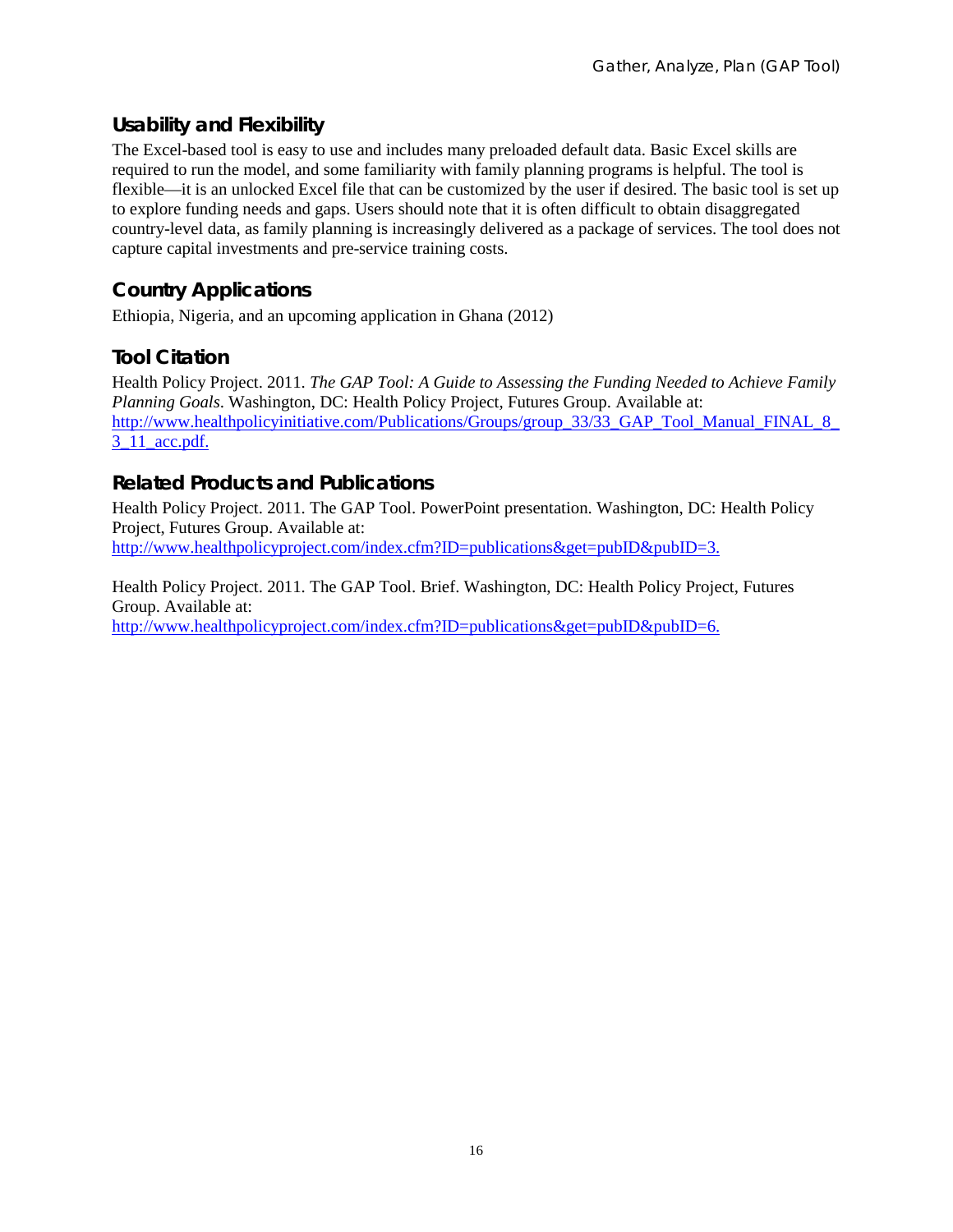# <span id="page-24-0"></span>**DemDiv**

#### **Developer**

Health Policy Project

# **Contact**

policyinfo@futuresgroup.com

#### **Website**

<http://www.healthpolicyproject.com/index.cfm?id=index>

#### **Description**

In response to growing enthusiasm among policymakers for the potential economic benefits of the demographic dividend, the Health Policy Project developed DemDiv, a cross-national, customizable projection model. The DemDiv model is intended to be a user-friendly, evidence-based tool that can inform policymakers in high-fertility countries of the potential benefits of the demographic dividend and generate their support for investments in the multisectoral policies required to achieve those benefits. The model, which can be applied in any country, allows users to design multiple scenarios showing how the combined power of policy investments in family planning, education, and the macroeconomic environment can generate a demographic dividend not possible under the status quo.

#### **Key Messages**

The combined power of policy and program investments in family planning, education, and the economy can generate a demographic dividend not possible under a scenario of single-sector reforms. Policy changes in these areas must begin now in order to see the benefits of a demographic dividend in coming decades.

**Primary Uses:** Country-level advocacy, strategic planning, and program planning

# **Model and Methodology**

DemDiv is structured as a two-part demographic-economic model. The demographic component projects fertility, population size and structure, child mortality, dependency ratios, and life expectancy. These demographic calculations feed into the economic model, which comprises three equations describing capital formation, employment growth, and total factor productivity. These are then used to project gross domestic product (GDP) and GDP per capita. The two linked model components interact over the projection period to describe the effects of different development trajectories on economic output over time.

For generating projections, DemDiv requires base year data inputs (country-specific data from national sources such as censuses and national development plans, as well as the World Economic Forum's Global Competitiveness Index) for several family planning, health, education, and economic indicators. Users may design four different end-year policy scenarios by manipulating the following variables:

- Contraceptive prevalence rate
- Education
- Institutional quality
- Labor market flexibility
- Financial market efficiency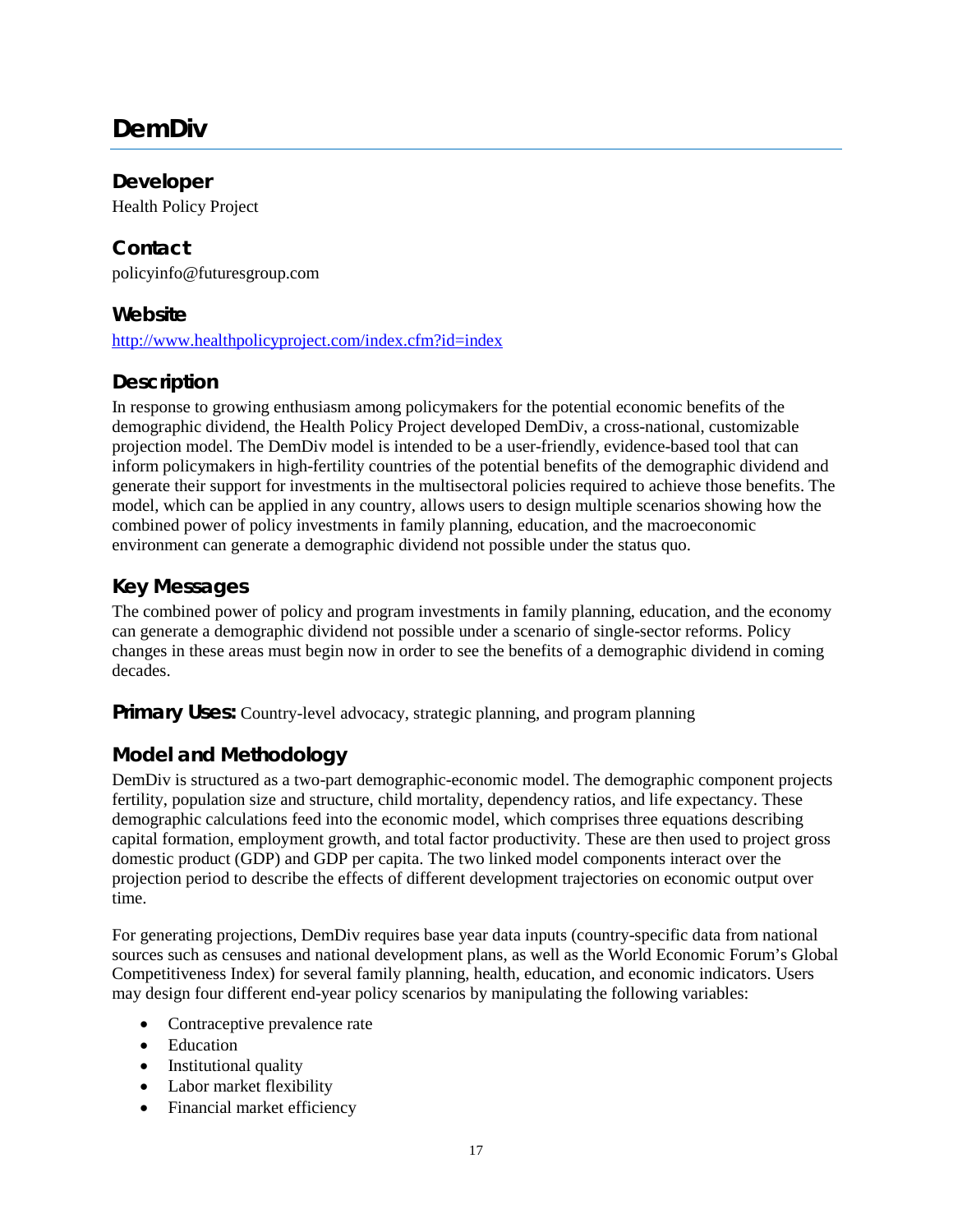- Imports
- Information and communication technologies infrastructure

The demographic and economic submodels interact to quantify the range of economic and development benefits that can accrue from the various policy scenarios, showcasing the investments required to open the opportunity for and achieve the demographic dividend. The key outputs of DemDiv include the following:

- 
- Labor force by age and sex Population by age and sex
- 
- Investment or new capital formation
- GDP
- 
- GDP growth rate

**Usability and Flexibility**

- Economic Demographic
	-
- Employment Dependency ratio
	- Fertility rate
	- Life expectancy at birth
- GDP per capita Infant, child and maternal mortality

The model is both adaptable and accessible to a range of users in countries around the world. Like other models developed by Futures Group, the Health Policy Project, and its predecessors, use of the DemDiv model can be taught to diverse audiences from various sectors (including data analysts who are not statisticians or computer scientists) over sessions as short as one day, and no special or proprietary software is needed. The model is scenario- and projection-based, comparing several possibilities for future development to show the varying benefits of different combinations of investments. Although the model contains default data from international sources, it is also customizable, allowing users to select and enter specific data and future policy goals. These features enable the model to be fully "owned" by its users and applied repeatedly over time within each setting where it is applied.

#### **Country Applications**

Current applications include Kenya and Uganda. Can be applied to any high-fertility country.

#### **Tool Citation**

Moreland, S., E. Leahy Madsen, B. Kuang, M. Hamilton, and P. Brodish. 2014. The DemDiv Model. Washington, DC: Futures Group, Health Policy Project.

#### **Related Products and Applications:**

National Council for Population and Development and Health Policy Project. 2014. "Demographic Dividend Opportunities for Kenya: Results from the DemDiv Model." Washington, DC: Health Policy Project, Futures Group. Available at:

[http://www.healthpolicyproject.com/index.cfm?ID=publications&get=pubID&pubID=384.](http://www.healthpolicyproject.com/index.cfm?ID=publications&get=pubID&pubID=384)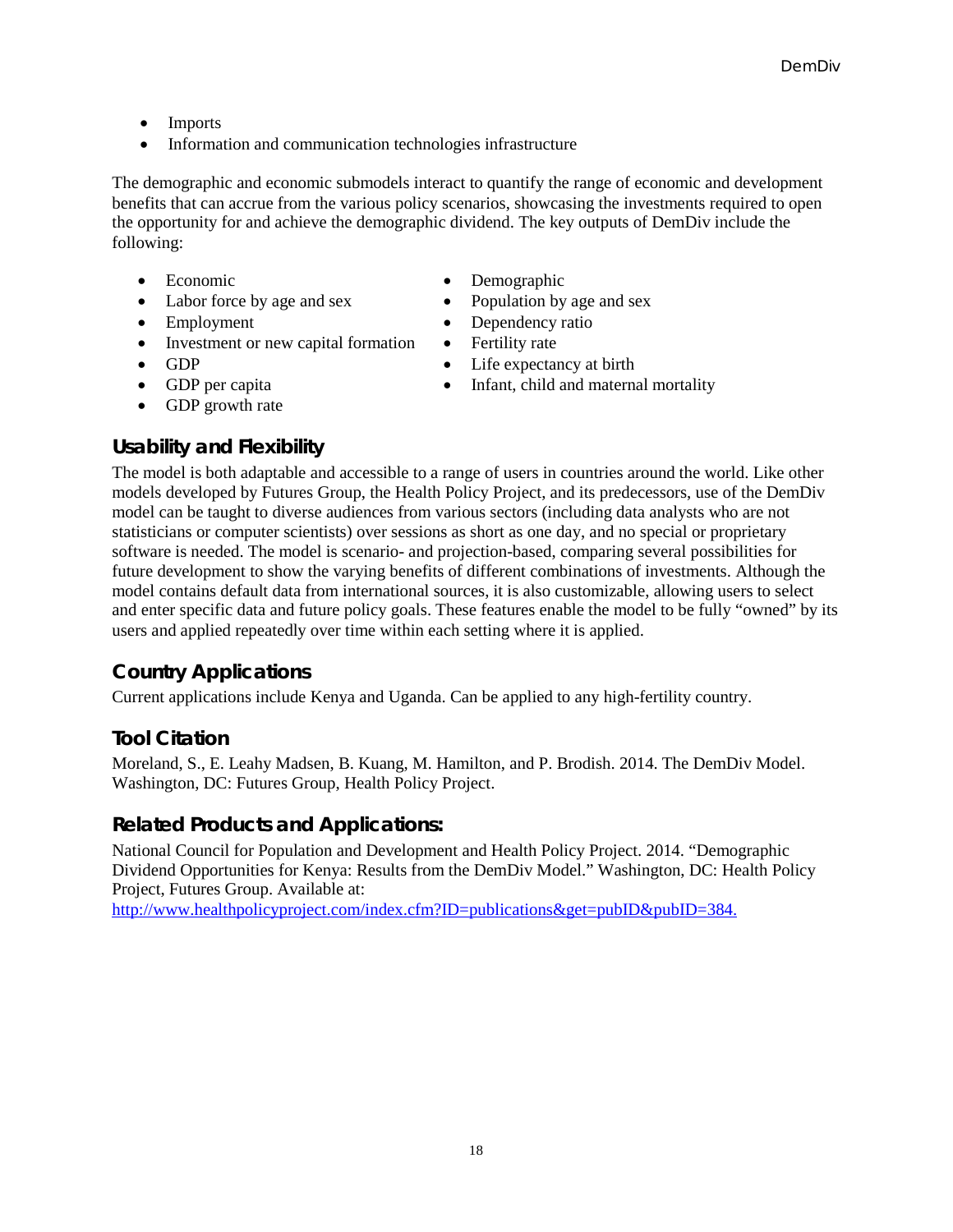# <span id="page-26-0"></span>**ICPD Update/ICPD Costing Approach**

#### **Developer**

United Nations Population Fund (UNFPA)

#### **Contact**

Stan Bernstein (sbernstein5b@gmail.com)

#### **Website**

http://www.unfpa.org/webdav/site/global/shared/documents/publications/2010/Revised Costing ICPD.p [df](http://www.unfpa.org/webdav/site/global/shared/documents/publications/2010/Revised_Costing_ICPD.pdf)

# **Description**

The 2009 International Conference on Population and Development (ICPD) Update provides the estimated minimum financial resources required to achieve the ICPD Program of Action and MDG 5 in developing and transitioning countries. Estimates were calculated for three components: (1) sexual/reproductive health/family planning (both direct and indirect costs for family planning and maternal health); (2) HIV/AIDS; and (3) basic research/data/policy analysis. Total annual costs for all three areas rise from \$50 billion in 2009 to \$70 billion in 2015. The document will likely be reviewed and updated prior to the 2014 UN General Assembly Special Session (UNGASS) on ICPD Beyond 2014.

#### **Key Messages**

The estimated annual cost for sexual/reproductive health and family planning rises from \$23.5 billion in 2009 to \$33 billion in 2015, including \$11–18 billion annually in program- and system-related costs.

# **Model and Methodology**

Estimates were calculated for three components: (1) sexual/reproductive health/family planning, which comprises the subcomponents of family planning, maternal health (including reproductive and newborn health), and program- and systems-related costs; (2) HIV/AIDS (UNAIDS data); and (3) basic research/data/policy analysis, which primarily includes the costs associated with civil registries and censuses. The approach calculates direct costs for family planning, maternal health, and reproductive health using the Reproductive Health Costing Tool. Program- and systems-related costs are presented separately. Global- and regional-level estimates are reported, while national estimates must be produced through national consultations and use of the contributing software components (e.g., Reproductive Health Costing Tool or, more recently, OneHealth).

#### **Usability and Flexibility**

The ICPD Update is not a dynamic and publically available tool.

#### **Country Applications**

Costing includes all developing and transitioning countries.

#### **Tool Citation**

UNAIDS. 2010. Looking Back, Moving Forward: Results and Recommendation from the ICPD-at-15 Update. UNAIDS 2010. Available at: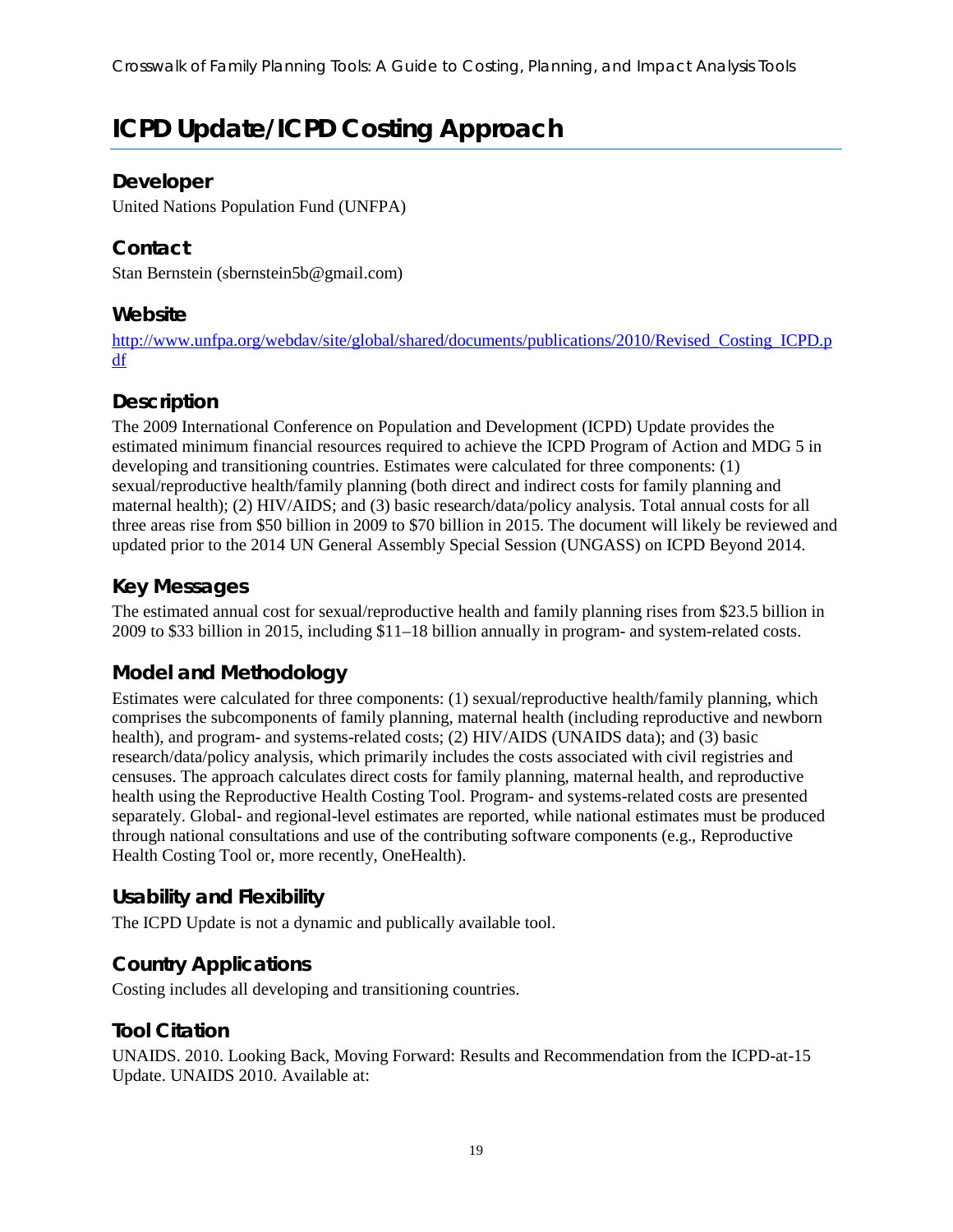[http://www.unfpa.org/webdav/site/global/shared/documents/publications/2011/UNFPA%20ICPD%20Re](http://www.unfpa.org/webdav/site/global/shared/documents/publications/2011/UNFPA%20ICPD%20Report_web.pdf) [port\\_web.pdf](http://www.unfpa.org/webdav/site/global/shared/documents/publications/2011/UNFPA%20ICPD%20Report_web.pdf)

#### **Related Products and Publications**

The ICPD estimates are cited primarily in connection with efforts at the United Nations, including the associated report *ICPD at 15: Looking Back, Moving Forward,* available at: [http://www.unfpa.org/webdav/site/global/shared/documents/publications/2011/UNFPA%20ICPD%20Re](http://www.unfpa.org/webdav/site/global/shared/documents/publications/2011/UNFPA%20ICPD%20Report_web.pdf) [port\\_web.pdf.](http://www.unfpa.org/webdav/site/global/shared/documents/publications/2011/UNFPA%20ICPD%20Report_web.pdf)

ICPD estimates are used to inform the UN's annual Commission on Population and Development meetings.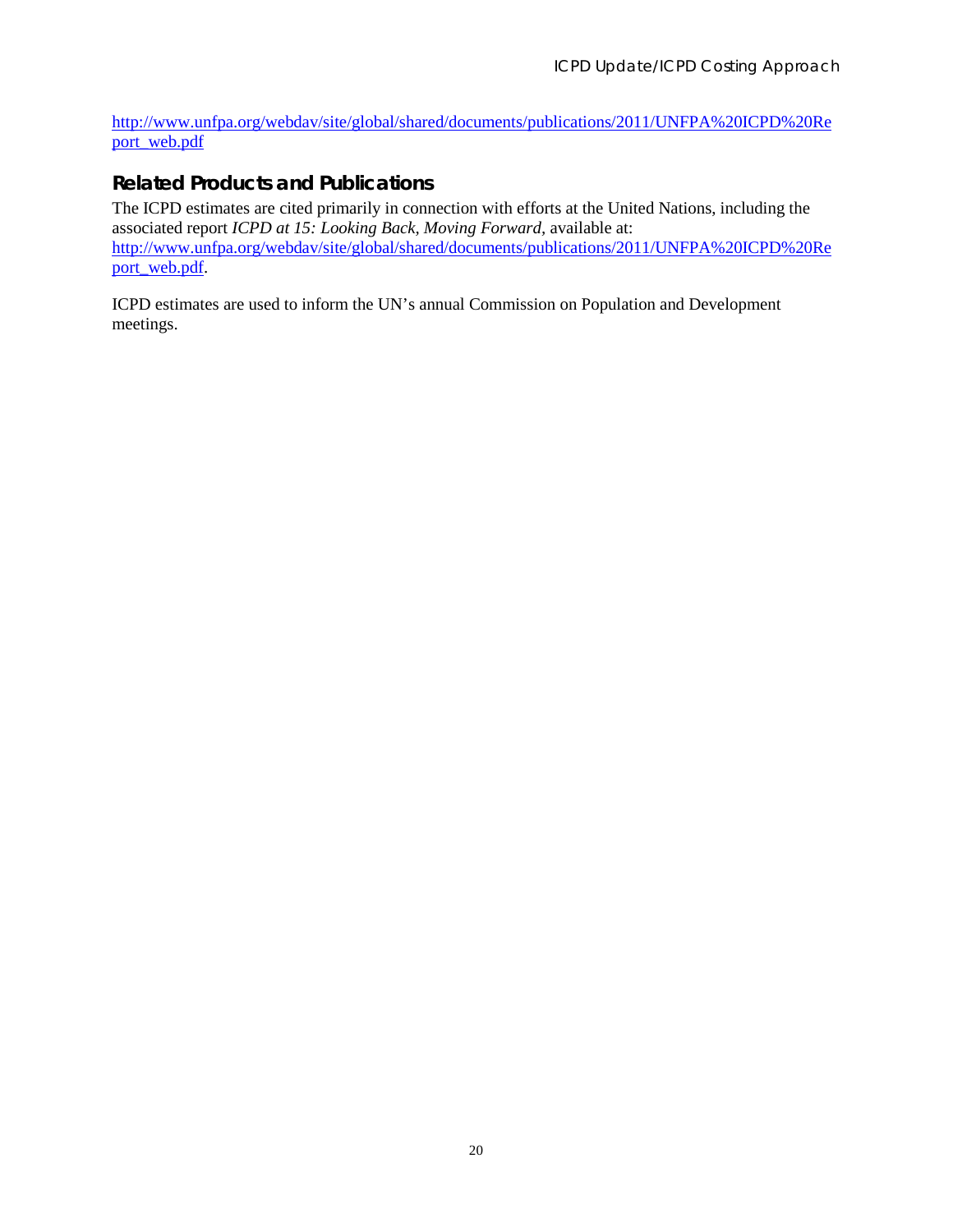# <span id="page-28-0"></span>**Impact 2**

#### **Developer**

Marie Stopes International (MSI)

#### **Contact**

[research@mariestopes.org](mailto:research@mariestopes.org)

#### **Website**

http://www.mariestopes.org/impact-2

#### **Description**

Impact 2 enables the user to estimate a service provider's past, current, and future contributions to national family planning use and contraceptive prevalence, as well as the wider health and economic impact of these services. The model includes safe abortion and post-abortion care components. Impact 2 is useful for

- Planning a realistic program that is highly effective at the national level, and monitoring this contribution over time;
- Communicating with national governments and donors by demonstrating the relative value of investing in family planning compared to other investments; and
- Motivating staff by expressing their achievements in more human terms, such as the number of women's lives they have saved.

The tool can either convert annual family planning service provision data to family planning, health, demographic, economic, and environmental impact, or vice versa. Thus, inputs are either related to service provision numbers (by method and year) or impact goal (contraceptive prevalence contribution; market shares; maternal deaths, or unsafe abortions averted). Impact 2 is designed to be used at a program level rather than by national planners.

Impact 2 seeks to quantify a wide range of benefits from increased family planning use and reductions in unintended pregnancies. The results are intended for use by different audiences and purposes, including advocacy, planning, and monitoring and evaluation.

#### **Key Messages**

Users can demonstrate the value of investing in a specific family planning program by estimating that program's health and economic impacts.

#### **Model and Methodology**

The user can either enter service provision data to estimate the family planning, health, demographic, economic, and environmental impacts *or* enter the impact goals and estimate the service provision necessary to achieve those goals. The model does not actually project costs—this is a user input. The model works on a micro level by estimating the number of pregnancies averted among family planning users and then tracing out the impacts of averting a pregnancy. Published data on the maternal mortality ratio, abortion rates, unsafe abortion mortality, disability-adjusted life years (DALYs), health system costs, and so on are used. All data sources can be viewed and edited by the user. The tool only allows users to conduct a cost-effectiveness analysis and a partial cost-benefit analysis, since the benefits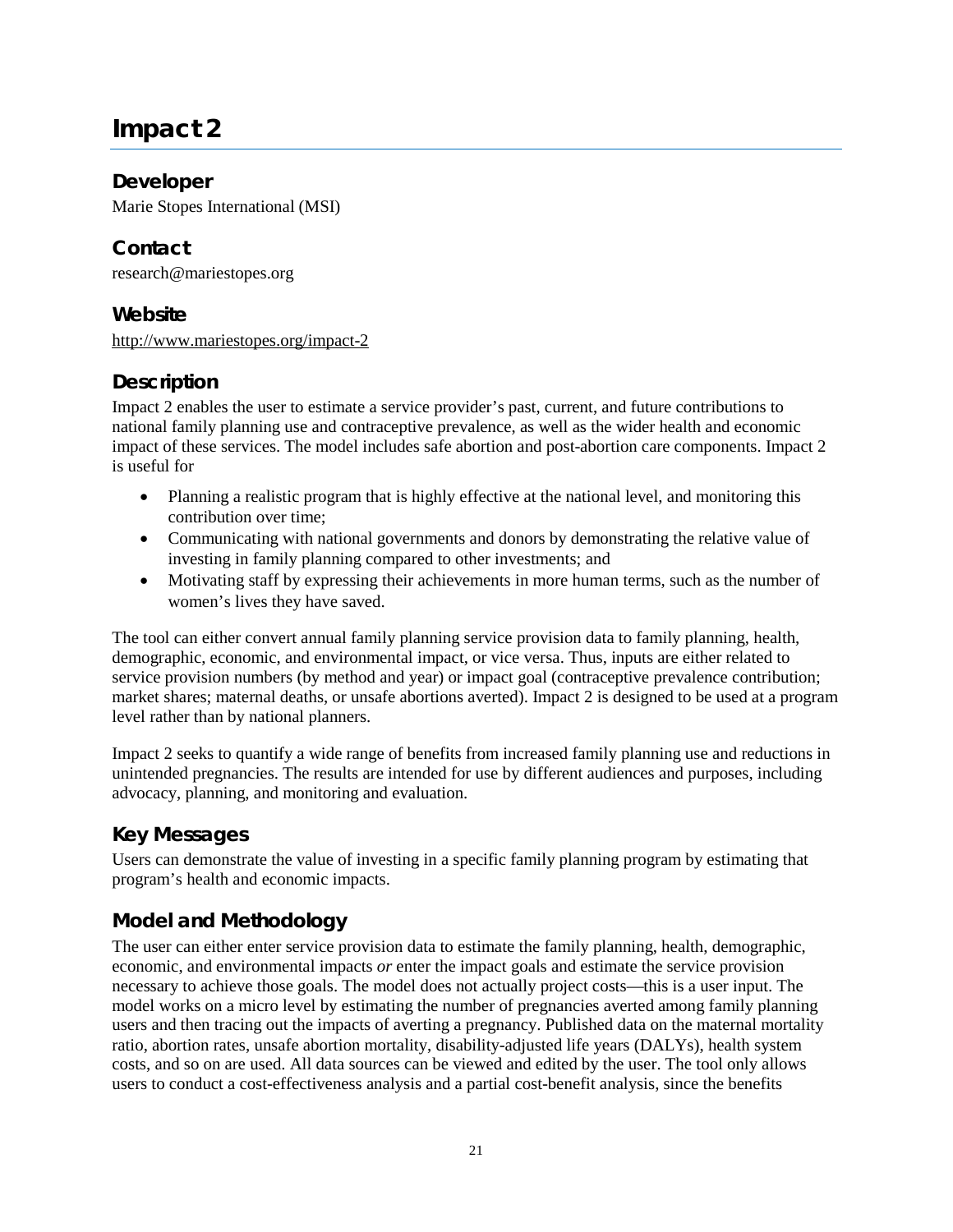quantified are limited to direct cost savings to the healthcare system—not the full benefit of the program. The user can select any timeframe (of any length) from 2001 up to 2020.

#### **Usability and Flexibility**

The model is pre-loaded with national data for all developing countries (from sources including the Demographic Health Survey, UN Population Prospects, UN maternal and child mortality data, World Health Organization Global Burden of Disease, and the Guttmacher Institute). The user can edit any assumption, but all the needed data have been pre-loaded. The minimum data required include either (1) service provision numbers or (2) an impact goal.

The Excel-based model is designed for program staff without expertise in modeling and includes a userfriendly interface that does not require advanced Excel skills. For basic use of the model, a 1–2 hour introduction session is available. Additional 1 hour sessions are available for more advanced features, such as setting contraceptive prevalence goals. Training materials are being developed to support use of the model.

The model is highly flexible. The user can easily run various scenarios by tweaking different assumptions—for example, changing the method mix of services provided to reach a goal. The model also allows for answering a variety of questions, as it includes a range of results such as contraceptive prevalence contribution, market share, DALYs averted, maternal deaths averted, and cost-savings. While the model is pre-loaded with data, every assumption can easily be edited by the user. The file is unlocked for public use. In addition, a detailed methodology paper accompanies the model, explaining all the calculations.

Because the tool is based on a micro-level approach, with benefits attributed to the number of pregnancies averted due to women using family planning, it is unable to account for the population-level impacts of reducing the total fertility rate.

Impact 2 is the new hybrid of the previous Impact Estimator and REACH Calculator. The REACH Calculator was widely used by MSI's national and global teams for advocacy, resource mobilization, monitoring of program performance, and planning for more effective programs.

#### **Country Applications**

Countries in which MSI is currently or planning to work in. More information is available at: [http://www.mariestopes.org/where-in-the-world.](http://www.mariestopes.org/where-in-the-world)

#### **Tool Citation**

Marie Stopes International. 2012. *Impact 2: An innovative tool for measuring the impact of reproductive health programmes*. London: Marie Stopes International. Available at: [http://www.mariestopes.org/impact-2.](http://www.mariestopes.org/impact-2)

#### **Related Products and Publications**

Numerous supporting materials are available for Impact 2, including a short summary document, presentations, training sessions, and a methodology paper. All are available on the Marie Stopes website at [http://www.mariestopes.org/impact-2.](http://www.mariestopes.org/impact-2)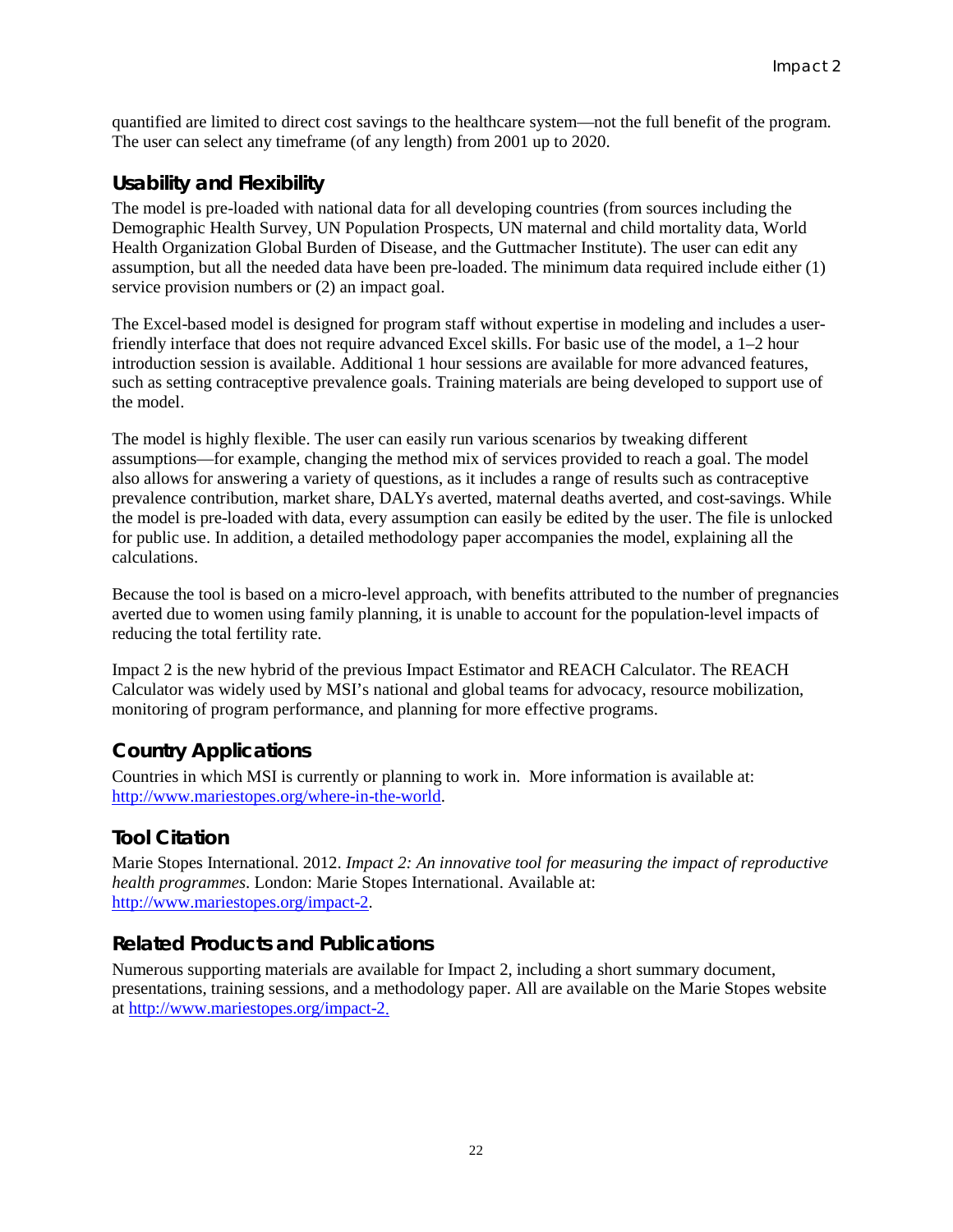Crosswalk of Family Planning Tools: A Guide to Costing, Planning, and Impact Analysis Tools

# <span id="page-30-0"></span>**ImpactNow**

**Developer**

Health Policy Project

# **Contact**

policyinfo@futuresgroup.com

# **Website**

[http://www.healthpolicyproject.com](http://www.healthpolicyproject.com/)

# **Description**

ImpactNow is an Excel-based model that estimates the health and economic impacts of family planning in the near term. It is designed to model the effects of different policy scenarios and inform the development of evidence-based advocacy materials. It can help answer the many "what if" questions about policy options. ImpactNow is designed to analyze scenarios over a two- to seven-year time horizon; for example, it could be used to estimate the effects of meeting FP2020 commitments. It can be used to model the impacts of reaching three types of goals: CPR, unmet need, and family planning budget. ImpactNow automatically compares the outcomes of up to three scenarios at once. The outcomes are focused on reproductive health metrics, as well as economic metrics, such as cost-benefit ratios and incremental costeffectiveness ratios. It is designed to be user-friendly, with click-through navigation, default data, and automatic scenario comparison.

**Primary Uses:** Country advocacy, donor advocacy, and strategic planning

# **Key Messages**

Family planning use has many health and economic benefits in the near term. Comparing multiple scenarios can inform evidence-based advocacy, as well support strategic decision making.

# **Model and Methodology**

ImpactNow is an Excel-based tool estimating health and economic impacts of family planning. Its userfriendly format allows quick entry of inputs for up to three scenarios—including one baseline—and immediate reviewing of results. Results include estimates of the number of FP users, unintended pregnancies averted, maternal deaths averted, child deaths averted, disability-adjusted life years averted, direct healthcare costs averted, cost-benefit ratio, and incremental cost-effectiveness ratio (ICER) for a variety of outcomes. Users can base the analysis on a specific goal for the CPR, level of unmet need for family planning, or assumptions about the future level of FP funds. Default data are provided for all inputs but can be replaced.

Impacts are calculated by estimating the method-specific number of FP users based on the CPR, unmet need, or budget goal. All other impacts are based on the number of FP users. Direct healthcare costs averted are based on the average cost per pregnancy, considering coverage and unit costs of various maternal health interventions. The cost-benefit ratio compares costs averted to FP program costs based on the contraceptive method mix and cost-per-user by method. The ICER can be displayed for any output, comparing FP program costs and effects to the baseline scenario. Core methodology is coordinated with Marie Stopes International's Impact 2 methodology.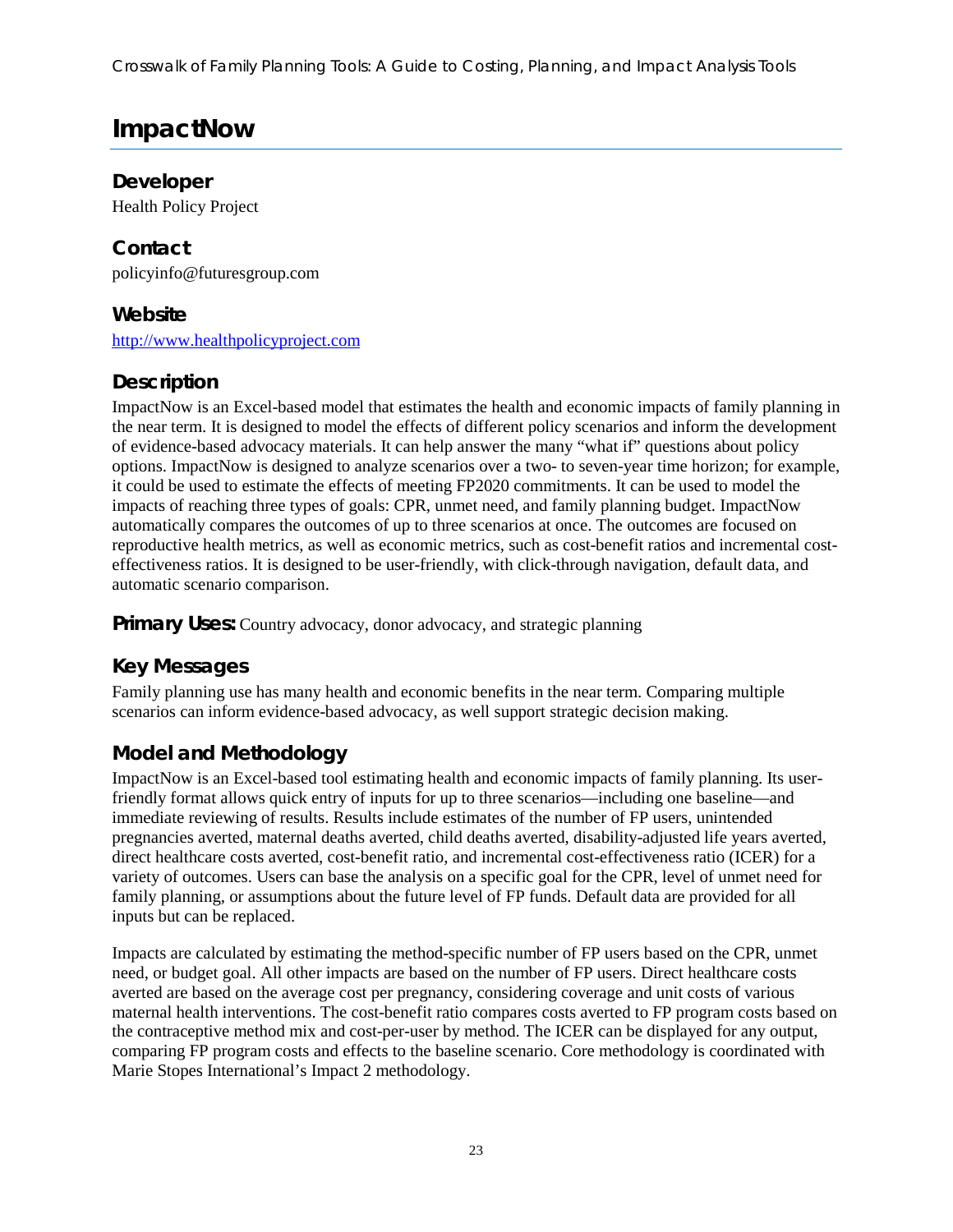#### **Usability and Flexibility**

Because of its click-through navigation, the user does not need advanced Excel skills. Defaults make quick analysis possible. The user can also override the defaults for any of the inputs, when better data are available or to model the impacts of policy implementation. The user can choose the type of policy goal— CPR, unmet need, or budget—to be modeled. The user can also select which outputs to focus on and change the output variable of interest for the ICER calculations.

#### **Country Applications**

Ethiopia (Amhara Region), Zimbabwe, and Kenya

#### **Tool Citations**

Smith, E. 2014. *The ImpactNow Model.* Washington, DC: Futures Group, Health Policy Project.

#### **Related Products and Publications**

- Health Policy Project and Regional Health Bureau, Ethiopia. 2014. "ImpactNow Demonstrates the Short-Term Benefits of Investing in Family Planning." Washington, DC: Health Policy Project, Futures Group. Available at: [http://www.healthpolicyproject.com/pubs/259\\_ImpactNOWBriefOct.pdf.](http://www.healthpolicyproject.com/pubs/259_ImpactNOWBriefOct.pdf)
- Health Policy Project. 2014. The Near-Term Health and Economic Benefits of Family Planning in Zimbabwe. Washington, DC: Health Policy Project, Futures Group. Available at: [http://www.healthpolicyproject.com/pubs/333\\_NearTermBenefits.pdf.](http://www.healthpolicyproject.com/pubs/333_NearTermBenefits.pdf)
- Zimbabwe Ministry of Health and Child Care and Zimbabwe National Family Planning Council. 2014. *How Family Planning Saves the Lives of Mothers and Children and Promotes Economic Development*. Washington, DC: Health Policy Project and United Nations Population Fund. Available at: [http://www.healthpolicyproject.com/pubs/402\\_ZimbabweBookletWebSingles.pdf.](http://www.healthpolicyproject.com/pubs/402_ZimbabweBookletWebSingles.pdf)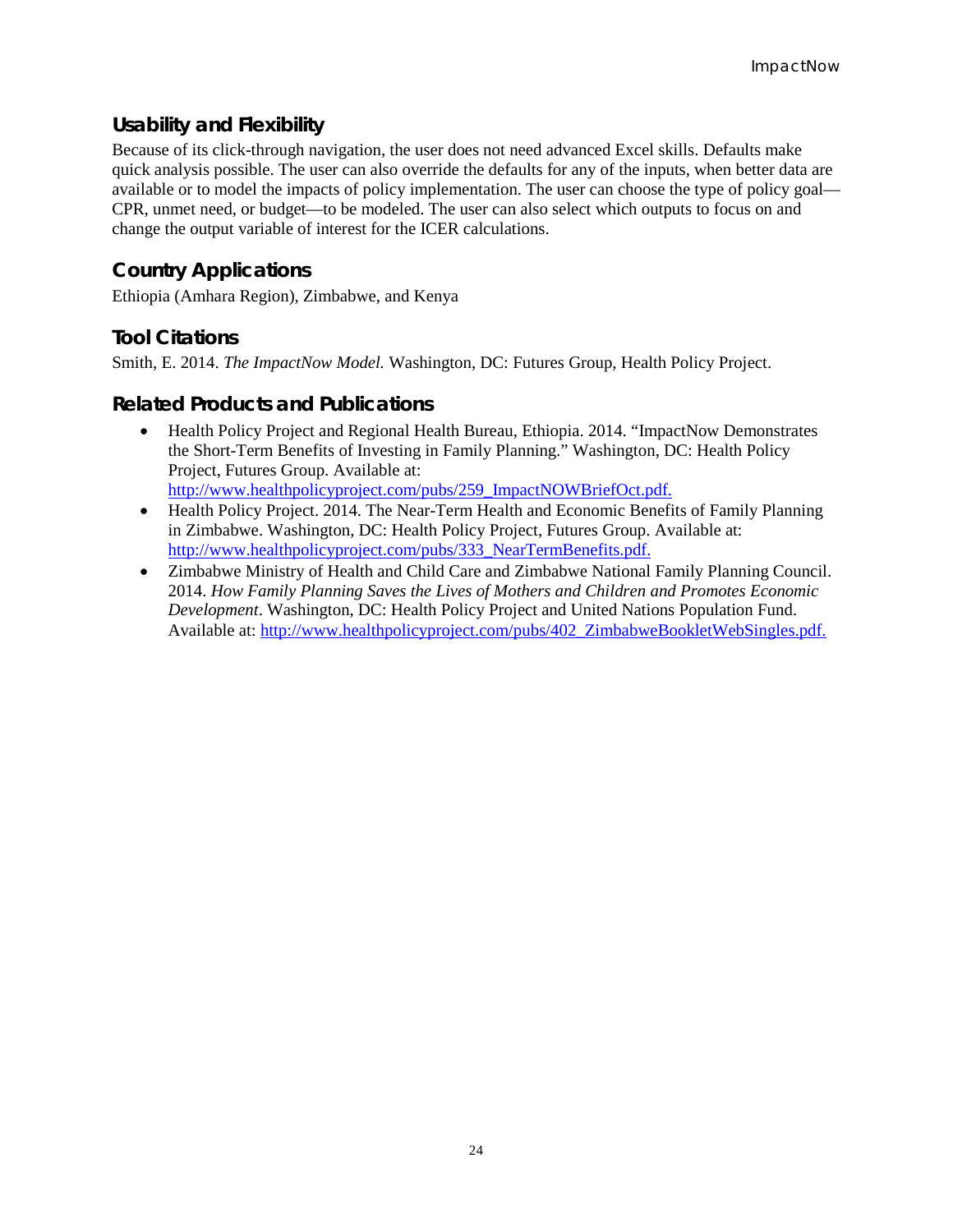# <span id="page-32-0"></span>**Invest-FP Calculator**

**Developer**

FHI 360

#### **Contact** [cba2i@fhi360.org](mailto:cba2i@fhi360.org)

#### **Website**

<http://archive.k4health.org/toolkits/cba2i/invest-fp-calculator>

#### **Description**

The Invest-FP Calculator is an Excel-based tool that uses readily available data to model the financial and programmatic impacts of different rural public-sector family planning (FP) service delivery strategies. Unlike other tools, the Invest-FP Calculator focuses on community-based strategies for delivering FP services. It allows users to explore the financial and human resource requirements of different community health worker (CHW) deployment options through modeling based on country-specific data. The Invest-FP Calculator is designed to help decisionmakers explore different strategies for expanding rural publicsector family planning (FP) programs to achieve their country's contraceptive prevalence goals.

# **Key Messages**

The Invest-FP Calculator illustrates how the use of CHWs could result in substantial time savings for facility-based providers, thereby freeing them to provide services that require higher medical training. In settings where facility-based providers are overburdened due to human resource shortages, task sharing with CHWs has the potential to make more efficient use of facility-based providers' time and more efficient use of investments within the health sector.

# **Model and Methodology**

The Invest-FP Calculator uses a series of calculations based on variables supplied by the user to model the financial expenditures associated with different FP service delivery strategies. Data from multiple sources are combined with productivity estimates of CHWs to determine the resources required to meet a 2015 contraceptive prevalence rate (CPR) goal; three service delivery strategies are considered, in which FP services: (1) are only provided in facilities; (2) are provided in facilities and by CHWs who provide pills and condoms only; and (3) are provided in facilities and by CHWs who provide pills, condoms, and injectable contraceptives. The user can input any 2015 CPR goal, adjust the 2015 method mix, and determine the number of CHWs to be deployed to explore how resource requirements for each strategy would be affected.

#### **Usability and Flexibility**

Data needs are low and the few inputs needed are readily available. Defaults are available for most of the data. A working knowledge of Excel is helpful but not required to use the Invest-FP Calculator; basic comfort with a computer screen, mouse, and keyboard is all that is needed to use the tool properly and effectively. On-screen prompts and directions will guide the user through the tool. For additional guidance, the user can follow a simple English language user guide to walk through the tool.

The country-specific tool is designed to allow the user to explore multiple scenarios for delivering FP services. The interactive interface allows the user to explore different options and view the potential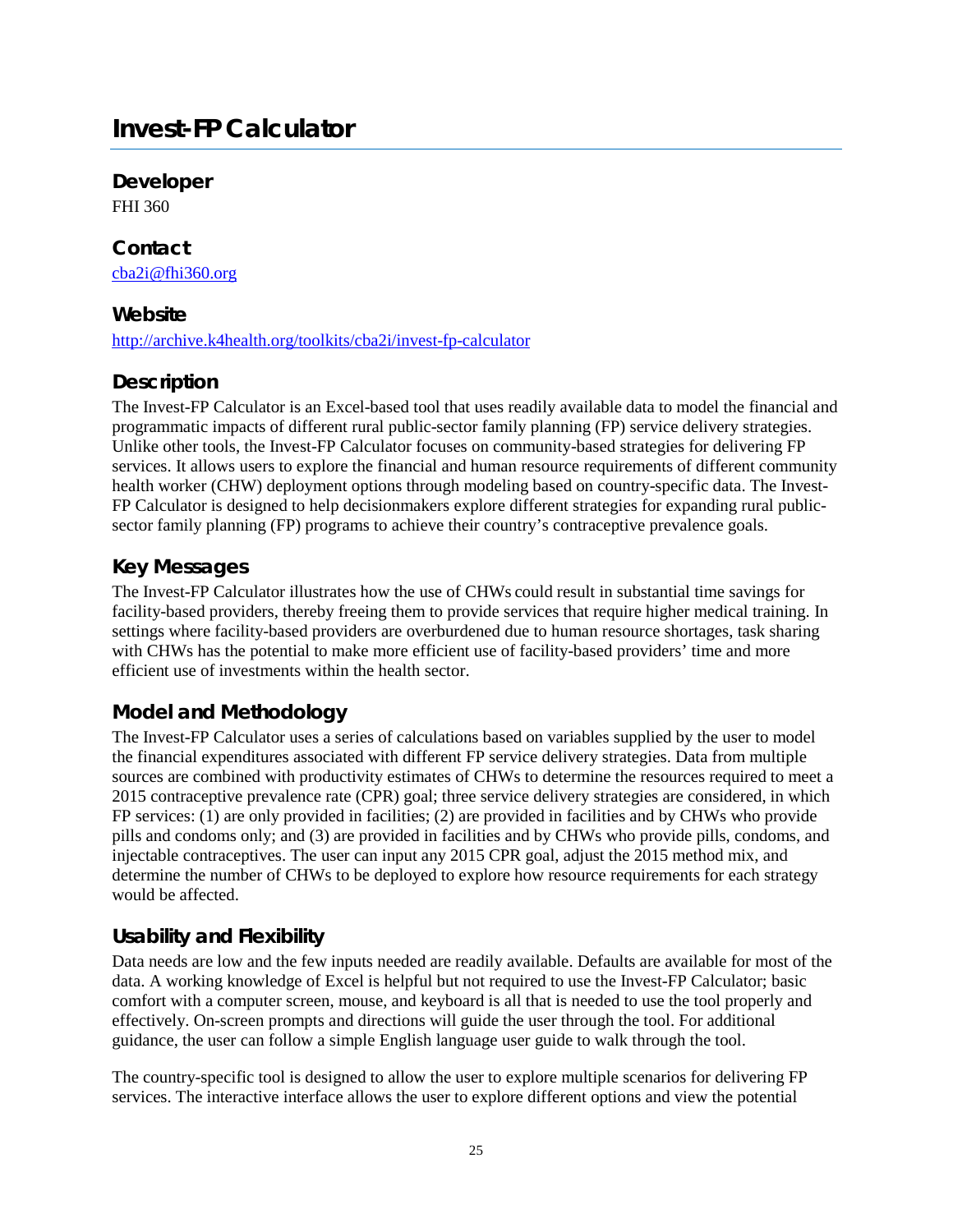outcomes of altering variables within the tool, such as contraceptive prevalence goals, method mix, number of CHWs deployed, the level of effort CHWs devote to family planning, the monthly compensation for CHWs, and the FP methods that the CHWs can provide. Users can enter numbers in selected cells directly in the Excel file. At this time, the Calculator can only be used to explore options at the national level.

Because of the user-friendly design of the tool, it can serve as a presentation aid to effectively communicate information to stakeholders with varying levels of technical knowledge regarding alternative FP programs and strategies.

# **Country Applications**

To date, the tool has been presented to international audiences and plans are underway to implement the tool in several sub-Saharan African countries.

#### **Tool Citation**

FHI 360 and Progress in Family Planning. *The Invest-FP Calculator: A User's Guide*. Washington, DC: USAID. Available at: [http://archive.k4health.org/system/files/PROGRESS\\_Invest-FP-](http://archive.k4health.org/system/files/PROGRESS_Invest-FP-UsersGuide_FINAL_Feb2012%20%282%29.pdf)[UsersGuide\\_FINAL\\_Feb2012%20%282%29.pdf.](http://archive.k4health.org/system/files/PROGRESS_Invest-FP-UsersGuide_FINAL_Feb2012%20%282%29.pdf)

#### **Related Products and Publications**

A brief for the Invest-FP Calculator is available at: [http://archive.k4health.org/system/files/PROGRESS%20Invest-](http://archive.k4health.org/system/files/PROGRESS%20Invest-FP%20Calculator%20Brief_FINAL_Feb%202012%20%282%29.pdf)[FP%20Calculator%20Brief\\_FINAL\\_Feb%202012%20%282%29.pdf.](http://archive.k4health.org/system/files/PROGRESS%20Invest-FP%20Calculator%20Brief_FINAL_Feb%202012%20%282%29.pdf)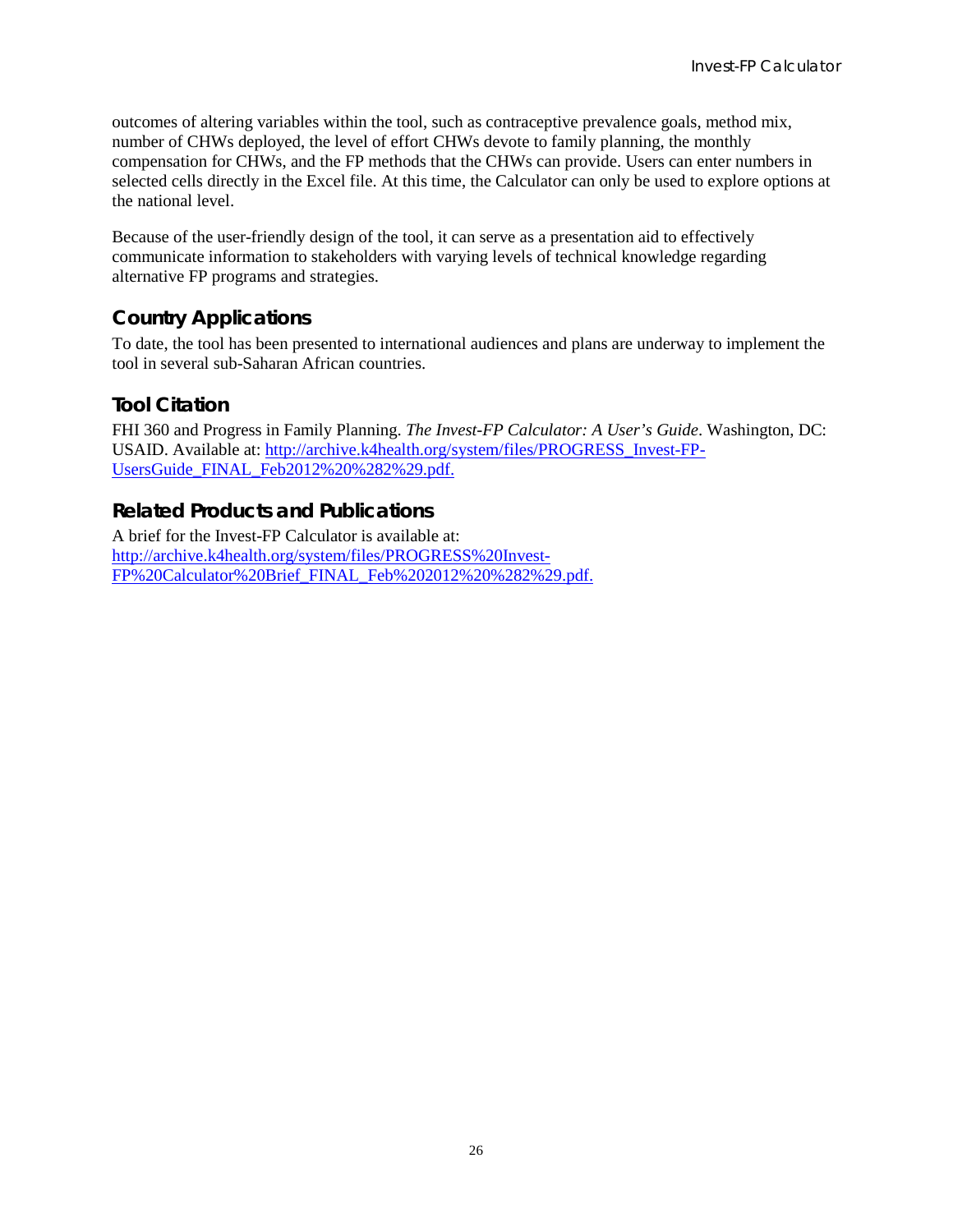# <span id="page-34-0"></span>**Lives Saved Tool (LiST)**

#### **Developer**

Developed by a consortium of academic and international organizations supported by the U.S. Fund for UNICEF and maintained by Futures Institute.

#### **Contact**

John Stover (jstover@futuresinstitute.org)

#### **Website**

<http://software.futuresgroup.com/archive/spectrum/CSmanual.pdf>

#### **Description**

The Lives Saved Tool (LiST) is an evidence-based, decision-making tool for estimating the impact of different intervention packages and coverage levels at the country, state, or district level on reducing child mortality. It is a computer-based tool that is part of the Spectrum System of Policy Models. It allows the user to set up and run multiple scenarios, providing a structured format to combine the best scientific information about the effectiveness of interventions for maternal, neonatal, and child health with information about cause of death and current coverage of interventions. The information helps program managers or Ministry of Health personnel to conduct strategic planning and decision making, prioritize investments, and evaluate existing programs.

LiST can be used as (1) a stand-alone piece to evaluate the impact of scaling up all of the included interventions, a subset of them (for example, malaria control interventions), or a single one; and (2) a tool to estimate the number of lives saved by different interventions or a combination of them.

# **Key Messages**

Evidence can help program managers or Ministry of Health personnel to conduct strategic planning and decision making, prioritize investments, and evaluate existing programs.

#### **Model and Methodology**

LiST estimates the effects of 80+ maternal and child survival interventions on maternal and child mortality. Child mortality is disaggregated into neonatal, infant, and under-five mortality and by cause of death. The effectiveness of each intervention has been determined by the Child Health Epidemiology Reference Group. LiST estimates the independent and joint effects of interventions both directly on each cause of death and indirectly through stunting, intrauterine growth restriction, and other risk factors.

The LiST program comprises two modules: EasyLiST and ExpertLiST. EasyLiST is a special feature of the Lives Saved Tool that allows the use of previously prepared health and intervention coverage data to quickly make child and maternal survival projections by simply choosing the interventions and target coverage for each projection desired. ExpertLiST allows for detailed editing of projection inputs, such as intervention coverage by year; baseline health status, child and maternal mortality, abortion, stillbirth, or economic status data; the effectiveness of interventions; and the impact of under-nutrition on mortality.

LiST estimates the mortality impact via five age bands: 0 months, 1–5 months, 6–11 months, 12–23 months, and 24–59 months. For each age band, reductions in cause-specific mortality are estimated by combining each intervention's effectiveness and coverage. The impacts of interventions are calculated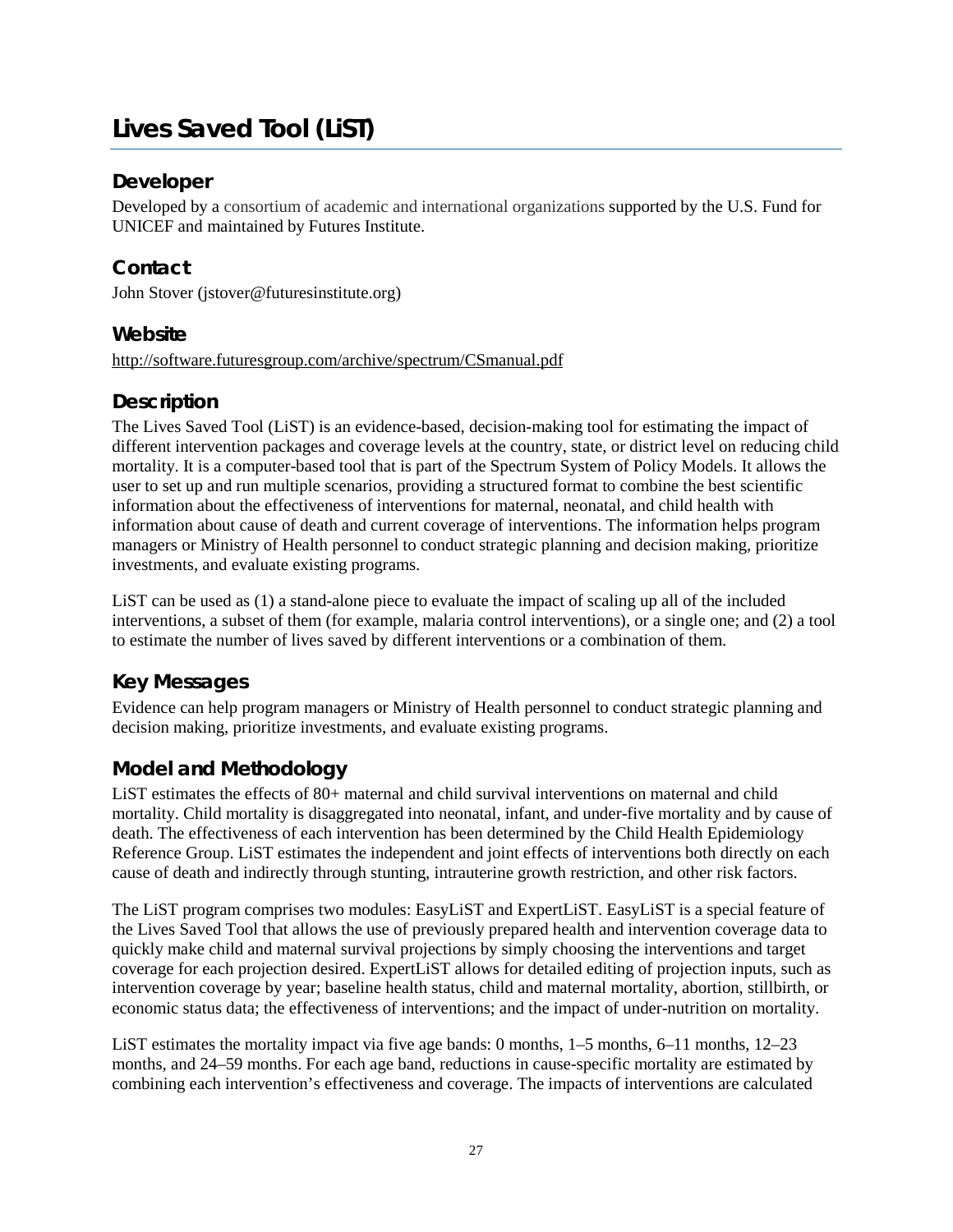separately for eight causes of death in the neonatal period and nine causes of death in the 1–59 month period.

To model the impacts on child health, LiST interacts with DemProj, another model within Spectrum that calculates demographic data—such as the numbers of deaths disaggregated by age band—while using neonatal, infant, and under-five mortality rates from LiST. LiST also estimates the impact of interventions on maternal mortality via similar methods.

List can interact with other models of Spectrum to take into account the impacts of demographic change, family planning, and HIV/AIDS on child mortality. The FamPlan and DemProj models can affect the LiST model by reducing the number of child or maternal deaths. The impact of HIV/AIDS on child mortality can be accounted for in LiST by using AIM (AIDS Impact Model).

# **Usability and Flexibility**

There are a large number of inputs, but default values are provided for all of them. Some training or familiarity with Spectrum models will facilitate use. The EasyLiST module is easy to use. The user only needs to choose a country and specify a scenario. Multiple scenarios (up to 10) can be analyzed at once. LiST can be used to explore a variety of maternal and child survival packages, and a research version of the tool allows customization of interventions. LiST cannot be adapted (it is hard-coded), but the user can easily copy results tables into Excel for further, customized analyses.

Users should note that for some interventions, estimates of effectiveness may rely on a small number of studies. The current version does not consider cost, but work is underway to add a costing component to the model.

#### **Country Applications**

LiST has been used for global and country analysis, including for the 68 countries of the Count Down to 2015 Initiative.

# **Tool Citation**

Plosky, W., J. Stover, and B. Winfrey. 2011. *The Lives Saved Tool: A Computer Program for Making Child Survival Projections—User's Manual*. Glastonbury, CT: Futures Institute. Available at: [http://futuresinstitute.org/Download/Spectrum/Manuals/ListManE.pdf.](http://futuresinstitute.org/Download/Spectrum/Manuals/ListManE.pdf)

#### **Related Products and Publications**

In addition to being used extensively for research purposes and published peer-reviewed journals, LiST has been used and cited widely in reports, speeches, and campaigns, including the following:

- Bill & Melinda Gates Foundation. 2010. "Decade of Vaccines." Available at: [http://www.gatesfoundation.org/vaccines/pages/decade-of-vaccines.aspx.](http://www.gatesfoundation.org/vaccines/pages/decade-of-vaccines.aspx)
- Bill & Melinda Gates Foundation. 2009. "Impatient Optimist Speech." Available at: [http://www.gatesfoundation.org/livingproofproject/Pages/impatient-optimists-speech.aspx.](http://www.gatesfoundation.org/livingproofproject/Pages/impatient-optimists-speech.aspx)
- UNICEF. 2009. *Global Action Plan for Prevention and Control of Pneumonia*. New York: UNICEF. Available at: [http://www.unicef.org/media/files/GAPP3\\_web.pdf.](http://www.unicef.org/media/files/GAPP3_web.pdf)
- Norwegian Agency for Development Cooperation. 2008. The Global Campaign for the Health Millennium Development Goals: First Year Report. Oslo: Norwegian Agency for Development Cooperation. Available at: [http://www.norad.no/en/thematic-areas/global-health/maternal-child](http://www.norad.no/en/thematic-areas/global-health/maternal-child-and-womens-health/health-mdgs-reports)[and-womens-health/health-mdgs-reports.](http://www.norad.no/en/thematic-areas/global-health/maternal-child-and-womens-health/health-mdgs-reports)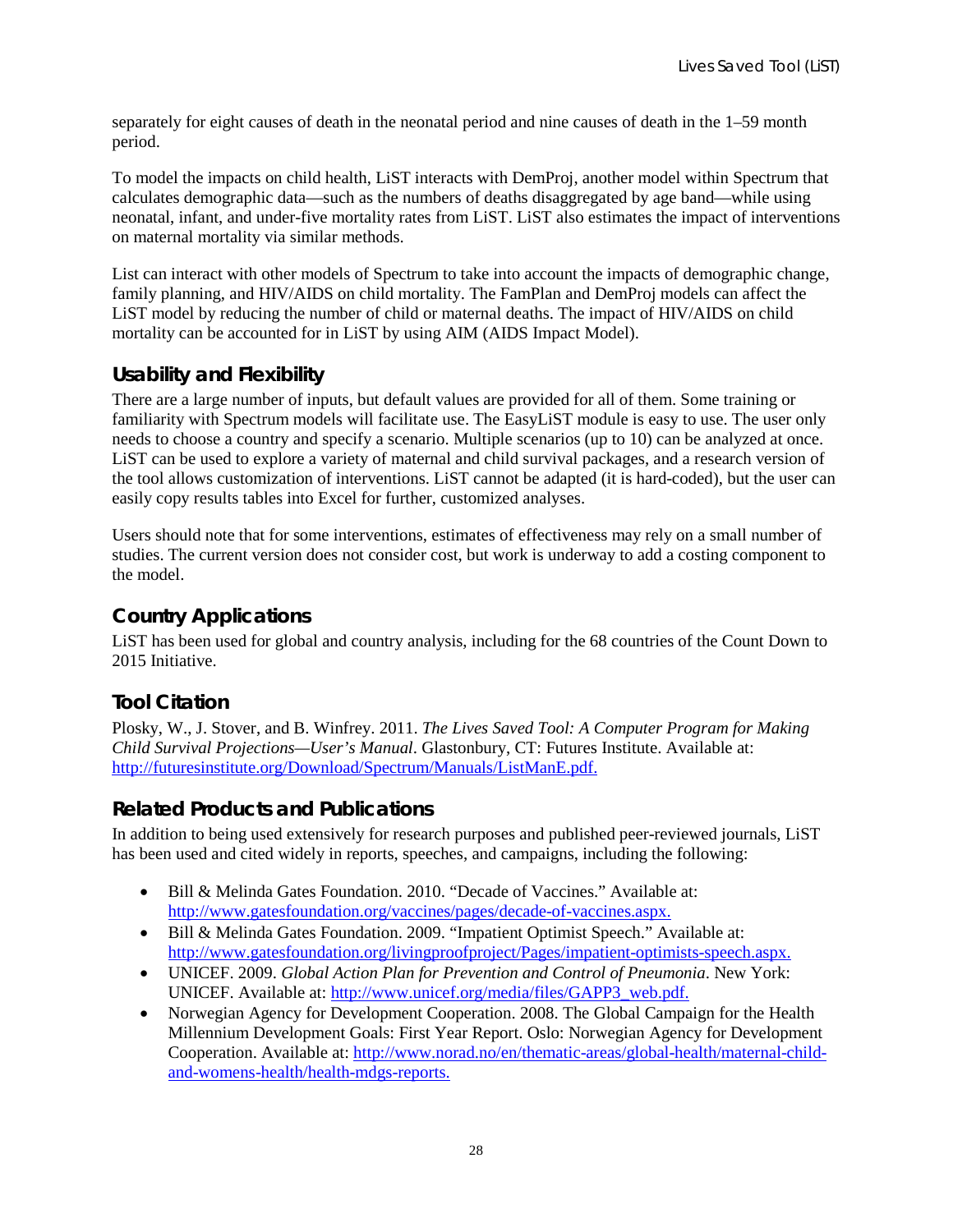Crosswalk of Family Planning Tools: A Guide to Costing, Planning, and Impact Analysis Tools

- Kinney, M., J. Lawn, and K. Kerber, eds. 2009. Science in Action: Saving the Lives of Africa's Mothers, Newborns, and Children. Cape Town: African Academy Science Development Initiative. Available at:
	- [http://www.nationalacademies.org/asadi/2009\\_Conference/PDFs/ScienceInActionFullReport.pdf](http://www.nationalacademies.org/asadi/2009_Conference/PDFs/ScienceInActionFullReport.pdf)
- Save the Children. 2011. Missing Midwives. London: Save the Children. Available at: [http://www.savethechildren.org.uk/resources/online-library/missing-midwives.](http://www.savethechildren.org.uk/resources/online-library/missing-midwives)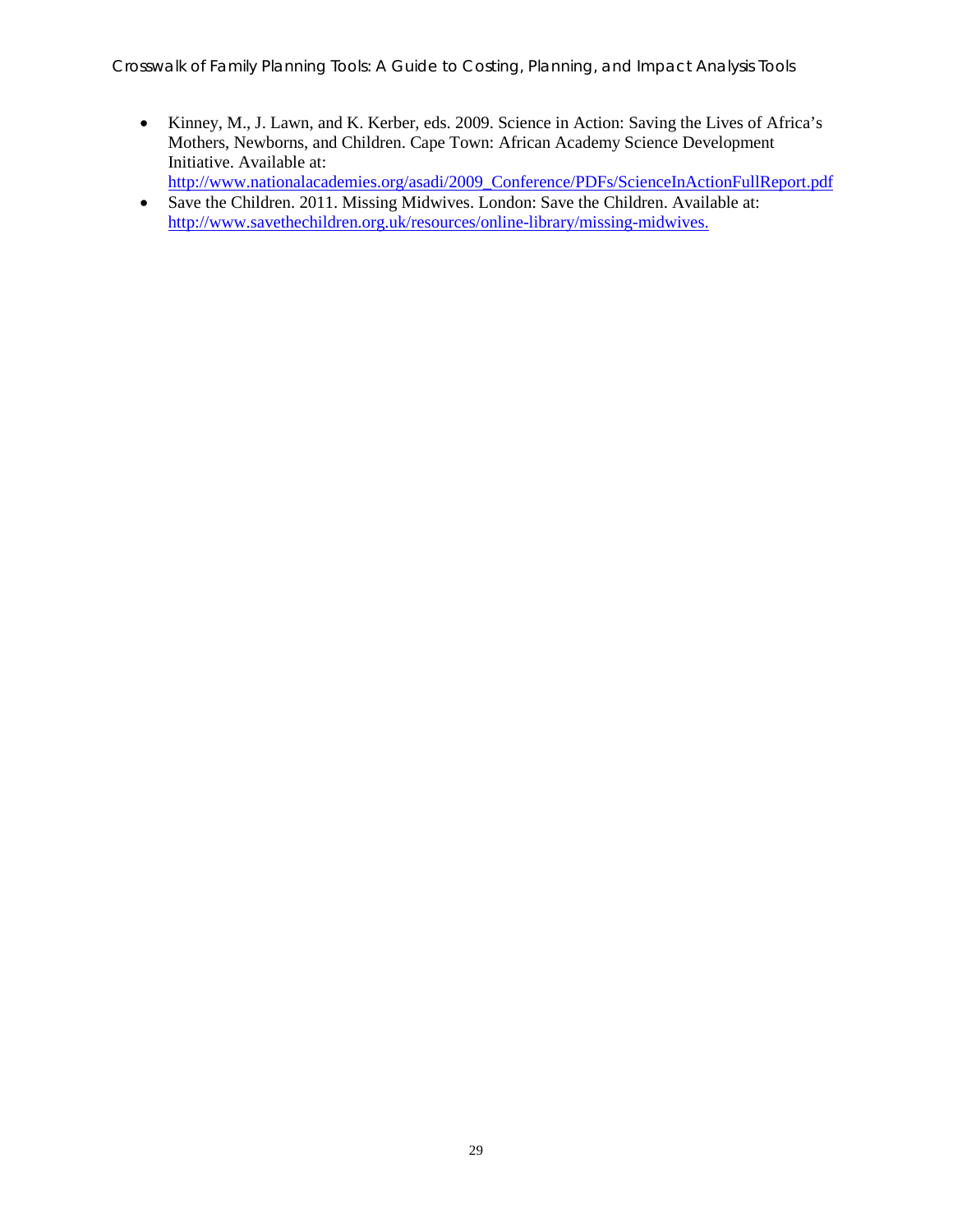# <span id="page-37-0"></span>**Marginal Budgeting for Bottlenecks**

#### **Developer**

United Nations Children's Fund (UNICEF)/World Bank

#### **Contact**

Rudolf Knippenberg (rknippenberg@unicef.org); Susie Villeneuve (svilleneuve@unicef.org); Netsanet Walelign (nwalelign@worldbank.org); Agnes Soucat (asoucat@worldbank.org)

#### **Website**

<http://www.devinfolive.info/mbb/mbbsupport/>

#### **Description**

The Marginal Budgeting for Bottlenecks (MBB) tool estimates the potential impact, resource needs, costs, and budgeting implications of country strategies to remove systemic bottlenecks and implementation constraints of the health system.

MBB helps users analyze the performance of the health system using the "bottleneck identification and analysis approach." This approach identifies any weakness and gaps across six determinants:

- Availability of essential commodities
- Availability of human resources
- Geographical or financial access to health services
- Initial utilization of health services
- Continuous utilization or adequate coverage
- Effective coverage or quality of care

As such, the tool helps users identify the main areas of a health system that could benefit from additional resources to improve health Millennium Development Goal (MDG)-related indicators. By identifying these bottlenecks, the tool's outputs help policymakers

- Select the priority health interventions, policies, and strategies they wish to implement;
- Estimate the additional resources needed and progress toward achieving the health MDG-related goals; and
- Project the estimated impact of the chosen strategies on the health MDGs.

MBB is intended to help formulate medium-term (one to 10 years) national or provincial expenditure plans and poverty reduction strategies that explicitly link expenditure to health and nutrition MDGs. MBB is designed to facilitate the budgeting process for government health expenditures and provide a basis for policy dialogue and planning. One strength of the tool is that it helps simulate the potential effects and additional cost and budget implications of alternative health service delivery strategies using different integrated production functions (community/family-based, population/outreach-based, or clinic-based).

**Primary Uses:** Policymakers, program managers, and planners dealing with budgeting and countrylevel and donor advocacy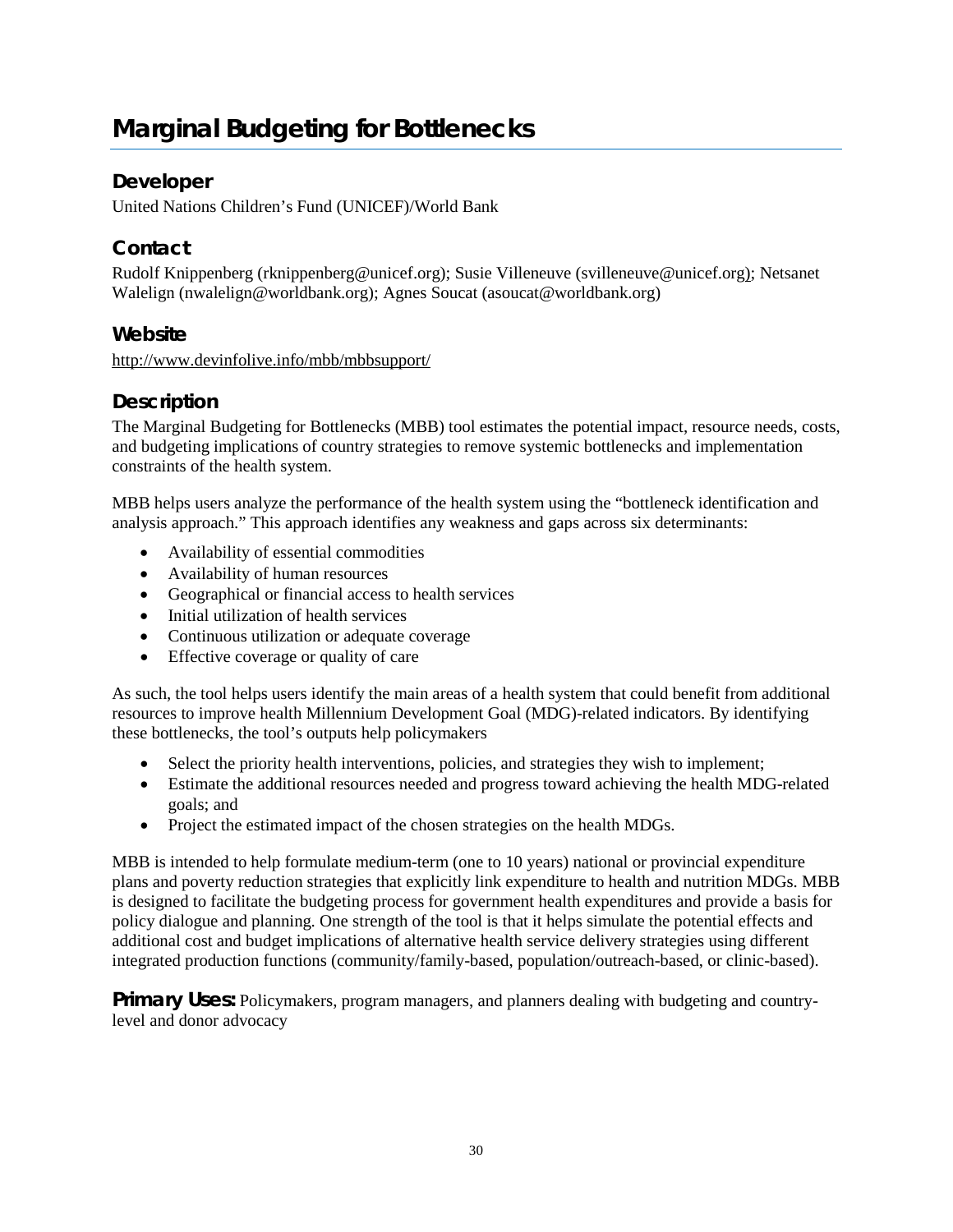#### **Key Messages**

Evidence can be used to prioritize high-impact interventions to allocate efficiently resources for better health outcomes. The identification, analysis, and removal of system bottlenecks and prioritization of evidence-based solutions help to improve the performance of a health system.

#### **Model and Methodology**

The MBB estimates the additional resources required to remove health system bottlenecks that hinder the performance and coverage of the health system. The change in total cost is expressed as the new total cost less the original total cost, where the cost is the product of the price (*P*) X (time) quantity of inputs (*Q*) needed at each level of output.

In the MBB approach, the impact calculation is a function of change in coverage (the difference between the baseline and the coverage goals) and the efficacy level of the intervention. The model uses three key parameters: (1) health burden (e.g., mortality attributable to key cause-specific diseases); (2) change in intervention coverage; and (3) intervention population efficacy.

To estimate the impact for each sub-package and service delivery mode, the MBB tool computes the sum of the residual impact for  $(1)$  the interventions in each sub-package,  $(2)$  the sub-packages in each service delivery mode, and (3) the sum of the residual impact of each service delivery mode.

# **Usability and Flexibility**

The MBB is a complex tool with high data requirements and is not meant to be used by a single person. A guide is designed to lead the user through the tool; however, an MBB application requires a multidisciplinary team and training and understanding of public health and economic concepts.

Seven choices for default values are available in the tool. The MBB is country-specific; it allows the user to model customized scenarios based on country context, national goals, policies, strategies, and so on. Results are easy to interpret and understand by various audiences, including program managers, decisionmakers, and policymakers. Users should note that, as is the case for the majority of tools designed for strategic planning, costing, and budgeting, data availability and quality is a challenge and outputs should be interpreted as estimates.

# **Country Applications**

Since 2003, the tool has been used in more than 50 countries mainly to develop and cost national health strategic plans, medium-term expenditures frameworks, MDG needs assessments, and so on.

# **Tool Citation**

*Marginal Budgeting for Bottlenecks: An analytical tool for evidence-based health policy, planning, costing, and budgeting—Concise User Guide.* Available for download on CD at: [http://www.devinfolive.info/mbb/mbbsupport/.](http://www.devinfolive.info/mbb/mbbsupport/)

#### **Related Products and Publications**

MBB was used to model the Asia & Pacific investment case and to develop the African investment case adopted by all ministers of health and finance:

• Maternal, Newborn and Child Health Network for Asia and the Pacific. 2009. *Investing in Maternal, Newborn and Child Health: The Case for Asia and the Pacific*. Geneva: World Health Organization. Available at: [http://www.who.int/pmnch/topics/economics/20090501\\_investinginmnch/en/index.html.](http://www.who.int/pmnch/topics/economics/20090501_investinginmnch/en/index.html)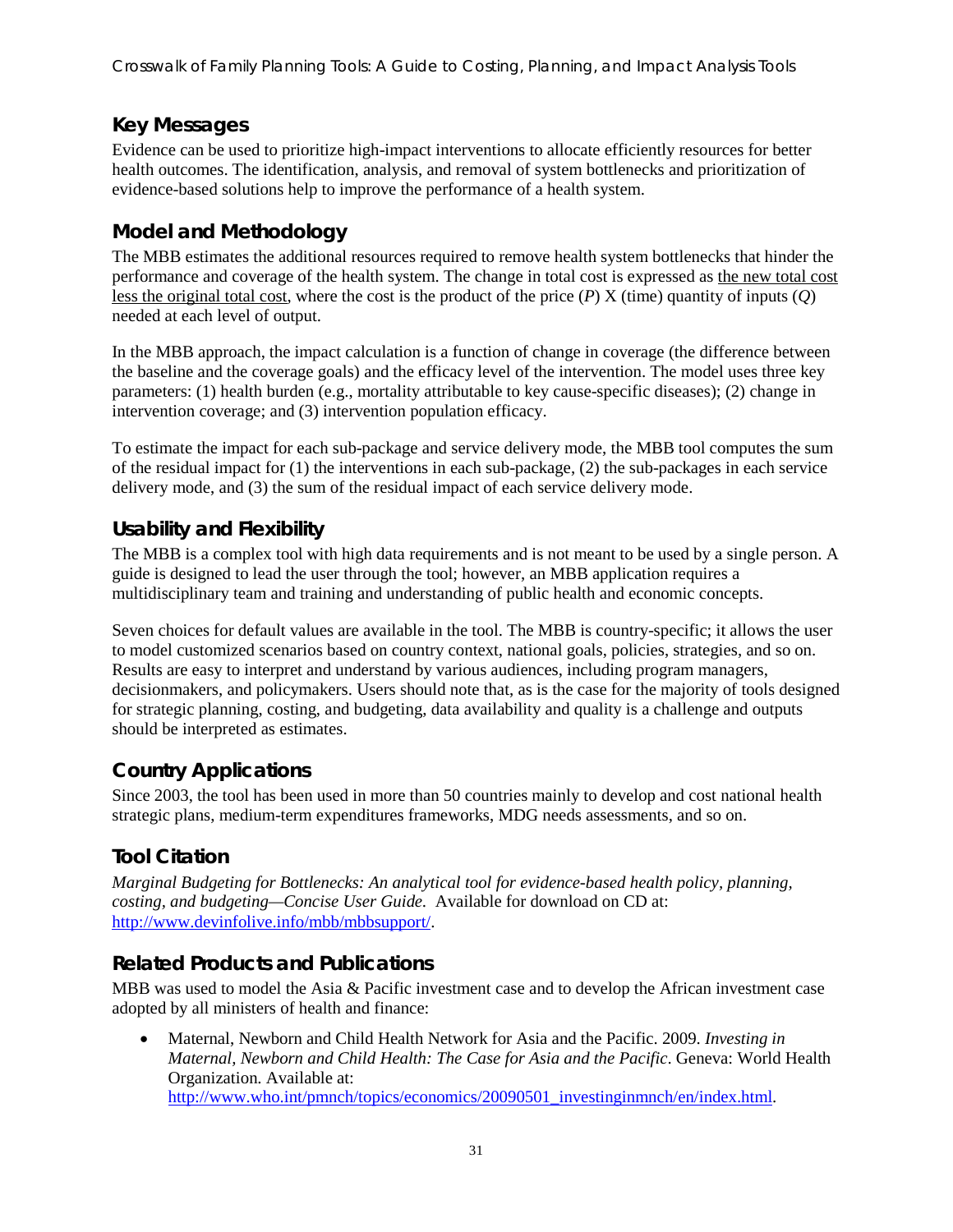• Harmonization for Health in Africa. 2011. *Investing in Health for Africa: The Case for Strengthening Systems for Better Health Outcomes*. Available at: [http://www.who.int/pmnch/topics/economics/20110414\\_investinginhealth\\_africa/en/](http://www.who.int/pmnch/topics/economics/20110414_investinginhealth_africa/en/) and at [http://www.hha-online.org/hso/hha/news/2786/investing-health-africa-case-strengthening](http://www.hha-online.org/hso/hha/news/2786/investing-health-africa-case-strengthening-systems-better-health-outcomes)[systems-better-health-outcomes.](http://www.hha-online.org/hso/hha/news/2786/investing-health-africa-case-strengthening-systems-better-health-outcomes)

UNICEF used the MBB tool in 2010 to evaluate an equity-focused strategy that aims to move countries more quickly, strategically, and cost-effectively toward meeting MDGs 4 and 5.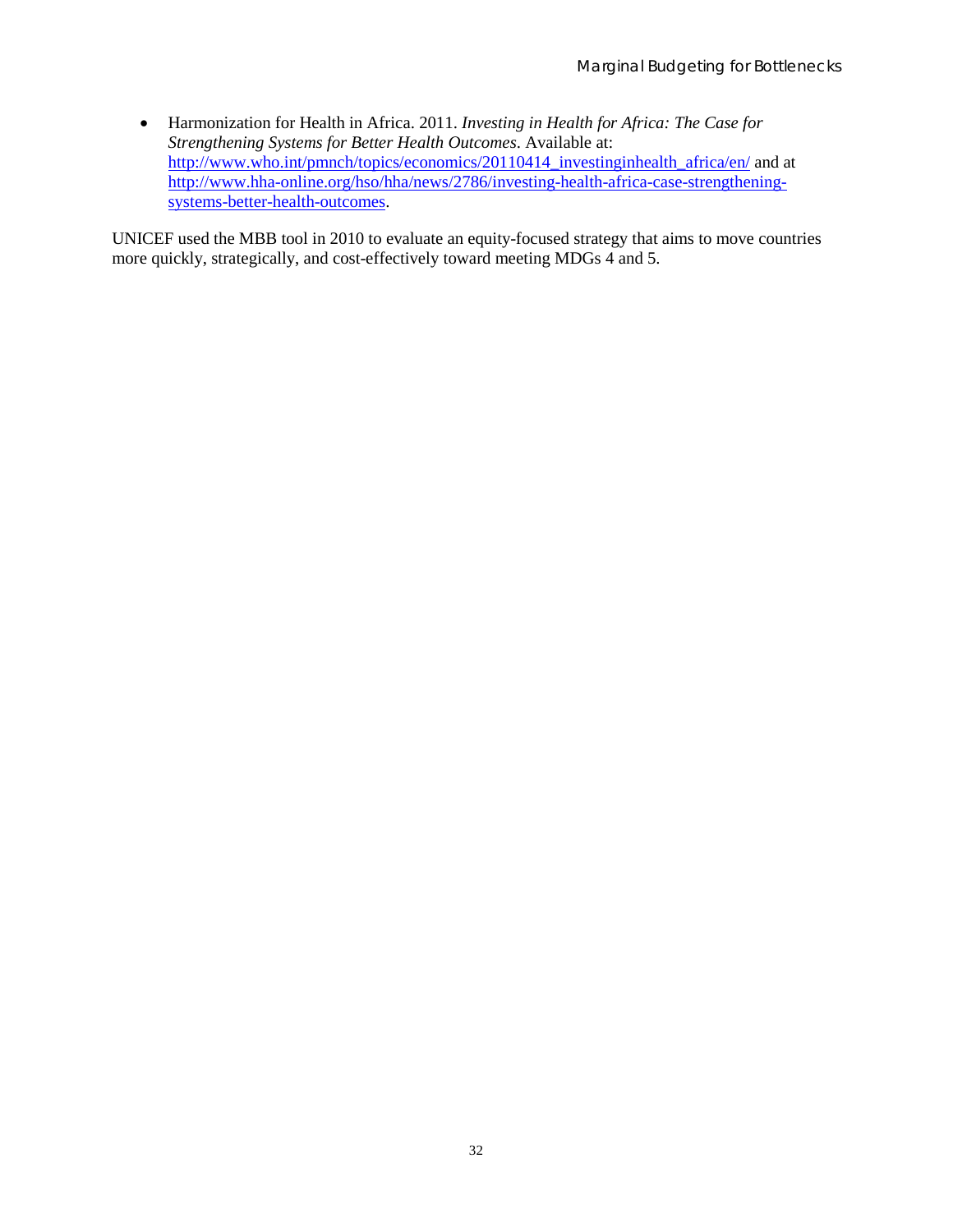# <span id="page-40-0"></span>**MDG Analyses**

#### **Developer**

Futures Group

#### **Contact**

Scott Moreland (smoreland@futuresgroup.com)

#### **Websites**

[www.healthpolicyinitiative.com/Publications/Documents/788\\_1\\_Family\\_Planning\\_and\\_the\\_MDGs\\_FIN](http://www.healthpolicyinitiative.com/Publications/Documents/788_1_Family_Planning_and_the_MDGs_FINAL_June_09_acc.pdf) [AL\\_June\\_09\\_acc.pdf](http://www.healthpolicyinitiative.com/Publications/Documents/788_1_Family_Planning_and_the_MDGs_FINAL_June_09_acc.pdf)

# **Description**

The family planning Millennium Development Goal analyses and briefs are flexible, evidenced-based advocacy tools that help demonstrate that family planning is a strong complement to—rather than a tradeoff with—other health, development, and poverty reduction efforts. The methodology involves applying a benefit-cost analysis and focuses on selected indicators under the MDG targets. The specific indicators vary, depending on the key issues in the selected country, but typically fall under five MDGs: achieving universal primary education  $(\#2)$ ; reducing child mortality  $(\#4)$ ; improving maternal health ( $\#5$ ); combating HIV/AIDS, malaria, and other diseases (#6); and ensuring environmental sustainability (#7).

The MDG analyses are highly valuable advocacy tools. By showing the economic benefits of investing in family planning, the analyses and briefs can reach diverse audiences that might not traditionally champion FP issues, such as ministry of finance or planning officials. The analyses and briefs illustrate that savings are gained across sectors, which enables advocates to tailor advocacy strategies toward stakeholders involved in primary education, environmental and energy conservation, and other issues. Moreover, FP programs contribute to efforts to reduce maternal and child mortality, prevent HIV transmission (by providing counseling on condom use), empower women, and help families create a path out of poverty—key priorities that governments are accountable for in achieving the MDGs.

**Primary Uses:** Strategic planning, country-level advocacy, donor advocacy

# **Key Messages**

Family planning is a strong complement to—rather than a trade-off with—other health, development, and poverty reduction efforts.

# **Model and Methodology**

Two scenarios are projected, with both assuming that the MDG indicators are achieved. Interventions included in the model are family planning, maternal and child health, and water. In one scenario, the country's unmet need for family planning is gradually met by 2020; in the second scenario, unmet need is not met and the contraceptive prevalence rate remains constant. The analysis uses published estimates of cost per FP user or cost per couple year of protection to estimate the cost of FP programs. The costs of family planning and of meeting selected MDG indicators are estimated under both scenarios for each country. A comparison of the two scenarios reveals the country's net cost savings and maternal and child deaths prevented from 2005–2015 by investing in family planning. Health outputs include estimates of HIV and malaria in addition to family planning and maternal, neonatal, and child health. The model also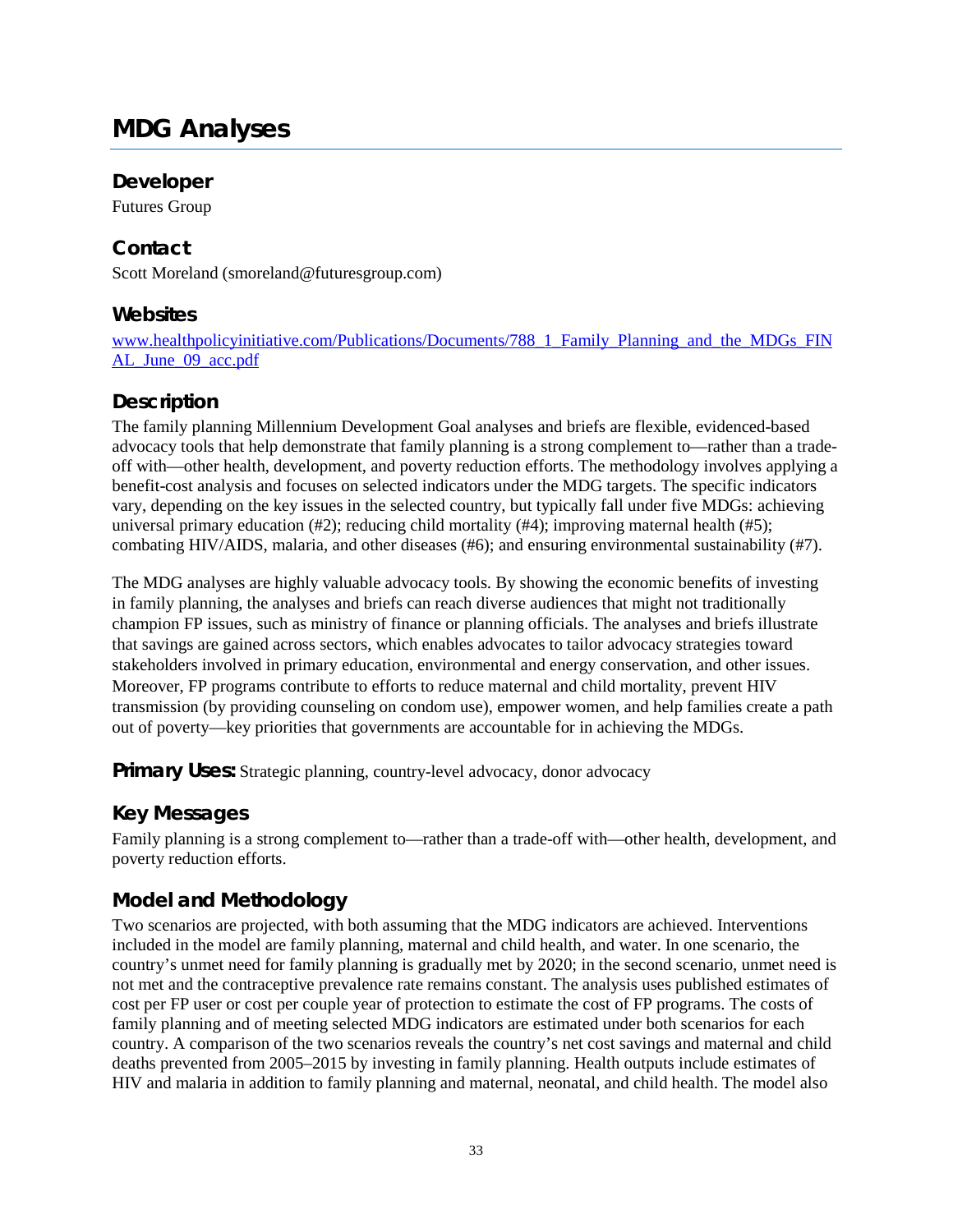estimates the impacts on environmental sustainability and education, as well as provides a cost-benefit analysis.

#### **Usability and Flexibility**

The tool used for the MDG analyses is not available publically; however, the tool and support is available upon request from the developer. Country briefs and PowerPoint presentations are available for 30 countries. The data requirements to use the tool are medium; however, the tool is easy to use and highly flexible.

#### **Country Applications**

Briefs and PowerPoint presentations have been created for 30 countries.

#### **Tool Citation**

USAID | Health Policy Initiative, Task Order 1. "Family Planning and the MDGs: Saving Lives, Saving Resources." Washington, DC: USAID | Health Policy Initiative, Task Order 1, Futures Group. Available at:

[http://www.healthpolicyinitiative.com/Publications/Documents/788\\_1\\_Family\\_Planning\\_and\\_the\\_MDGs](http://www.healthpolicyinitiative.com/Publications/Documents/788_1_Family_Planning_and_the_MDGs_FINAL_June_09_acc.pdf) FINAL June 09 acc.pdf

#### **Related Products and Publications**

More than 30 MDG briefs and PowerPoint presentations have been produced using the MDG analyses. Results from the MDG Analyses have been used in a number of reports and advocacy approaches, including the following:

- Population Reference Bureau. ENGAGE Presentations. Available at: [http://www.prb.org/Journalists/ENGAGEPresentations.aspx.](http://www.prb.org/Journalists/ENGAGEPresentations.aspx)
- USAID | Health Policy Initiative, Task Order 1. 2006. *Achieving the Millennium Development Goals: The Contribution of Family Planning*. Washington, DC: USAID | Health Policy Initiative, Task Order 1, Futures Group. Available at: [http://www.healthpolicyinitiative.com/Publications/Documents/MDGMaster%209%2012%2006](http://www.healthpolicyinitiative.com/Publications/Documents/MDGMaster%209%2012%2006%20FINAL.pdf) [%20FINAL.pdf.](http://www.healthpolicyinitiative.com/Publications/Documents/MDGMaster%209%2012%2006%20FINAL.pdf)
- Health Policy Project. 2011. *Achieving the MDGs: The Contribution of Family Planning in Francophone West Africa.* Washington, DC: Health Policy Project, Futures Group. Available at: [http://www.healthpolicyproject.com/pubs/24\\_MDG%20%20CountriesJanuary%20.pdf.](http://www.healthpolicyproject.com/pubs/24_MDG%20%20CountriesJanuary%20.pdf)
- Bill & Melinda Gates Foundation and Johns Hopkins University. 2009. *Making the Case for U.S. International Family Planning Assistance.* Seattle, WA: Bill & Melinda Gates Institute and Johns Hopkins University. Available at: [http://www.jhsph.edu/research/centers-and-institutes/bill-and](http://www.jhsph.edu/research/centers-and-institutes/bill-and-melinda-gates-institute-for-population-and-reproductive-health/_pdf/publications/MakingtheCase.pdf)[melinda-gates-institute-for-population-and-reproductive](http://www.jhsph.edu/research/centers-and-institutes/bill-and-melinda-gates-institute-for-population-and-reproductive-health/_pdf/publications/MakingtheCase.pdf)[health/\\_pdf/publications/MakingtheCase.pdf.](http://www.jhsph.edu/research/centers-and-institutes/bill-and-melinda-gates-institute-for-population-and-reproductive-health/_pdf/publications/MakingtheCase.pdf)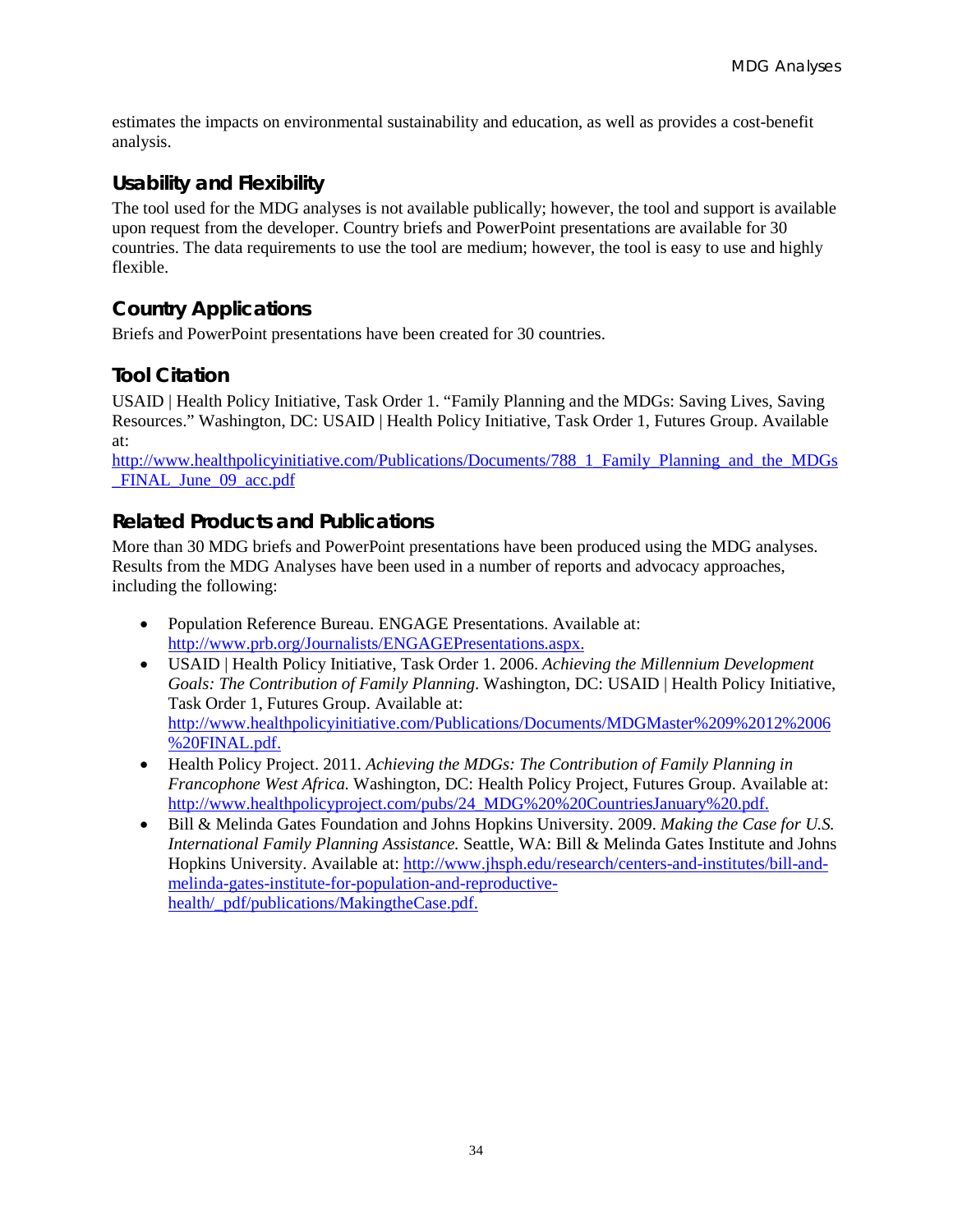# <span id="page-42-0"></span>**Mother-Baby Package Costing Spreadsheet**

#### **Developer**

World Health Organization (WHO)

#### **Contact**

None

#### **Websites**

[www.who.int/reproductivehealth/publications/maternal\\_perinatal\\_health/RHR\\_99\\_17/en/index.html](http://www.who.int/reproductivehealth/publications/maternal_perinatal_health/RHR_99_17/en/index.html)

[whqlibdoc.who.int/hq/1999/WHO\\_FCH\\_RHR\\_99.17.pdf](http://whqlibdoc.who.int/hq/1999/WHO_FCH_RHR_99.17.pdf) 

#### **Description**

The Mother-Baby Package Costing Spreadsheet is used to estimate the cost of implementing a set of maternal and newborn health interventions at the national or district level. The default settings of the model represent a hypothetical rural, low-income district population. For a very rough estimation of total cost, based on "standard" treatment, the default settings can be used with minimal modification. For a more rigorous analysis that better reflects the local situation, the inputs should be more critically examined and modified. Specifically, using locally collected data, the model can be used first to estimate the actual cost of current services and second to estimate the cost of upgrading the health system to meet the standards in the Mother-Baby Package, which include the WHO standard recommendations. The difference between the "current" and "standard" cost estimates represents the additional cost needed to strengthen the health system to meet WHO standards. Included are estimates of total, average per capita and per birth cost for the district or national level. The estimates are further broken down by input (e.g., drugs, vaccines, salaries, and infrastructure); intervention (e.g., management of normal birth, hemorrhage, eclampsia, and sepsis); and service location or level (e.g., hospital, health center, and health post). The tool provides an abundance of outputs.

**Primary Uses:** Strategic planning, program planning, budgeting, country-level and donor advocacy

#### **Key Messages**

The tool highlights the difference between actual maternal health expenditures and the budget required to meet established standards.

#### **Model and Methodology**

The tool has two files: one that estimates the actual cost of current interventions and another that estimates the costs of interventions under a standard situation based on international or government guidelines for high-quality health services. The difference between the "current" and "standard" cost estimates represents the incremental cost of strengthening the health system in the area under study. Included are estimates of total, average per capita and per birth cost. The estimates are further broken down by input (e.g., drugs, vaccines, salaries, and infrastructure); intervention (e.g., management of normal birth, hemorrhage, eclampsia, and sepsis); and service location or level (hospital, health center, and health post).

Inputs include direct, recurrent, and capital costs. The direct costs are specific to 12 maternal and child health services. These costs are calculated using data collected from facilities on the content of care, type of provider, and amount of time per service. Facility-level data also determine the proportion of recurrent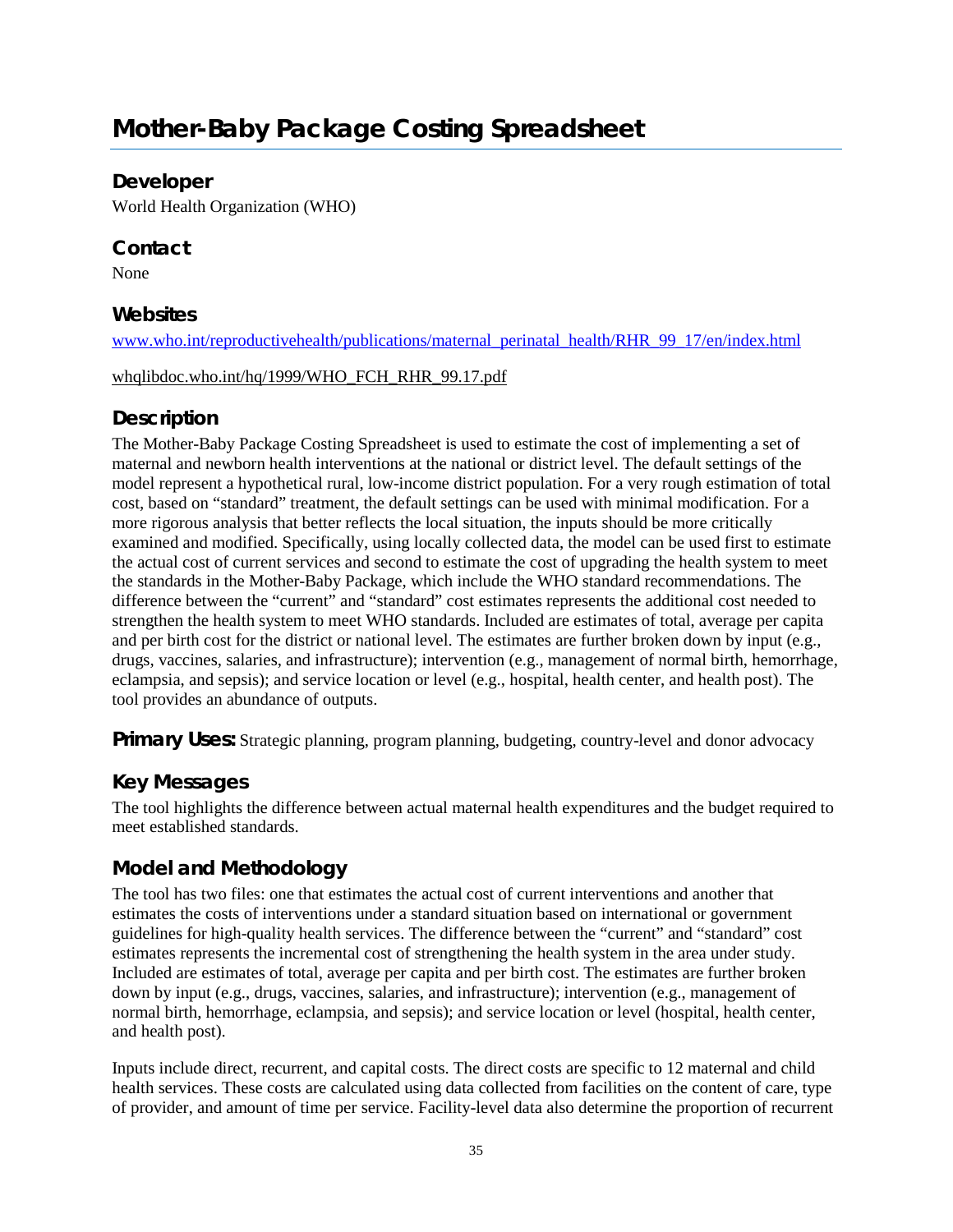and capital costs allocated to these maternal and child health services. This is based on the percentage of overall clinic time used to provide these services.

The user also specifies the percentage of women that receive these services at each level (health post, clinic, and hospital), which allows for straightforward calculation of costs when the number of clients is increased.

# **Usability and Flexibility**

Data needs are high; a rigorous analysis requires both national- and facility-level data collection. Much of the data are readily available but need to be collected from a variety of venues. There is a large amount of data entry and more than one data validation meeting is needed. Default data are available for the standard file, which can be used with minimal modification, as most countries use the WHO standards.

Users should have a health economics background and strong Excel skills. A training of 3–5 days would be advantageous. While unlocked for editing, the Excel file is quite complex. The tool is accompanied by a detailed users' guide. With the guide and a strong background in Excel, manipulating the spreadsheet is straightforward. The complexity comes in modifying the inputs, and the assistance of a health economist and health provider would be beneficial. Once the initial files are completed, running a variety of scenarios is easily done. The tool can answer many questions and be adapted to national and sub-national populations.

The tool automatically produces graphs of outputs on current health services, standard WHO services, and the gap between current and standard WHO services. The tool has been used widely across sub-Saharan Africa and is being rolled out in the Asia Pacific.

#### **Country Applications**

Afghanistan, Burkina Faso, Ecuador, Haiti, Kenya, Malawi, Mexico, Mozambique, Nepal, Nigeria, Rwanda, Senegal, Uganda, Zanzibar

# **Tool Citation**

Maternal Health and Safe Motherhood Programme, Division of Family Health, World Health Organization. No date. *Mother-Baby Package: Implementing Safe Motherhood in Countries: A Practical Guide*. Available at: [http://whqlibdoc.who.int/hq/1994/WHO\\_FHE\\_MSM\\_94.11\\_Rev.1.pdf.](http://whqlibdoc.who.int/hq/1994/WHO_FHE_MSM_94.11_Rev.1.pdf)

#### **Related Products and Publications**

No published products or publications to date.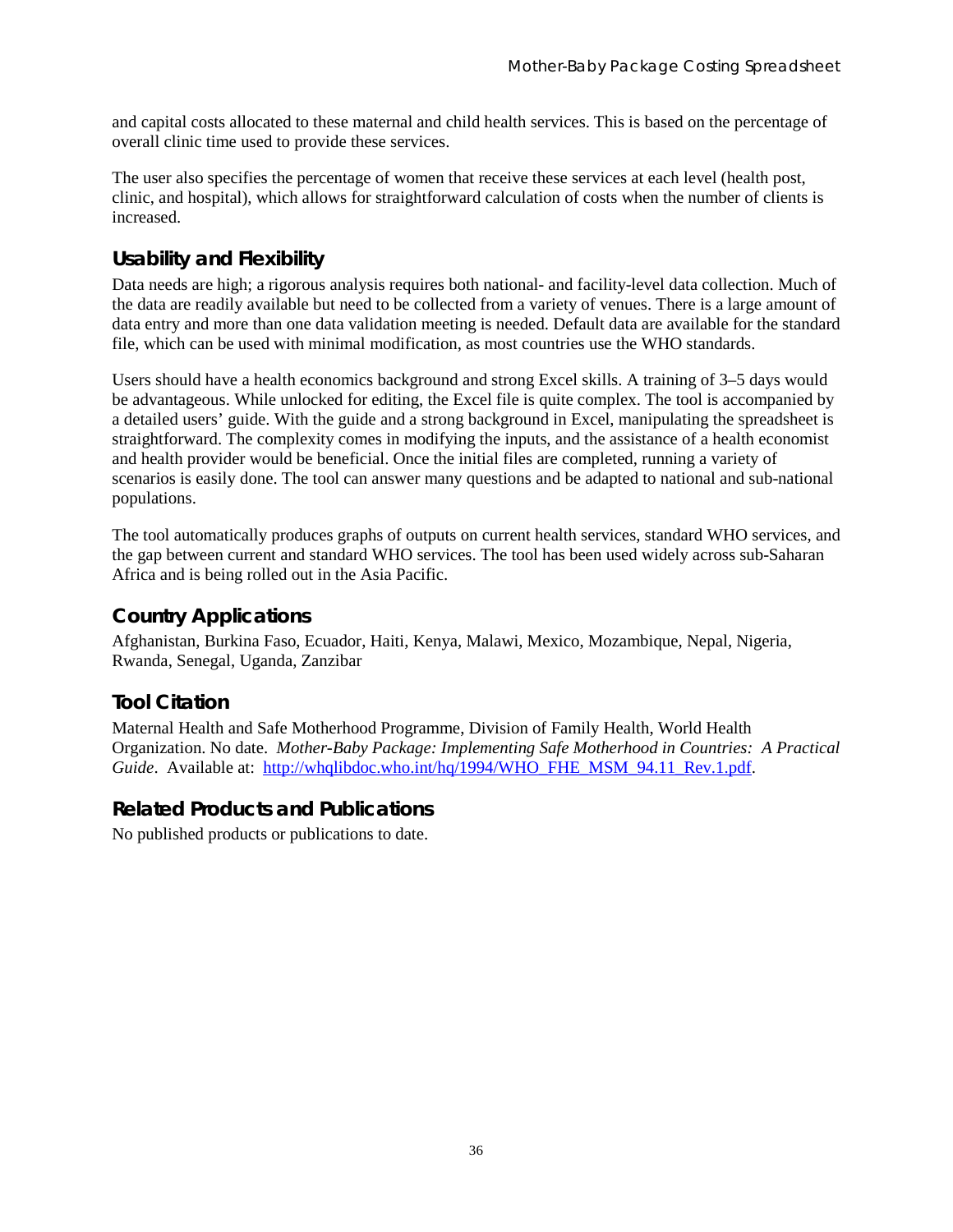# <span id="page-44-0"></span>**OneHealth**

#### **Developer**

Inter-Agency Working Group (IAWG) on Costing (UNICEF, World Bank, WHO, UNFPA, UNDP, and UNAIDS)

#### **Contact**

[onehealthtool@unfpa.org](mailto:onehealthtool@unfpa.org)

Bill Winfrey [\(bwinfrey@futuresinstitute.org\)](mailto:bwinfrey@futuresinstitute.org)

#### **Websites**

[www.internationalhealthpartnership.net/en/working\\_groups/working\\_group\\_on\\_costing](http://www.internationalhealthpartnership.net/en/working_groups/working_group_on_costing)

http://www.futuresinstitute.org/Pages/OneHealth.aspx

#### **Description**

The IAWG has been working since January 2008 on the harmonization of costing and impact assessment tools used for health sector planning. The OneHealth Model is a new software tool included in the Spectrum System of Policy Models designed to strengthen the development of national strategic health plans, by facilitating health system analysis, costing, and financing scenarios at the country level. Its primary purpose is to assess public health investment needs in low- and middle-income countries. For the first time, planners have a single framework for planning, costing, impact analysis, and budgeting and financing of strategies for all major diseases and health system components. While primarily a planning tool, results are easily understood by lay people, and the model focuses on issues relevant to policymakers, making it valuable for advocacy purposes.

The current version of OneHealth (June 2012) includes modules to support MDG-related health activities, as well as planning and costing components for the supply side of health systems (human resources, infrastructure, and logistics). The tool also includes a financial space analysis and health impact prediction for the MDGs. Various components of the tool have been field tested and reviewed by experts, and its overall framework has been reviewed as part of country desk reviews. For the second version, the IAWG will include additional modules for health information systems, governance, and noncommunicable diseases to allow for comprehensive health systems planning.

FamPlan is integrated within OneHealth, allowing the user to estimate the intervention, program, and health systems costs associated with scaling up a family planning program. Since FamPlan is integrated within OneHealth, the user can examine the financial and impact synergies of family planning scale-up within the larger ambit of reproductive, maternal, and child health. Similarly, the user can examine the possibilities for scaling up family planning within a comprehensive maternal and child health or national health program.

Components available in the June version:

- Planning by levels: community, outreach, health center, hospital
- Planning by programs: child health, reproductive and maternal health, immunization, nutrition, water and sanitation, HIV, TB, and malaria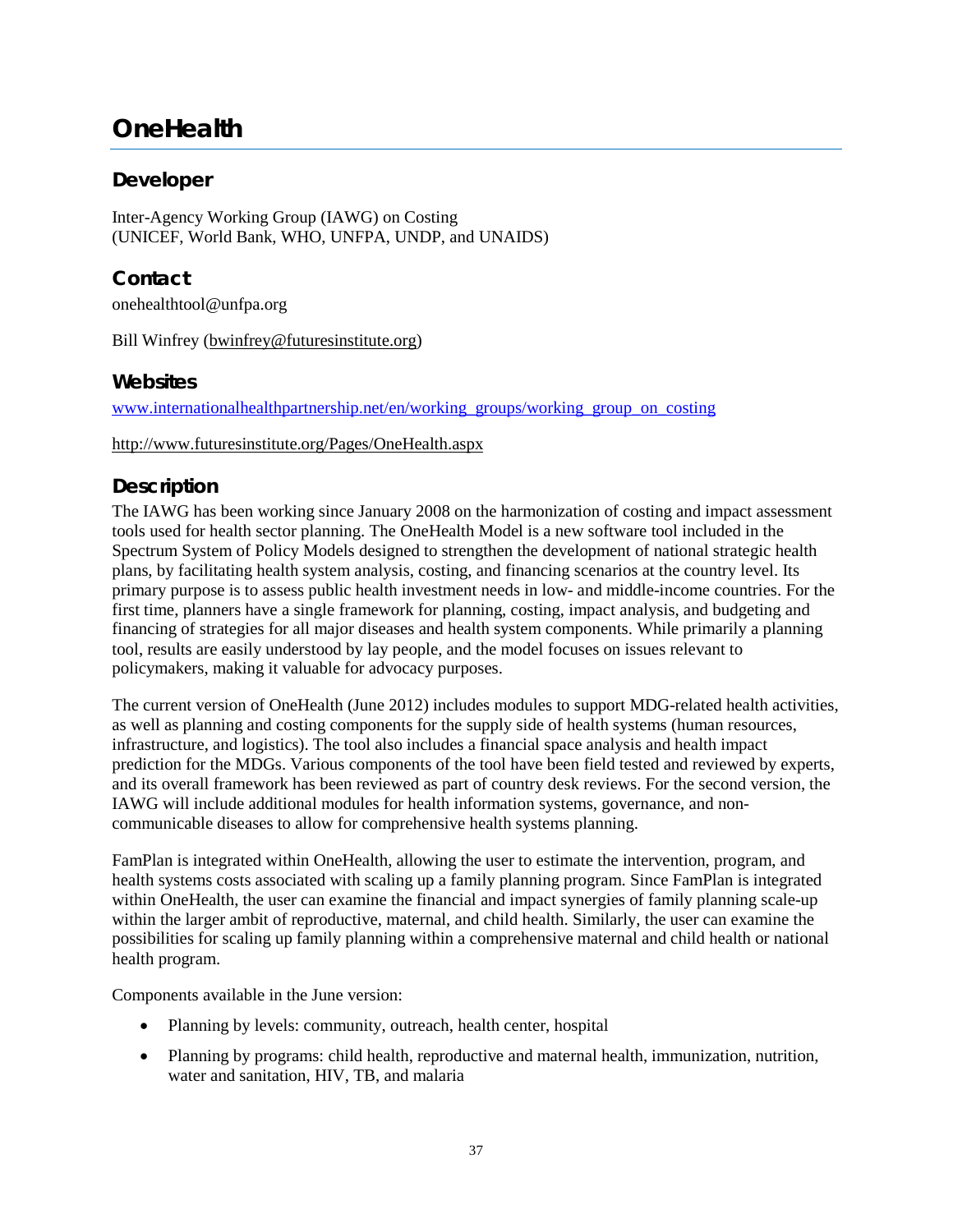- Impact modules: Lives Saved Tool (LiST)—for a range of child and maternal health interventions, including malaria interventions; AIDS Impact Model (AIM)—for HIV/AIDS interventions; FamPlan Model—for family planning and total fertility; and a newly developed TB impact model
- Health systems planning: human resources, infrastructure, and logistics; bottleneck analysis; projections of future available health financing and financial space; budget mapping; and results for total and additional costs, outputs, and health impact

Future additional components for version 2 will include planning by programs (non-communicable diseases, neglected tropical diseases, general care); health systems planning (health information systems, governance, health financing activities); and impact modules (for adult malaria and non-communicable diseases).

**Primary Uses:** Strategic planning, program planning, budgeting, country-level advocacy

#### **Key Messages**

Planners should have a single framework for planning, costing, impact analysis, and budgeting and financing of strategies for all major diseases and health system components.

#### **Model and Methodology**

OneHealth builds on DemProj, FamPlan, LiST, and AIM for calculating the impacts via pre-loaded epidemiological and demographic inputs. Default unit costs for commodities are provided but users can adjust them. Unit costs for family planning include commodities, as well as human resources, facilities, indirect costs, and health systems (calculated using a systems approach). OneHealth estimates intervention costs by multiplying coverage scale-up by intervention-specific resource requirements. Program support costs are calculated via adaptable elements that include program management, supervision, training, communication, advocacy, and so on. Health systems are costed by multiplying the scale-up of crucial elements by appropriate cost structures. Family planning is costed via the maternal, newborn, and reproductive health program area. If the user wishes to emphasize a vertical FP program, a custom program may be created. Outputs include maternal health, child health, infant/newborn health, FP, and total and marginal cost projections for FP and MCH. Budgets can be disaggregated by source of funding, and the tool can calculate resource needs and the funding gap. The timeframe is flexible, but the tool is recommended for medium-range planning of 3–10 years.

#### **Usability and Flexibility**

Data requirements are medium to high. Epidemiologic information, default intervention coverage, and demographic data are pre-loaded. Default unit costs for commodities are included but can be adjusted by the user; health systems costs must be supplied by the user. The tool is fairly complicated and users require a one-week training, a high level of education and quantitative skills, and intermediate Excel skills. Input load is high and is recommended only for costing real plans (i.e., not for quick estimations).

Categories of expenditures, health system set-up, and so on are highly flexible, but the method of calculation is not. The model cannot be adapted (it is hard-coded), but outputs can easily be copied into Excel for further analyses. Input load is high, thus the tool is recommended only for costing real plans (i.e., not for quick estimations).

#### **Country Applications**

Burkina Faso (re-costing of strategic plan); Ethiopia (costing of maternal health roadmap); Senegal (costing of national health plan). There are also 5–10 applications envisioned for 2012.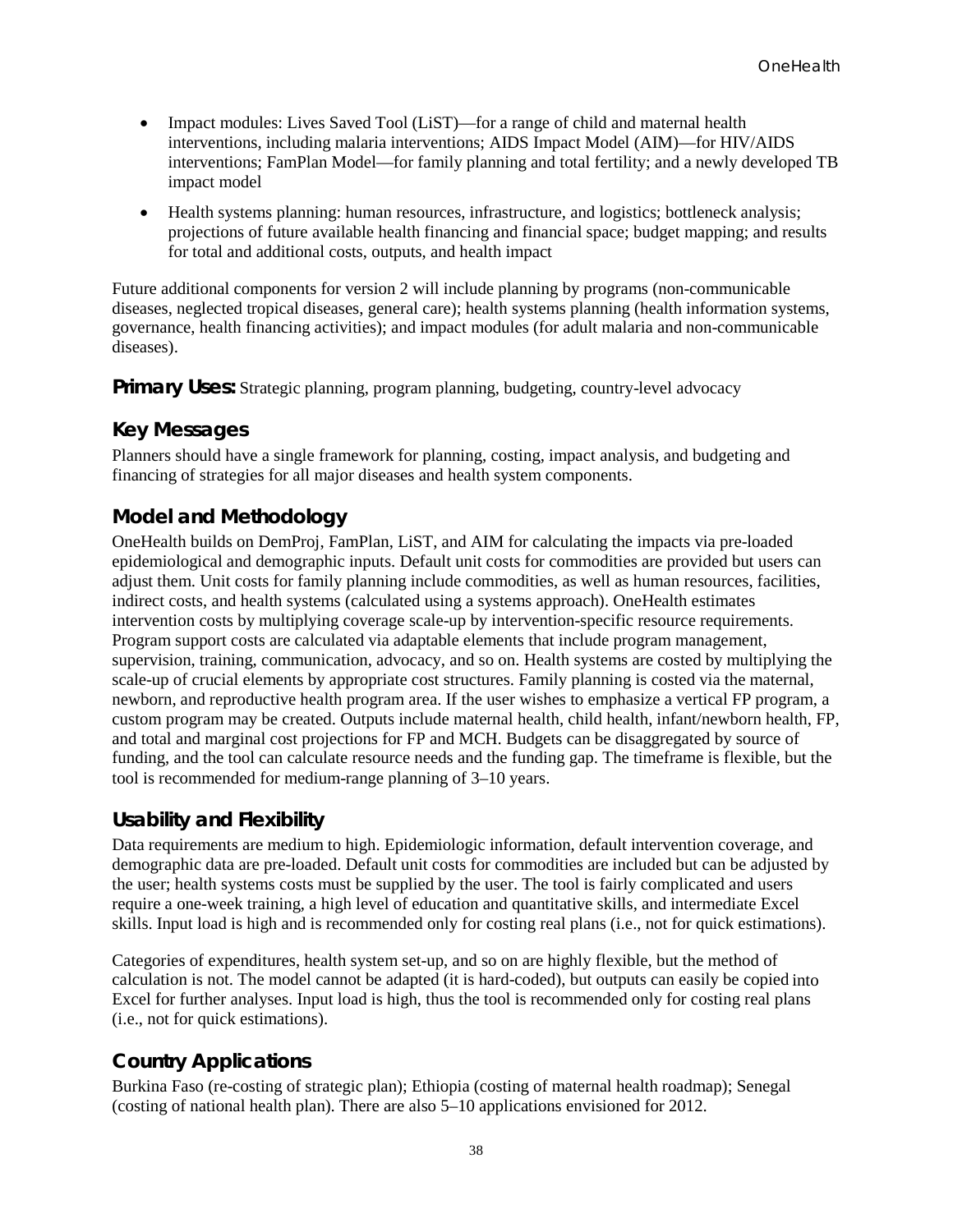Crosswalk of Family Planning Tools: A Guide to Costing, Planning, and Impact Analysis Tools

# **Tool Citation**

Datta, S., and B. Winfrey. *OneHealth Start-up Manual: A Computer Program for Making Informed Health Programming Decisions*. Glastonbury, CT: Futures Institute. Available at: [http://futuresinstitute.org/Download/Spectrum/Manuals/OneHealth\\_Startup\\_Draft.pdf.](http://futuresinstitute.org/Download/Spectrum/Manuals/OneHealth_Startup_Draft.pdf)

#### **Related Products and Publications**

No published products or publications to date.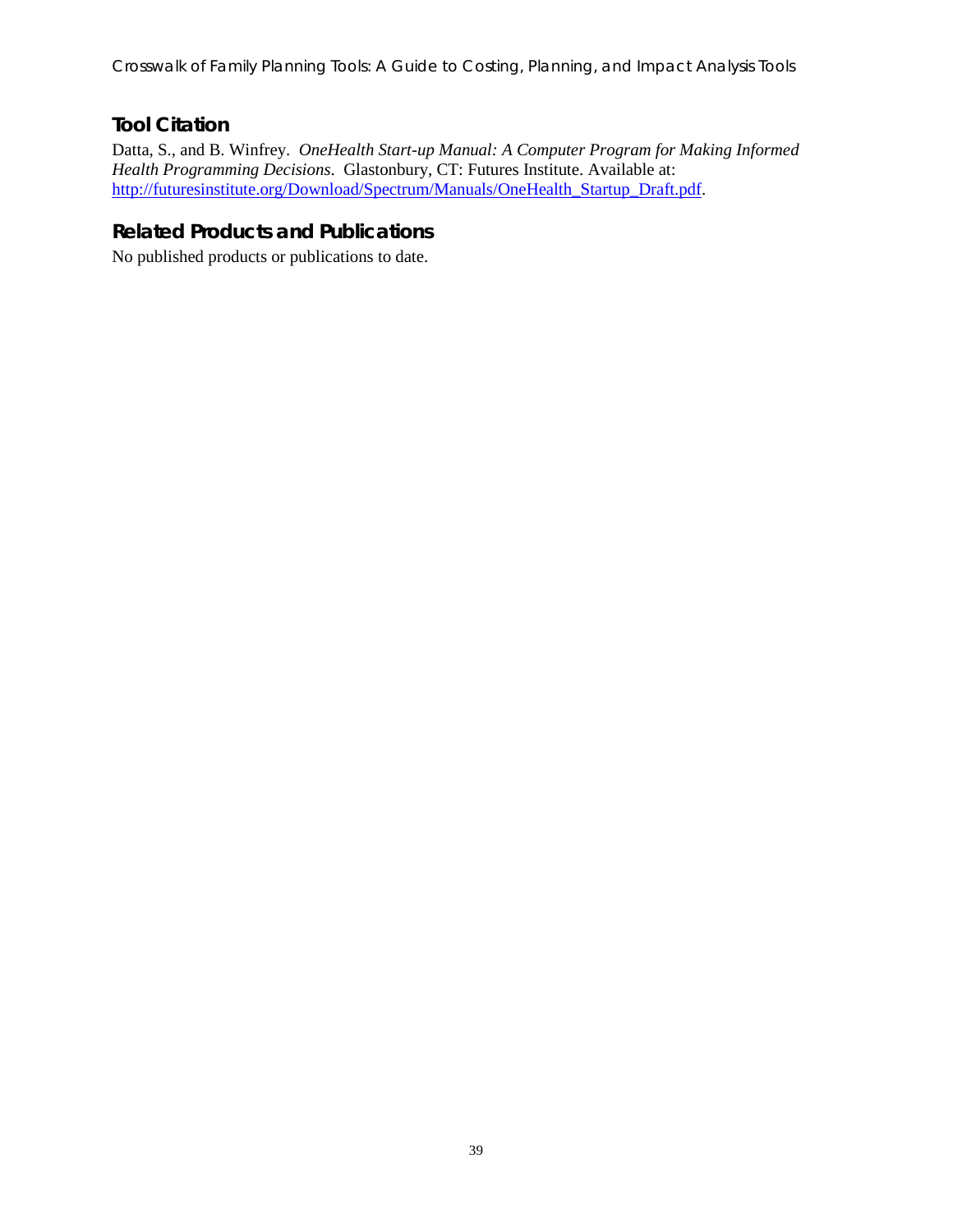# <span id="page-47-0"></span>**PipeLine**

#### **Developer**

John Snow, Inc.

#### **Contact** [PipeLineHelp@jsi.com](mailto:PipeLineHelp@jsi.com)

#### **Website**

<http://deliver.jsi.com/dhome/resources/tools/softwaretools/pipeline>

# **Description**

The PipeLine Monitoring and Procurement Planning System (PipeLine 5.1), a software tool, was designed to help plan optimal procurement and delivery schedules for health commodities (including but not limited to family planning commodities) and monitor stock levels throughout the supply chain. Policymakers, product suppliers, and donors can generate reports, estimate future product needs, and use the software as a key tool in program planning. PipeLine provides information needed to initiate and follow up on actions to ensure the regular and consistent stock of products at the program or national level.

PipeLine helps a user achieve the right quantities at the right time. For each product, PipeLine monitors

- $\bullet$  The total quantities consumed (i.e., amounts dispensed to users or sold to clients);
- Shipments of new products (planned, ordered, shipped, or received) into your program and the values of your products;
- Inventory levels for each product in your program's logistics system (desired and actual); and
- Inventory-level changes (e.g., product losses or transfers out of or into your program).

With these data and an understanding of the lead time required for each step in the procurement process, PipeLine can

- Indicate the needed actions to take for efficient procurement planning and management and when these actions should be taken;
- Identify impending problems (i.e., surpluses, shortfalls, or stockouts) before they occur;
- Calculate procurement quantities needed to keep the pipeline in balance; and
- Calculate the estimated value of shipments or maintain the actual value (if known).

**Primary Uses:** Program planning, country-level and donor advocacy, budgeting

#### **Key Messages**

PipeLine encourages sound supply chain management practices through proactive supply planning and monitoring of stocks on a programmatic level.

#### **Model and Methodology**

PipeLine translates the three key logistics data items (stock on hand, consumption or supply chain issues, and losses and adjustments) into a readily understandable "balance sheet" format. This format allows the user to determine how long existing quantities will last at the current or projected future rate of use, as well as the potential impact of delayed shipments or expiries. Users can easily plan new shipments and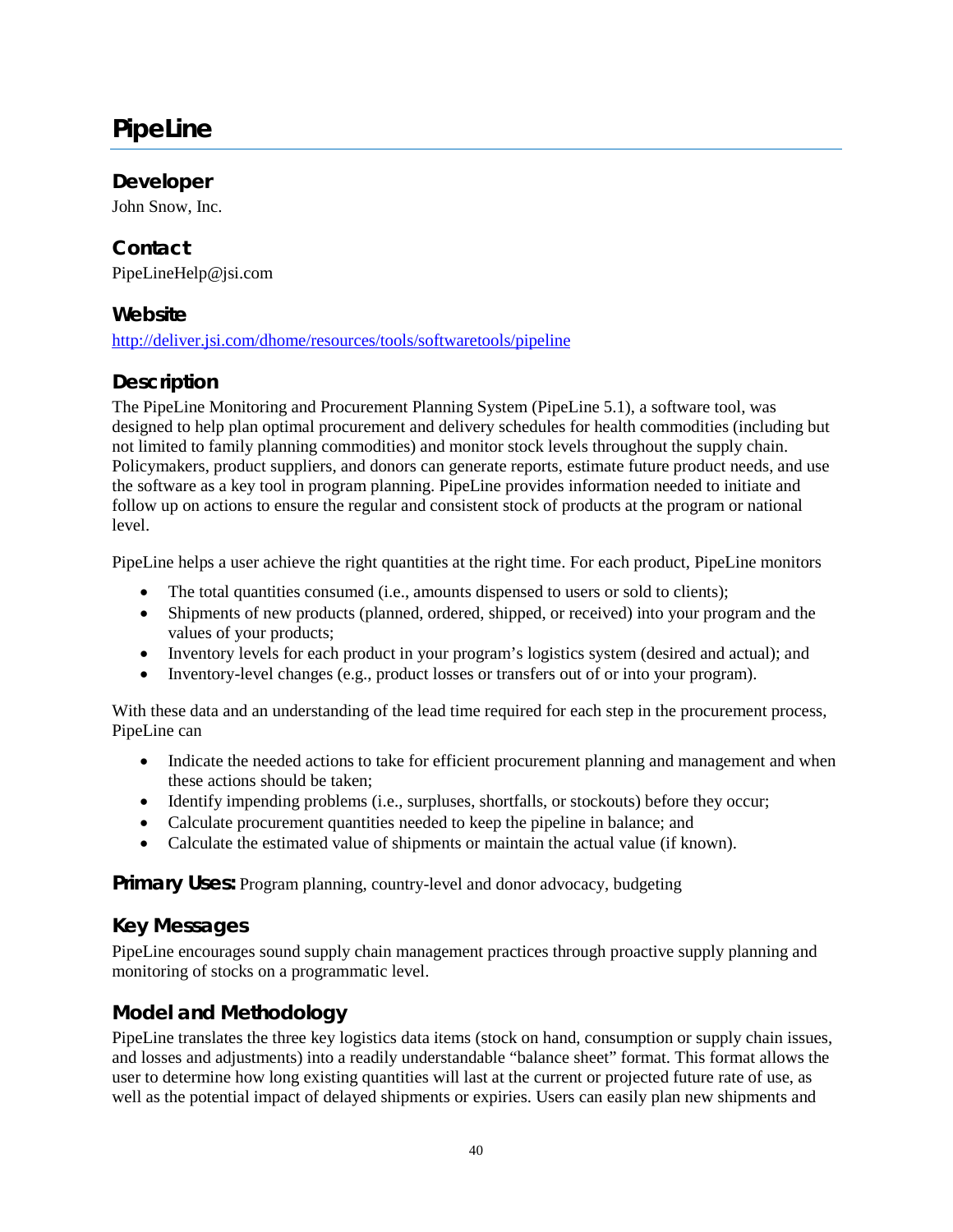view and project trends in consumption and stock levels. If additional data such as per unit cost are provided, PipeLine can also provide detailed cost breakdowns per product or group of products or shipments. PipeLine is not limited to use for family planning programs; however, because of its long history of use for such programs, estimates of couple-years of protection (CYP) may also be calculated. The smallest unit of time calculated by PipeLine is one month. There is no maximum unit of time, and the user determines the timeframes for reports and data entry.

#### **Usability and Flexibility**

PipeLine can be easy to use, with little more than a product list and basic stock data (stock on hand, consumption, losses, and adjustments). However, the more inputs provided, the more sophisticated PipeLine's outputs can be (e.g., per unit cost, freight costs, and case and pack sizes can all enhance use of the tool).

PipeLine is a Microsoft Access-based software. While it is hard-coded (the source code cannot be readily accessed and manipulated), the inputs are extremely flexible in terms of source and use. It can analyze multiple scenarios, as input by the user. PipeLine also has the ability to import product information and consumption data. A person with basic computer skills in Microsoft Access can learn to use the tool in approximately three days. While formal education is not needed, understanding the basics of supply chain management is helpful.

PipeLine comes with extensive user documentation to help new and experienced users take advantage of its many features. Training is offered by request and for a fee. PipeLine and all user documentation is freely available through the USAID | DELIVER PROJECT website, and a support person is available via email to assist users who experience problems or have questions using the tool. The most recent version was released in 2011.

Users should note that PipeLine does not monitor flows of commodities between points in a supply chain: rather, it monitors the entire supply chain. It should not be used as a stand-alone Logistics Management Information System but rather used in conjunction with other tools as a part of a system. PipeLine does not track individual lot or batch numbers and cannot therefore be easily used to track expiration dates of products within the system. It is not intended to be used as a Warehouse Management System.

# **Country Applications**

PipeLine has been used in more than 40 countries for reproductive health products, essential medicines, antiretroviral testing and treatment, malaria testing and treatment, lab supplies, and tuberculosis treatment.

# **Tool Citation**

USAID | DELIVER PROJECT, Task Order 4. 2012. *PipeLine Software Database Administrator's Guide*. Arlington, VA: USAID | DELIVER Project, John Snow, Inc. Available at: [http://deliver.jsi.com/dlvr\\_content/resources/allpubs/softwaremanuals/PipeLine\\_AdminGuide.pdf.](http://deliver.jsi.com/dlvr_content/resources/allpubs/softwaremanuals/PipeLine_AdminGuide.pdf)

#### **Related Products and Publications**

PipeLine has been cited in countless publications, including quantification reports and various trip reports. Case studies of PipeLine use in various countries are provided in the tool administrator's guide.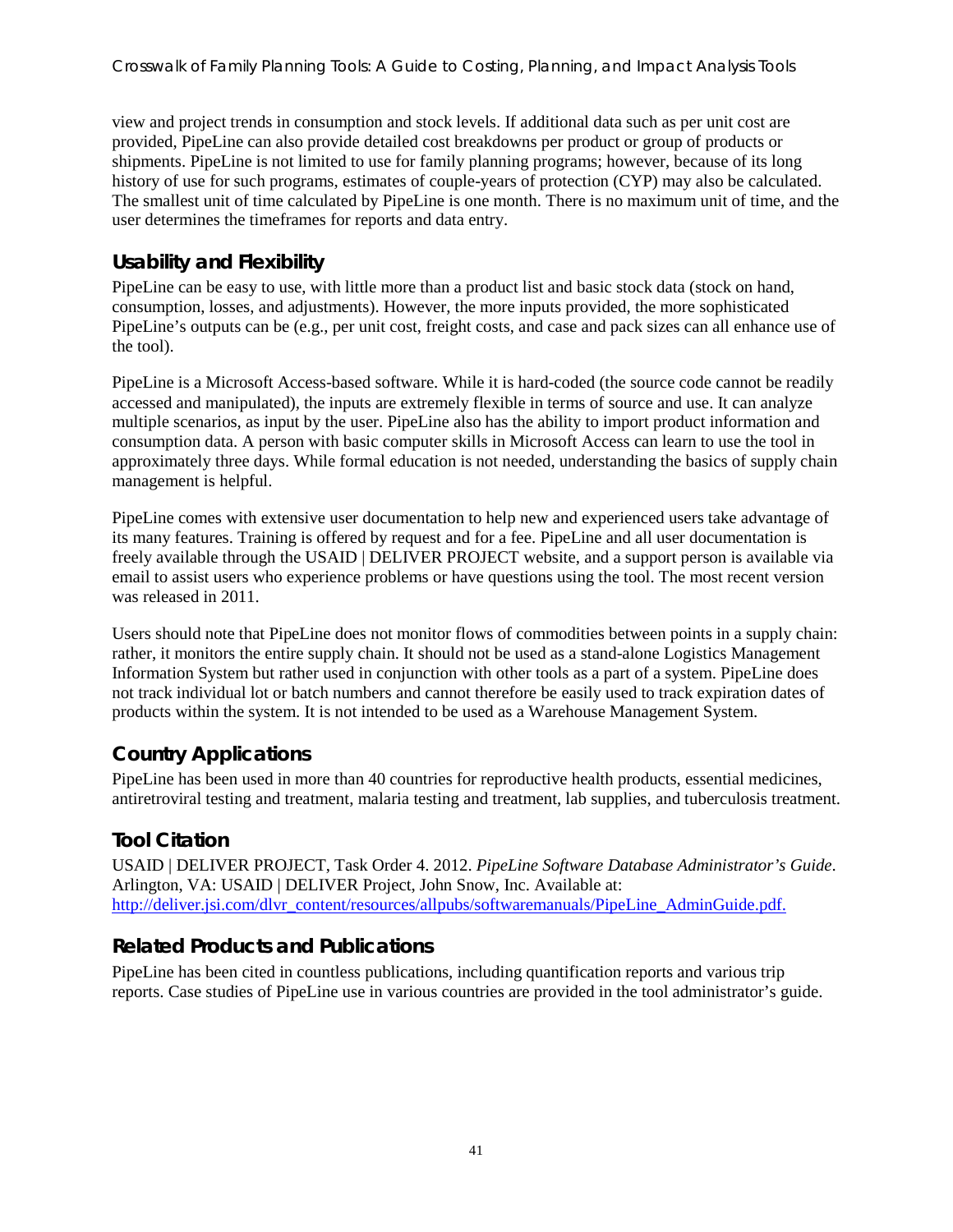# <span id="page-49-0"></span>**RAPID**

#### **Developer**

Developed by Futures Group and maintained by the USAID-funded Health Policy Project

#### **Contact**

[policyinfo@futuresgroup.com](mailto:policyinfo@futuresgroup.com)

#### **Website**

[www.futuresgroup.com/resources/software\\_models/rapid](http://www.futuresgroup.com/resources/software_models/rapid)

#### **Description**

Developed in 1978, RAPID (Resources for the Awareness of Population Impacts on Development) has been continually improved and updated with the latest information. RAPID projects the social and economic consequences of high fertility and rapid population growth for development sectors such as labor, education, health, urbanization, and agriculture. It is intended to provide projections that can stimulate policy dialogue about the importance of population factors to social and economic development. RAPID is part of the Spectrum System of Policy Models and can be downloaded online.

RAPID presentations and booklets, based on the analyses, convey key information to policymakers in a concise, user-friendly manner. The model can be used with diverse audiences (e.g., senior decisionmakers, budget planners, religious leaders); for various sectors (e.g., environment, health, education, economy); and at different levels (e.g., national, decentralized). In many countries, advocacy using RAPID has led to policy and programmatic change. From a policy perspective, RAPID shows the benefits of

- Taking policy actions sooner rather than later;
- Evaluating the economic efficiency of a set of policy actions;
- Showing the interrelatedness of population dynamics with other sectors; and
- Highlighting that a population's composition affects its needs and well-being.

RAPID can be tailored to address the highest priority policy goals and objectives in a given setting.

Recently, RAPID/*Women* was developed to build on typical RAPID analyses and demonstrate how investing in family planning and women-centered strategies can increase quality of life for women, girls, and families, as well as overall development. In addition to presenting the quantitative projections of infant, child, and maternal mortality and GDP per capita, RAPID/*Women* emphasizes putting a human face and story behind national reproductive health statistics. The model can be used to create an evidence base for women's rights advocates, government leaders, and women's organizations to advocate for increased investments in family planning/reproductive health and other women-centered interventions in their countries.

#### **Primary Uses:** Country-level advocacy

#### **Key Messages**

Slowing population growth can alleviate the demand on resources across various development sectors.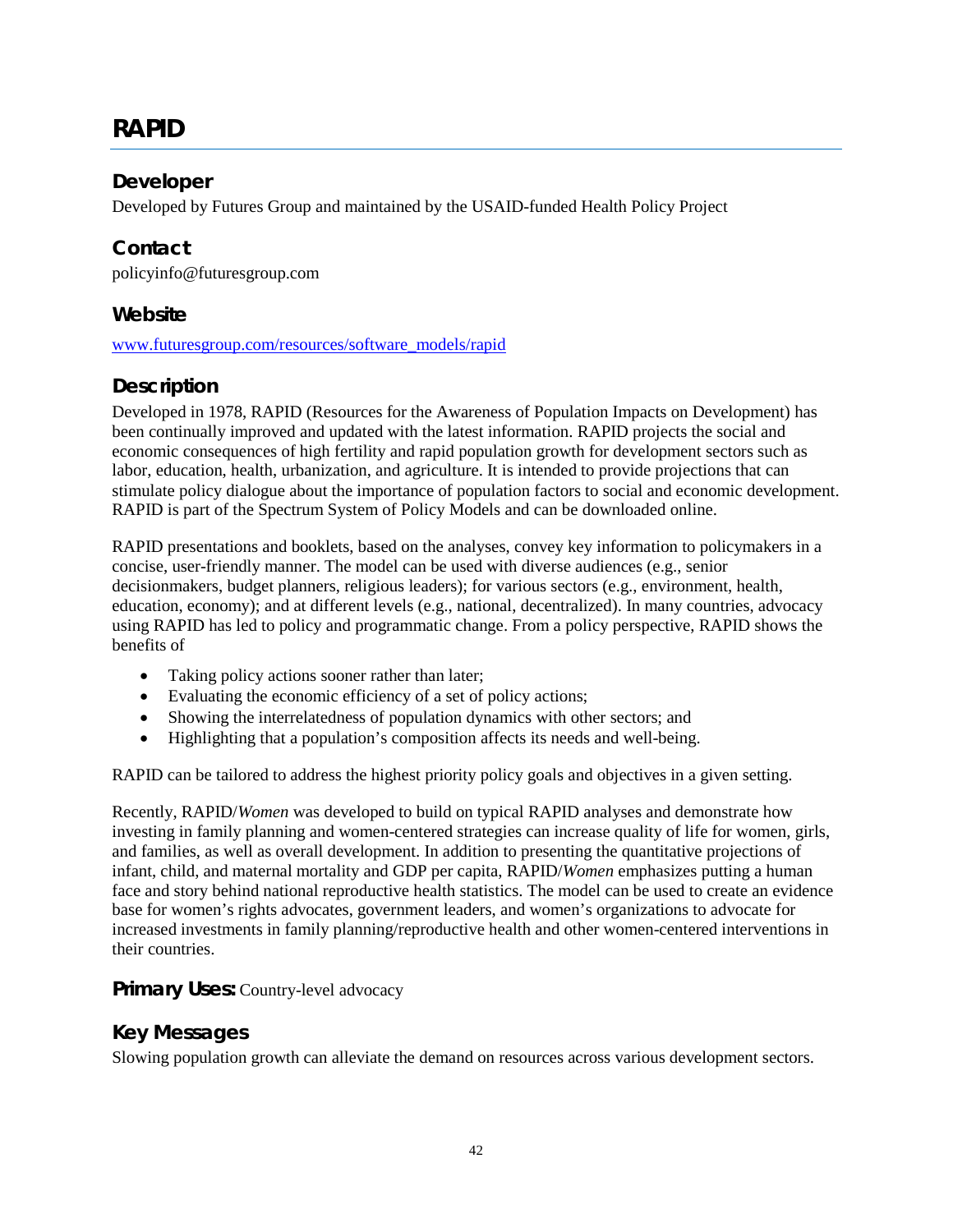# **Model and Methodology**

The model combines socioeconomic indicators—such as labor force participation, primary school enrollment, and number of nurses per capita—with demographic information and population projections to estimate the impact on social and economic development up to 50 years into the future.

RAPID is based on demographic information (e.g., population size, age, and sex distribution) over a period determined by the user. Population projections are generated in the DemProj Model of the Spectrum System of Policy Models. Using this demographic information, RAPID generates projections of the socioeconomic impacts of population change on various sectors, including the economy, education, health, urbanization and agriculture. The model quantifies the human resources and other indicators (e.g., teachers, schools, jobs, and healthcare workers) that will be required in the future based on the underlying population projections. RAPID also uses the demographic data to calculate changes in common development indicators, such as GDP per capita and arable land.

The timeframe is variable and can be adjusted for historic estimates and future projections; however, RAPID is typically used for a minimum 20-year projection period.

#### **Usability and Flexibility**

RAPID requires demographic data (prepared in the DemProj Model) and policy planning goals (e.g., a target contraceptive prevalence rate or total fertility rate). The model requires some training as well as understanding of demography and software. The main RAPID software cannot be changed (it is hardcoded in Spectrum), but it is fairly easy to add or adapt additional sectors via Excel analyses.

#### **Country Applications**

RAPID analyses have been presented to cabinet-level officials, including 15 heads of state, in more than 40 countries.

#### **Tool Citation**

Abel, E. No date. *RAPID Computer Programs for Examining the Socioeconomic Impacts of Population Growth*. Washington, DC: POLICY Project and USAID | Health Policy Initiative, Task Order 1. Available at: [http://futuresinstitute.org/Download/Spectrum/Manuals/RapmanE.pdf.](http://futuresinstitute.org/Download/Spectrum/Manuals/RapmanE.pdf)

#### **Related Products and Publications**

Presentations, booklets, and briefs exist for many countries and are available on the Health Policy Project website. Recent RAPID presentations include the following:

- Health Policy Project. 2012. "Malawi RAPID: Population and Development." Washington, DC: Health Policy Project. Available at: [http://www.healthpolicyproject.com/index.cfm?ID=publications&get=pubID&pubID=70.](http://www.healthpolicyproject.com/index.cfm?ID=publications&get=pubID&pubID=70)
- Health Policy Project. 2011. "RAPID Nigeria: The Change We Seek: Health." Washington, DC: Health Policy Project. Available at: [http://www.healthpolicyproject.com/index.cfm?ID=publications&get=pubID&pubID=37.](http://www.healthpolicyproject.com/index.cfm?ID=publications&get=pubID&pubID=37)
- Health Policy Project. 2011. "RAPID/*Women* Policy Presentation: A New Advocacy Tool for Women Leaders." Washington, DC: Health Policy Project. Available at: [http://www.healthpolicyproject.com/index.cfm?id=software&get=RAPIDW.](http://www.healthpolicyproject.com/index.cfm?id=software&get=RAPIDW)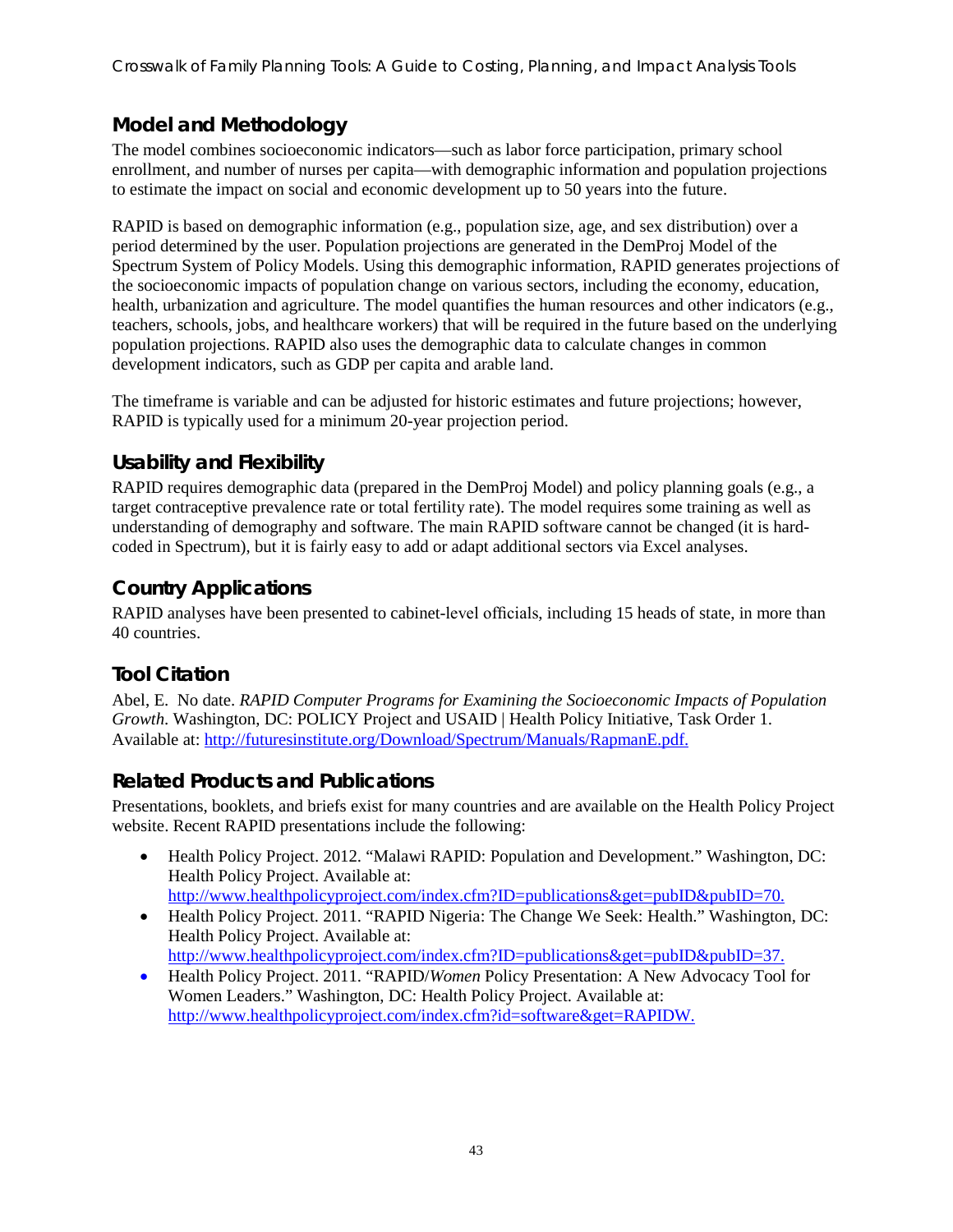# <span id="page-51-0"></span>**Reality √**

#### **Developer**

USAID ACQUIRE and RESPOND Projects/EngenderHealth

#### **Contact**

Melanie Yahner [\(myahner@engenderhealth.org\)](mailto:myahner@engenderhealth.org)

info@respond-project.org

#### **Website**

<http://www.respond-project.org/pages/pubs/tools.php>

#### **Description**

Reality √ is an Excel-based tool developed to facilitate the generation of data for evidence-based planning and advocacy in family planning programs. Reality  $\sqrt{}$  helps users plan based on informed estimates of contraceptive need by examining the relationship between widely available demographic data (contraceptive prevalence and population) and numbers of family planning users, adopters, and commodities and caseload. It can be used for advocacy—helping users set realistic family planning goals by illustrating the resources required as well as the potential impact (e.g., averted unintended pregnancies, induced abortions, and maternal, infant, and child deaths) of realizing these goals. The tool requires minimal data inputs and basic Excel skills, thus facilitating use by professionals with limited technological and/or data analysis skills; and it can be used at the national and subnational levels of the health system.

Reality √ is best used as a strategic planning and advocacy tool; donors, program managers, and planners can use the tool to set evidence-based family planning goals and plan for the inputs necessary to reach those goals.

**Primary Uses:** Program planning, strategic planning, donor and country-level advocacy, budgeting

#### **Key Messages**

Projections for family planning requirements can be used not only to help determine realistic family planning goals but also for country-level and donor advocacy.

# **Model and Methodology**

Reality  $\sqrt{\ }$  applies demographic data (contraceptive prevalence and population of women of reproductive age) to estimate the numbers of family planning users, adopters, commodities, and costs, as well as impact. The tool contains two separate worksheets:

- **1.** Past Trend Continuation—uses a linear projection to estimate the future contraceptive prevalence rate if past trends continue
- **2.** Future Goals—allows users to examine the resources necessary to meet a future contraceptive prevalence goal and the impact of meeting that goal.

Reality  $\sqrt{2}$  can project trends and estimate the resources necessary to meet family planning goals for up to 25 years. The accuracy of assumptions is much higher for short-term projections.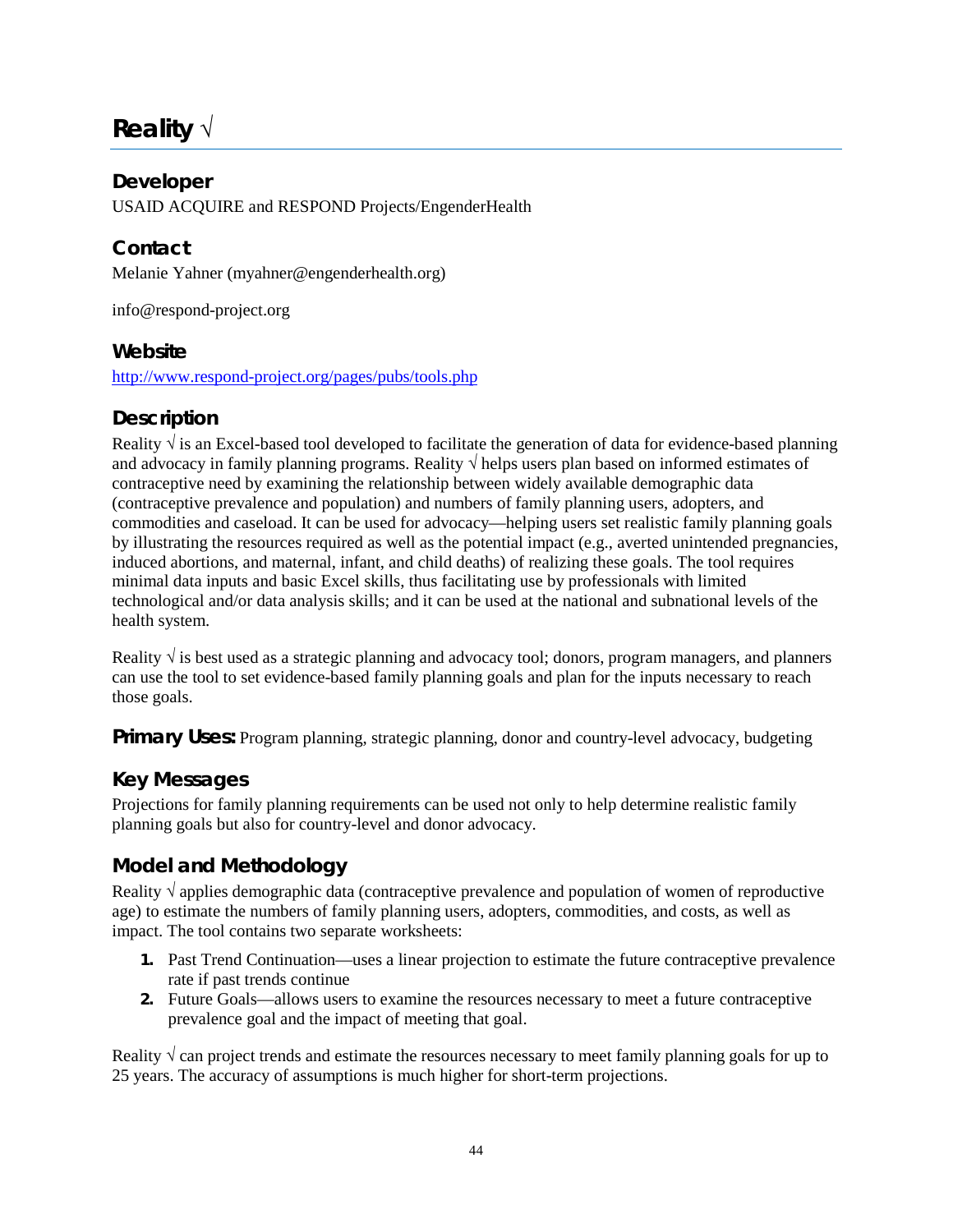# **Usability and Flexibility**

Reality  $\sqrt{ }$  is best used as a strategic planning and advocacy tool; program managers and planners can use the tool to set evidence-based family planning goals and plan the inputs necessary to reach those goals. Data requirements are low; users must enter contraceptive prevalence rates from sources such as the Demographic and Health Survey and Multiple Indicator Cluster Survey and the population of women of reproductive age. An Excel-based tool is provided to help users estimate these population figures. Countries without recent surveys (within three years) may struggle to estimate the current contraceptive prevalence rate. Further, use of the tool at the district level may be difficult if available data are unreliable.

Default international values are provided for method-specific discontinuation and failure rates, coupleyears of protection factors, and per-unit commodity and supply costs. Optional values include the number of facilities that provide each method, maternal mortality ratios, infant and child mortality rates, and abortion rates. Default values can be changed, although formula cells are locked.

Reality  $\sqrt{ }$  users are expected to have basic Excel skills (entering data, copying and pasting values, and navigating between multiple Excel workbooks and between multiple sheets within the same workbook). Although the Reality  $\sqrt{\ }$  suite includes a step-by-step user's guide, the RESPOND Project recommends that users participate in a three-day training to become comfortable with the tool and consider the strategic implications of the outputs. A trainer's guide is available.

#### **Country Applications**

Reality √ has been used for national strategic planning activities in Kenya, Senegal, and Tanzania and has been used for district-level planning activities in Bangladesh, Ghana, and Kenya. It has also been used specifically for quantification purposes in Malawi and Senegal.

#### **Tool Citation**

USAID ACQUIRE Project. 2007. *Reality √ Family Planning Forecasting Tool: User's Guide*. New York: The AQUIRE Project, EngenderHealth. Available at:

[http://www.acquireproject.org/fileadmin/user\\_upload/ACQUIRE/Publications/Reality\\_Check\\_User\\_s-](http://www.acquireproject.org/fileadmin/user_upload/ACQUIRE/Publications/Reality_Check_User_s-Guide-Dec._2007_v1.pdf)Guide-Dec. 2007 v1.pdf.

#### **Related Products and Publications**

USAID RESPOND Project. 2010. "A Planning and Advocacy Tool for Strengthening Family Planning Programs." New York: The RESPOND Project, EngenderHealth. Available at: [http://www.respond](http://www.respond-project.org/pages/files/6_pubs/tools/Reality-Check-2pager-final-December2010.pdf)[project.org/pages/files/6\\_pubs/tools/Reality-Check-2pager-final-December2010.pdf.](http://www.respond-project.org/pages/files/6_pubs/tools/Reality-Check-2pager-final-December2010.pdf)

USAID RESPOND Project. 2011. *Reality √ A Planning and Advocacy Tool for Strengthening Family Planning Programs: Trainer's Guide.* New York: The RESPOND Project, EngenderHealth. Available at: [http://www.respond-project.org/pages/files/6\\_pubs/tools/Reality-Check-Trainers-Guide\\_final\\_May%204](http://www.respond-project.org/pages/files/6_pubs/tools/Reality-Check-Trainers-Guide_final_May%204-forweb.pdf) [forweb.pdf.](http://www.respond-project.org/pages/files/6_pubs/tools/Reality-Check-Trainers-Guide_final_May%204-forweb.pdf)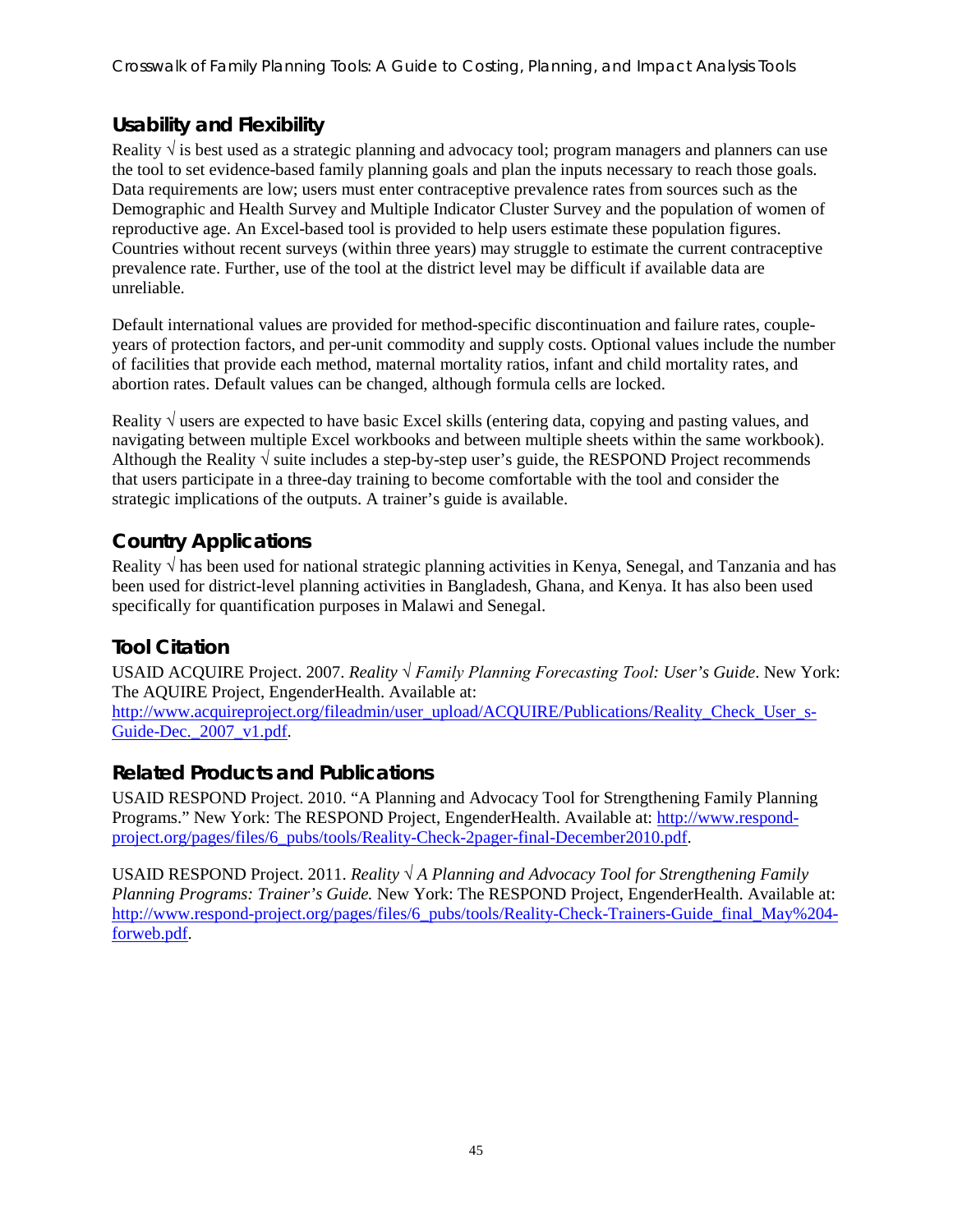# <span id="page-53-0"></span>**Reproductive Health Costing Tool**

#### **Developer**

United Nations Population Fund (UNFPA)

#### **Contact**

Howard Friedman (friedman@unfpa.org)

#### **Website**

None

#### **Description**

The Reproductive Health Costing Tool (RHCT) is designed to estimate the resource requirements and costs of providing an essential package of reproductive/maternal health interventions at the country or state/provincial level. Its main purpose is to help countries quickly cost and budget for existing sector strategies and plans, such as maternal road maps or reproductive health action plans.

In particular, the model calculates the cost of

- Providing/scaling up an essential package of RH interventions (family planning, antenatal care, delivery care, emergency obstetric care, and sexually transmitted infection and HIV prevention and treatment); and
- Activities/health systems improvements required to improve RH/MH in a country/district (training and supervision; equipment; referral system; information, education, and communication, etc.).

One key feature of the tool is the incorporation of population dynamics (e.g., the impact family planning has on the demand for maternal and child health services). The tool estimates direct service costs and analyzes cost-benefit and cost-effectiveness to inform advocacy efforts but does not automatically create advocacy messages.

**Primary Uses:** Strategic planning, budgeting, donor and country-level advocacy

#### **Key Messages**

The tool shows the resource requirements and costs of providing an essential package of reproductive and maternal health interventions.

# **Model and Methodology**

The model estimates the direct costs (including drugs, supplies, and personnel requirements) of 45 reproductive health interventions, as well as the investments required for scale-up, using the "ingredients" method, where the value of inputs are based on the quantities and unit prices of each of the direct costs included in the estimates. The loaded default values are based on World Health Organization standards of care and international estimates of drugs, supplies, and so on; although, users can also simply enter a unit cost (overriding the ingredients method). The model first calculates the average cost of providing each intervention contained in the RH essential package by identifying all the drugs, supplies, and personnel inputs required to provide the intervention. The model then identifies the target population for each intervention (e.g., all pregnant women for antenatal care or all married women or women in union for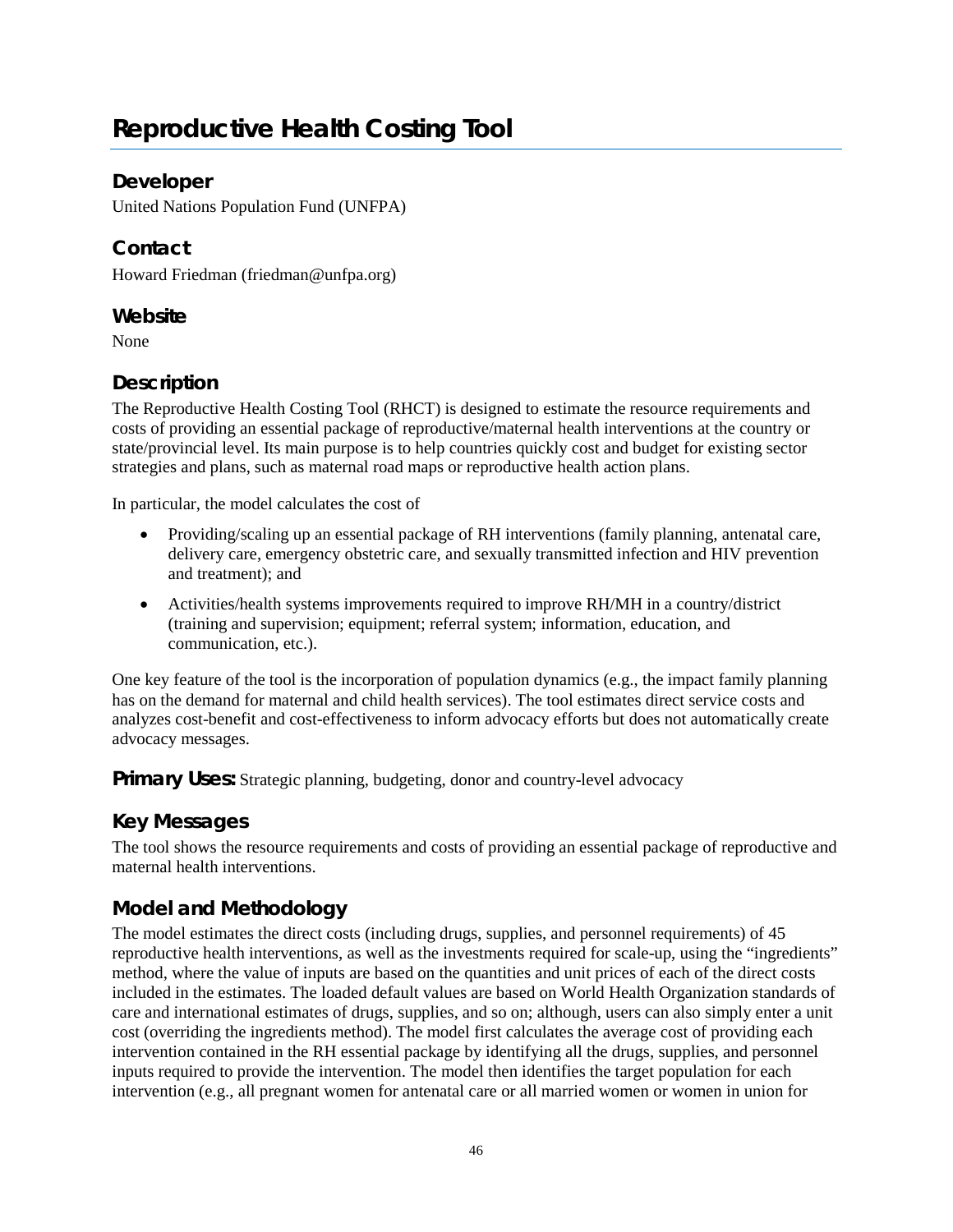family planning). Current coverage (defined as coverage in the most recent Demographic and Health Survey since 2010) with these interventions is assessed, and target coverage rates are defined. The focus is on direct service costs, but there are components for calculating health systems costs. Bongaart's formula is used to compute expected fertility given a particular method mix and contraceptive prevalence rate.

# **Usability and Flexibility**

Default data are pre-loaded. Intermediate Excel skills are required to get the most value out of the tool; an individual with basic Excel skills could obtain some information but would not be able to customize the tool. Users are encouraged to review the standards of care, input unit costs, demography, epidemiology, and coverage assumptions and to modify them when appropriate. In terms of flexibility, the tool automatically develops two family planning scenarios and compares the cost-benefit and costeffectiveness but can also be customized. Support for the tool is limited, and it is not being updated.

#### **Country Applications**

Azerbaijan, Dominican Republic, Georgia, Indonesia, Laos, Rwanda, Turkey, Uganda, Yemen, Zimbabwe.

# **Tool Citation**

No manual or guide is available for this tool.

#### **Related Products and Publications**

The Reproductive Health Costing Tool has been used widely, including for the costing components of the ICDP Update and Adding It Up. The tool has also been used for costing national reproductive health strategies, as well as for other specific costing exercises.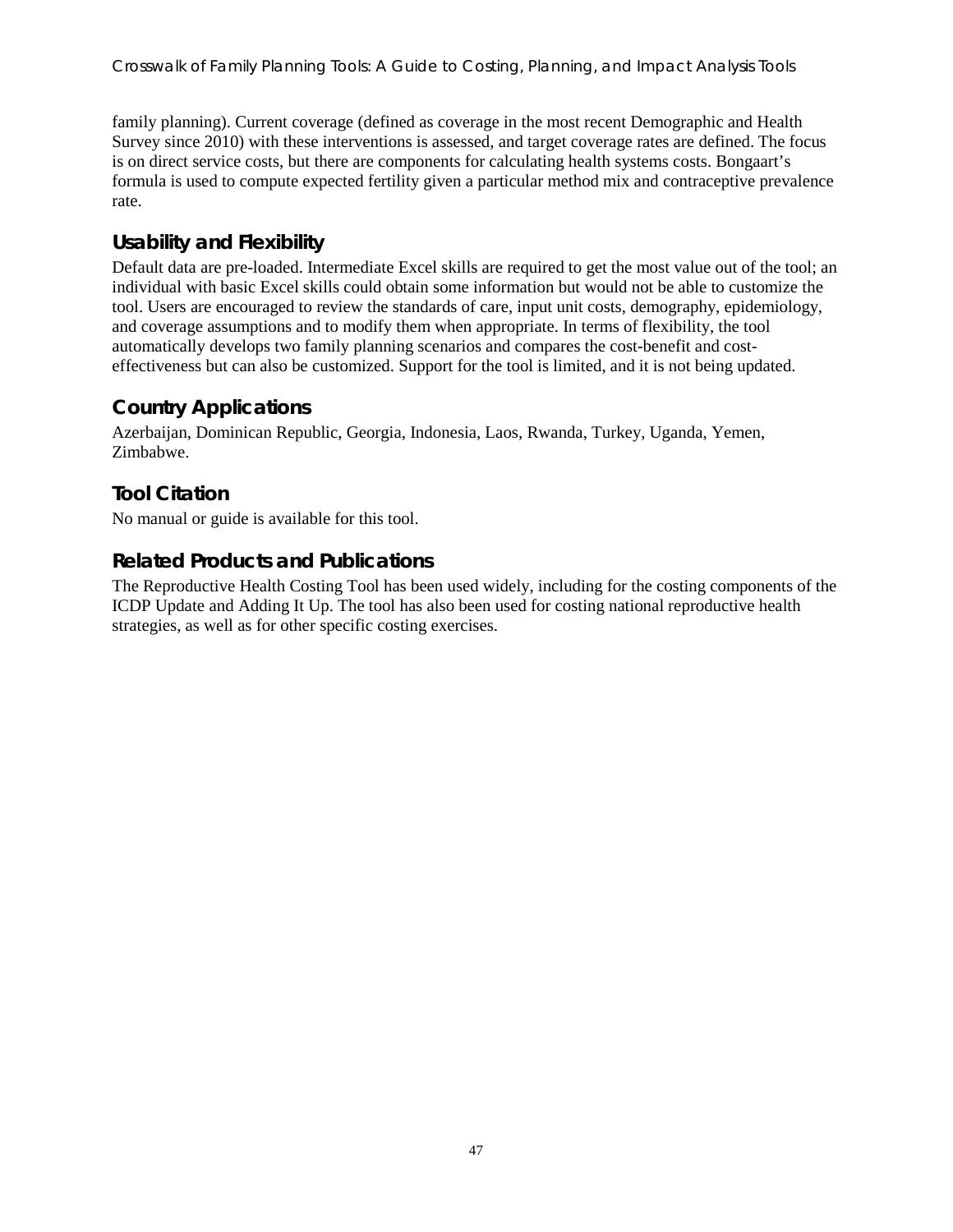# <span id="page-55-0"></span>**Additional Resources**

Bitran y Asociados and PATH. 2008. *Final Reports of Technical Review of Costing Tools*. Commissioned by the Inter-agency Steering Committee and the Partnership for Maternal, Newborn, and Child Health. Available at:

[http://www.unfpa.org/webdav/site/global/shared/documents/publications/2011/UNFPA%20ICPD%20Re](http://www.unfpa.org/webdav/site/global/shared/documents/publications/2011/UNFPA%20ICPD%20Report_web.pdf) [port\\_web.pdf.](http://www.unfpa.org/webdav/site/global/shared/documents/publications/2011/UNFPA%20ICPD%20Report_web.pdf)

Bagga, S., T. Simpson, R. Schaffner-Gurney, and K. Pilz. 2009. *Getting the Numbers Right: A Guide to USAID-Developed Contraceptive Forecasting Tools*. Pilz, K. (Ed.). Washington, DC: USAID. Available at: [http://pdf.usaid.gov/pdf\\_docs/PNADQ653.pdf.](http://pdf.usaid.gov/pdf_docs/PNADQ653.pdf)